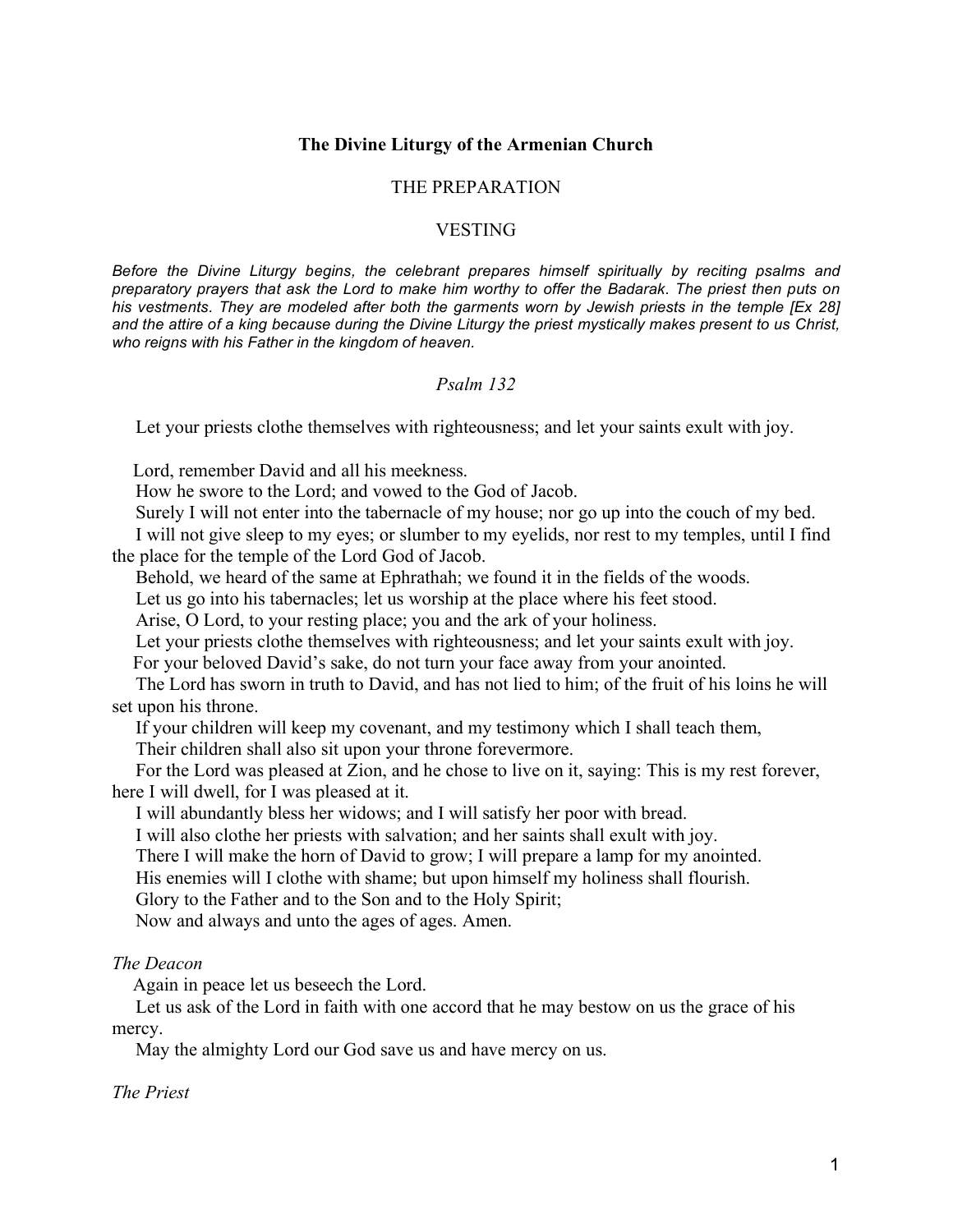O Jesus Christ our Lord, clothed with light as with a garment, you appeared upon earth in unspeakable humility and walked with men. You became eternal high priest after the order of Melchizedek and have adorned your holy church.

 Lord almighty, having granted us to put on the same heavenly garment, make me, your useless servant, also worthy at this hour when I make bold to approach the same spiritual service of your glory, so that I may divest myself of all ungodliness, which is a vile garment, and that I may be adorned with your light. Cast away my wickedness from me and shake me out of my transgressions that I may be made worthy of the light prepared by you in the world to come.

Grant me to enter with priestly glory upon the ministry of your holy things together with those who have kept your commandments without sinning, so that I also may be found prepared for the heavenly nuptial chamber with the wise virgins to glorify you, Christ, who bore the sins of all. For you are the holiness of our souls and to you, beneficent God, is befitting glory, dominion and honor, now and always and unto the ages of ages. Amen.

### *The Deacon*

 Again in peace let us beseech the Lord: Receive us, save us, and have mercy on us.

## *The Priest*

 Blessing and glory to the Father and to the Son and to the Holy Spirit, now and always and unto the ages of ages. Amen.

## *And after the blessing, he first puts the crown [saghavard] on his head, saying:*

Lord, put the helmet of salvation upon my head to fight against the powers of the enemy, by the grace of our Lord Jesus Christ to whom is befitting glory, dominion and honor, now and always and unto the ages of ages. Amen.

### *For the alb [shabeeg]*

 Clothe me, Lord, with the garment of salvation and with a robe of gladness, and gird me with this vestment of salvation, by the grace of our Lord Jesus Christ to whom is befitting glory, dominion and honor, now and always and unto the ages of ages. Amen*.*

## *For the stole [poroorar]*

 Clothe my neck, O Lord, with righteousness and cleanse my heart from all filthiness of sin, by the grace of our Lord Jesus Christ, to whom is befitting glory, dominion and honor, now and always and unto the ages of ages. Amen.

### *For the belt [kodee]*

 May the girdle of faith encircle me round about my heart and my mind and quench vile thoughts out of them; and may the power of your grace abide in them at all times, by the grace of our Lord Jesus Christ, to whom is befitting glory, dominion and honor, now and always and unto the ages of ages. Amen.

# *For the maniple [pazban] on the right and left hands*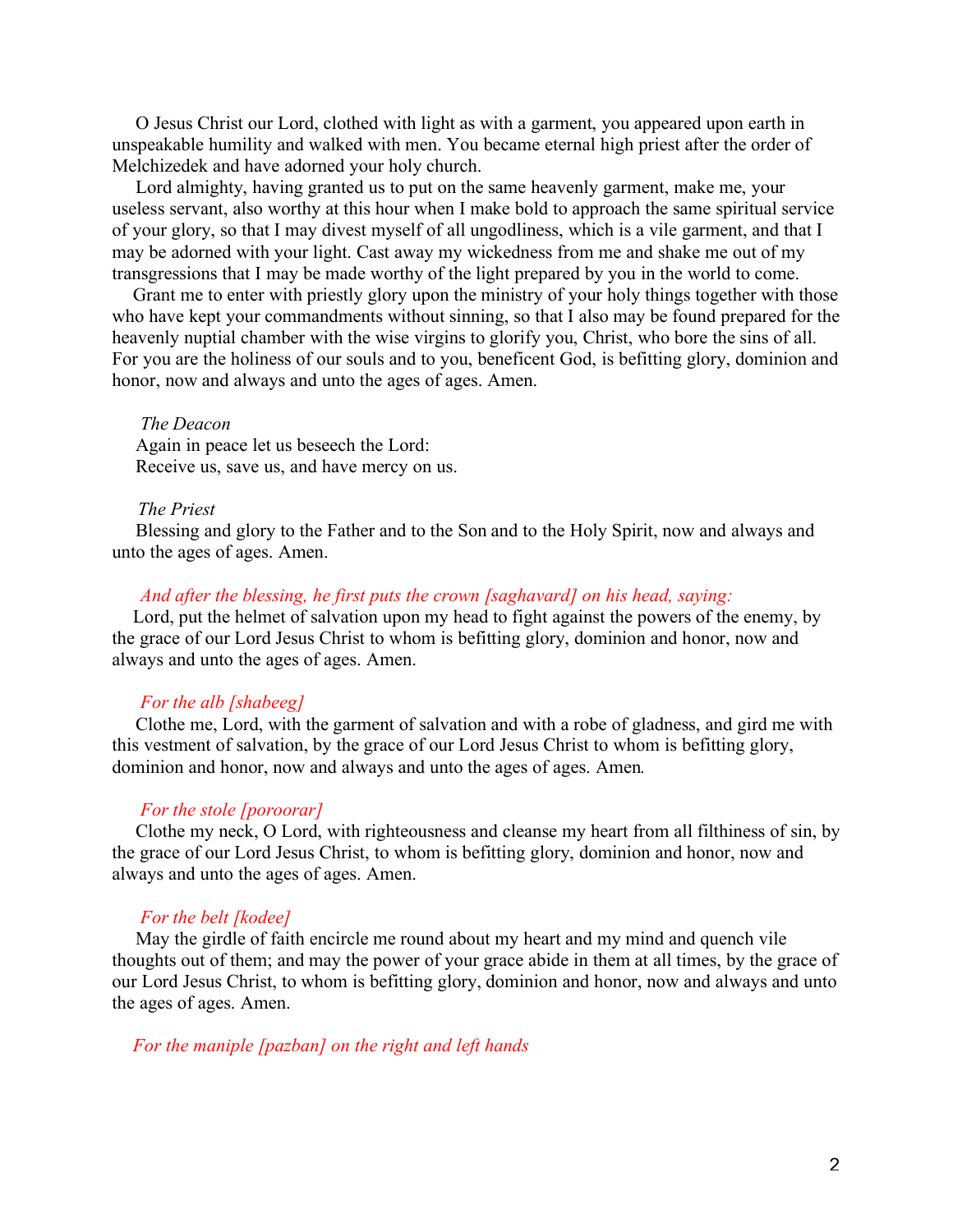Give strength, Lord, to my right (or left) hand and wash all my filthiness, that I may be able to serve you in health of soul and body, by the grace of our Lord, Jesus Christ, to whom is befitting glory, dominion and honor, now and always and unto the ages of ages. Amen.

## *For the amice [vagas]*

 Clothe my neck, Lord, with righteousness and cleanse my heart from all filthiness of sin, by the grace of our Lord, Jesus Christ, to whom is befitting glory, dominion and honor, now and always and unto the ages of ages. Amen*.*

## *For the cope [shoorchar]*

 In your mercy, Lord, clothe me with a radiant garment and fortify me against the influence of the evil one, that I may be worthy to glorify your glorious name, by the grace of our Lord, Jesus Christ, to whom is befitting glory, dominion and honor, now and always and unto the ages of ages. Amen

#### *After putting on the sacred vestments, he says*

 My soul will rejoice in the Lord, for he has clothed me with a raiment of salvation and with a robe of gladness. He has put upon me a crown as upon a bridegroom and has adorned me like a bride with jewels, by the grace of our Lord, Jesus Christ, to whom is befitting glory, dominion and honor, now and always and unto the ages of ages. Amen*.*

### *For the towel*

 Cleanse my hands, Lord, from all filthiness of sin, by the grace of our Lord, Jesus Christ, to whom is befitting glory, dominion and honor, now and always and unto the ages of ages. Amen*.*

 *After the priest has vested, he processes from the vestry into the sanctuary while the choir sings the following:*

### **STAND**

 **O mystery deep, inscrutable, without beginning, you have decked your supernal realm as a nuptial chamber to the light unapproachable and adorned with splendid glory the ranks of the fiery spirits.**

 **With ineffably wondrous power you created Adam, the lordly image, and clothed him with gracious glory in the paradise of Eden, the place of delights.**

 **Through the passion of your holy Only-begotten all creation has been renewed and man has again been made immortal, adorned in an indespoilable raiment.**

**Heavenly king, preserve your Church unshaken and keep in peace those who worship your name.**

### PURIFICATION

*The priest is subject to the same weaknesses and sins as anyone else. The first thing he does at the beginning of the Divine Liturgy is wash his hands, an expression of purification. Before he assumes his priestly function at the altar of the Lord, the celebrant faces the people, confesses his sins and asks the assembly to pray that the Lord will forgive him and make him worthy to come into God's presence and to lead the assembly in worship.*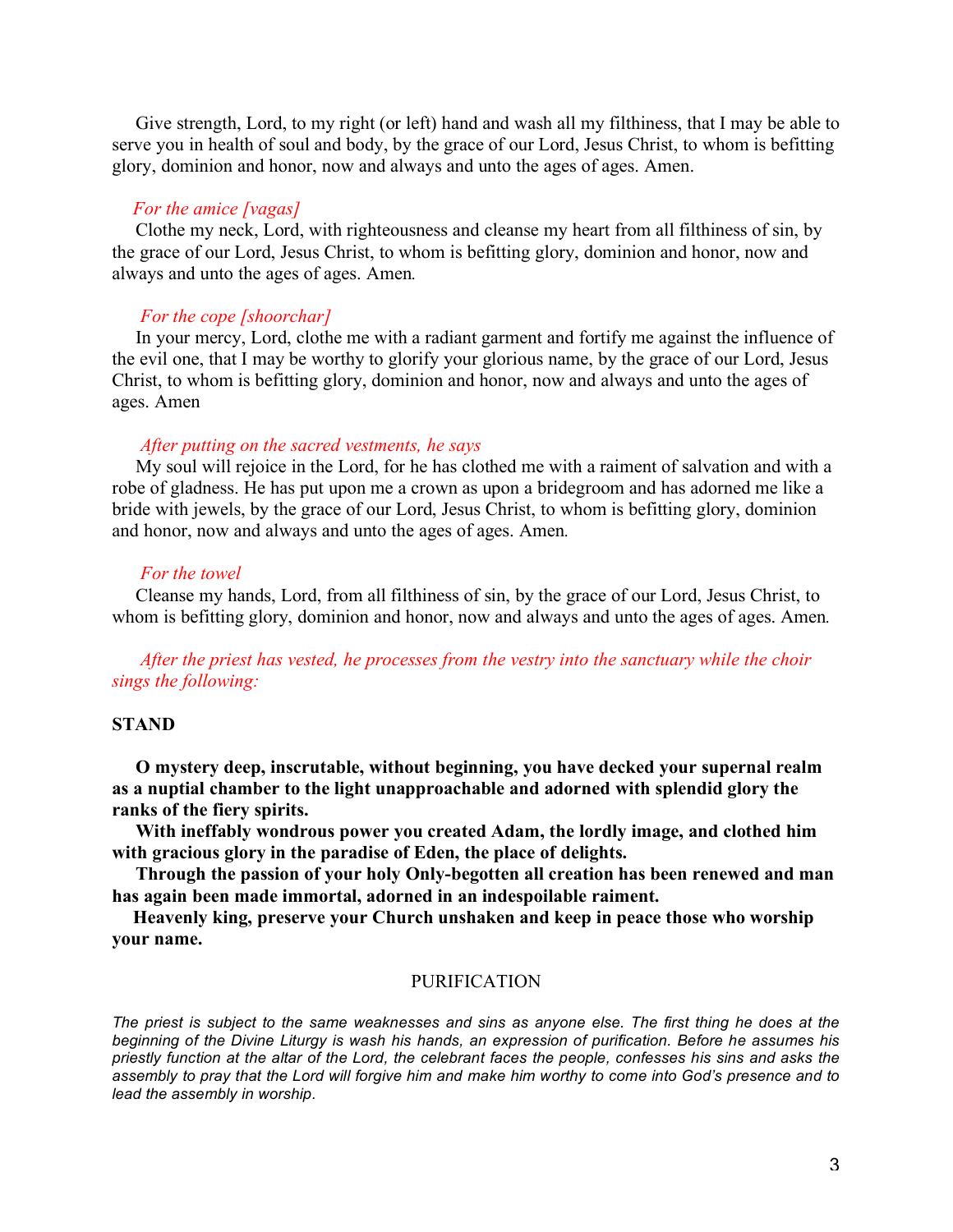## *Psalm 26*

## *The Priest*

I will wash my hands in innocence; and will go around your altar, O Lord.

## *The Deacon*

 Judge me, O Lord, for I have walked in my integrity I have trusted in the Lord that I may not slip.

 Examine me, O Lord, and prove me; try out my mind and my heart. Your mercy, O Lord, is before my eyes; and I shall be well pleased with your truth. I shall not sit in the seats of the vain; neither will I go in with the lawless. I have hated assembly of evildoers; I will not sit among the ungodly. I will wash my hands in innocence; and I will go around your altar, O Lord. That I may hear the voice of your blessing; and tell of all your wondrous works. Lord, I have loved the beauty of your house; and the place your glory dwells. Destroy not my soul with the ungodly; nor my life with those who shed blood; Whose hands are in iniquity, and whose right hand is full of bribes. As for me, I have walked innocently; deliver me, O Lord, and be merciful to me. My foot shall stand aright; in the great congregations I will praise you. Glory to the Father and to the Son and to the Holy Spirit, Now and always and unto the ages of ages. Amen.

### *The Priest*

 **By the intercession of the holy Mother of God, O Lord, receive our supplications and save us.**

#### *The Deacon*

**Let us hold the holy Mother of God and all the saints as intercessors with the Father in heaven, that he may be pleased to have mercy and compassion on us, his creatures, and save us. Almighty Lord, our God, save us and have mercy on us.**

### *The Priest:*

**Lord, receive, our supplications through the intercession of the holy Mother of God, the immaculate bearer of your only-begotten Son, and by the supplications of all your saints. Hear us, Lord, and have mercy on us; forgive, expiate and remit our sins; make us worthy to give you thanks and to glorify you together with the Son and the Holy Spirit, now and always and unto the ages of ages. Amen.**

## *Confession*

 **I confess before God and before the holy Mother of God and before all the saints and before you (fathers and brothers), all the sins that I have committed; for I have sinned in thought, word and deed and with all the sins that men commit. I have sinned, I have sinned; I pray you, ask of God forgiveness for me.**

 *If there is a priest present he will answer, but if not, those standing by will answer:*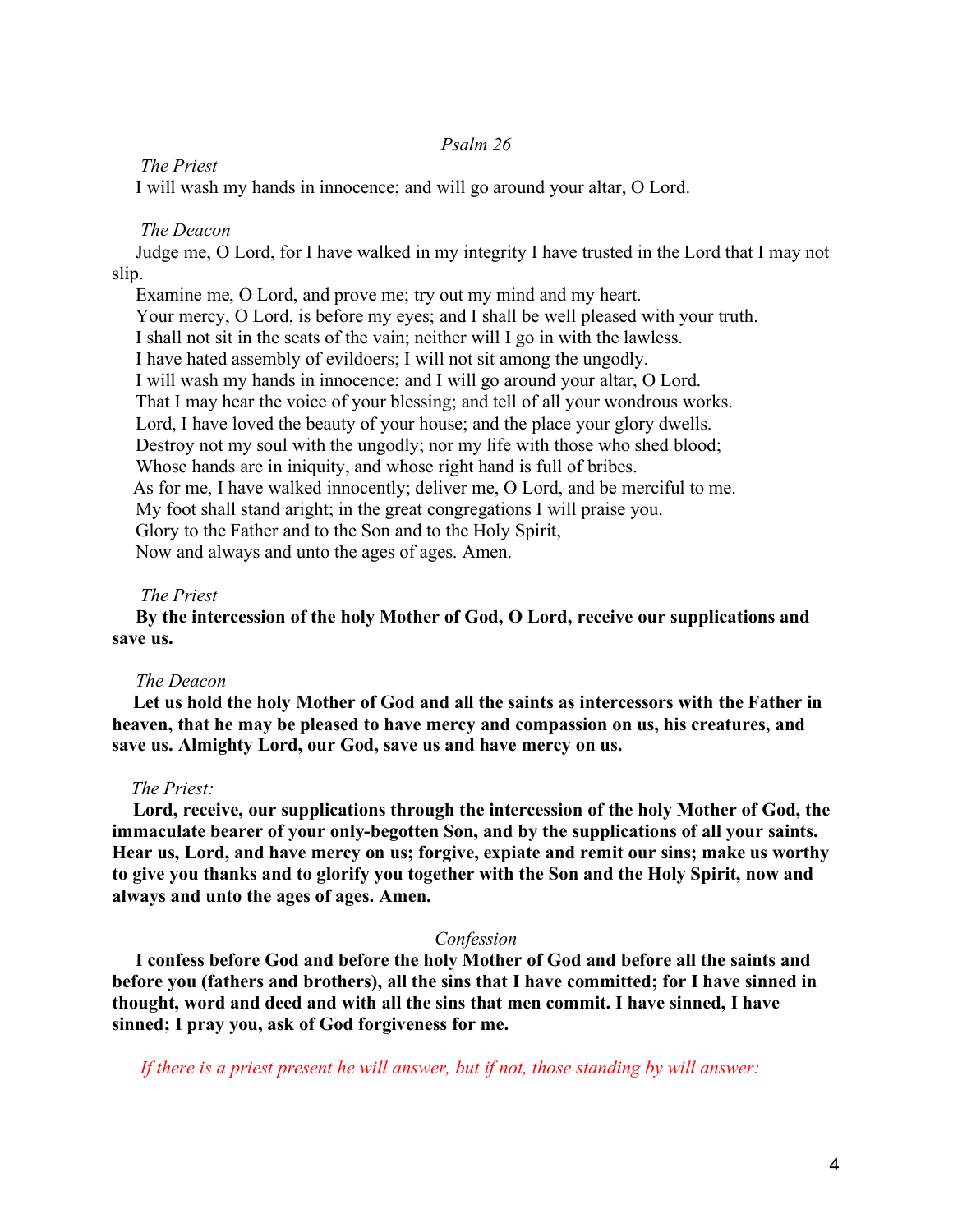**May God the almighty have mercy on you and grant you forgiveness of all your transgressions of the past and the present. May he deliver you from those that are to come, confirm you in all good works, and give you rest in the life of the age to come. Amen.**

## *The Priest:*

 **May God, who loves mankind, also set you free and may he remit all your transgressions. May he give you time to repent and to do good works. May he also direct your life in the time to come by the grace of the Holy Spirit, the mighty and the merciful, and to him be glory forever. Amen.**

 *The Altar Servers:*

 **Remember us also before the immortal Lamb of God.**

## *The Priest:*

 **You will be remembered before the immortal Lamb of God.**

 *The Altar Servers:*

*Psalm 100*

**Make a shout to the Lord, all lands; serve the Lord with gladness.**

 **Enter into his presence with joy; know that he is the Lord our God.**

 **It is he who made us and we were not by ourselves; we are his people and the sheep of his pasture.**

 **Enter into his gates with thanksgiving; and into his courts with praise.**

 **Be thankful to the Lord; and bless his name.**

 **The Lord is gracious, his mercy is everlasting; and his truth endures from generation to generation.**

 **Glory to the Father and to the Son and to the Holy Spirit,**

 **Now and always and unto the ages of ages. Amen.**

 *The Deacon:*

 **Through the holy Church let us beseech the Lord that through her he may deliver us from sin and may save us by the grace of his mercy.**

 **Almighty Lord our God, save us and have mercy on us.**

### *The Priest:*

 **In the midst of this temple, Lord, and before these holy signs and before this holy place that hold God up to us and are made resplendent, we bow down in awe and worship; we glorify your holy, wondrous and triumphant lordship, and we offer praise and glory to you with the Father and with the Holy Spirit, now and always and unto the ages of ages. Amen.**

 *And going up to the altar, the priest says with the deacon:*

 *Psalm 43*

 **I will go in before the altar of God; to God who makes my youth joyful.**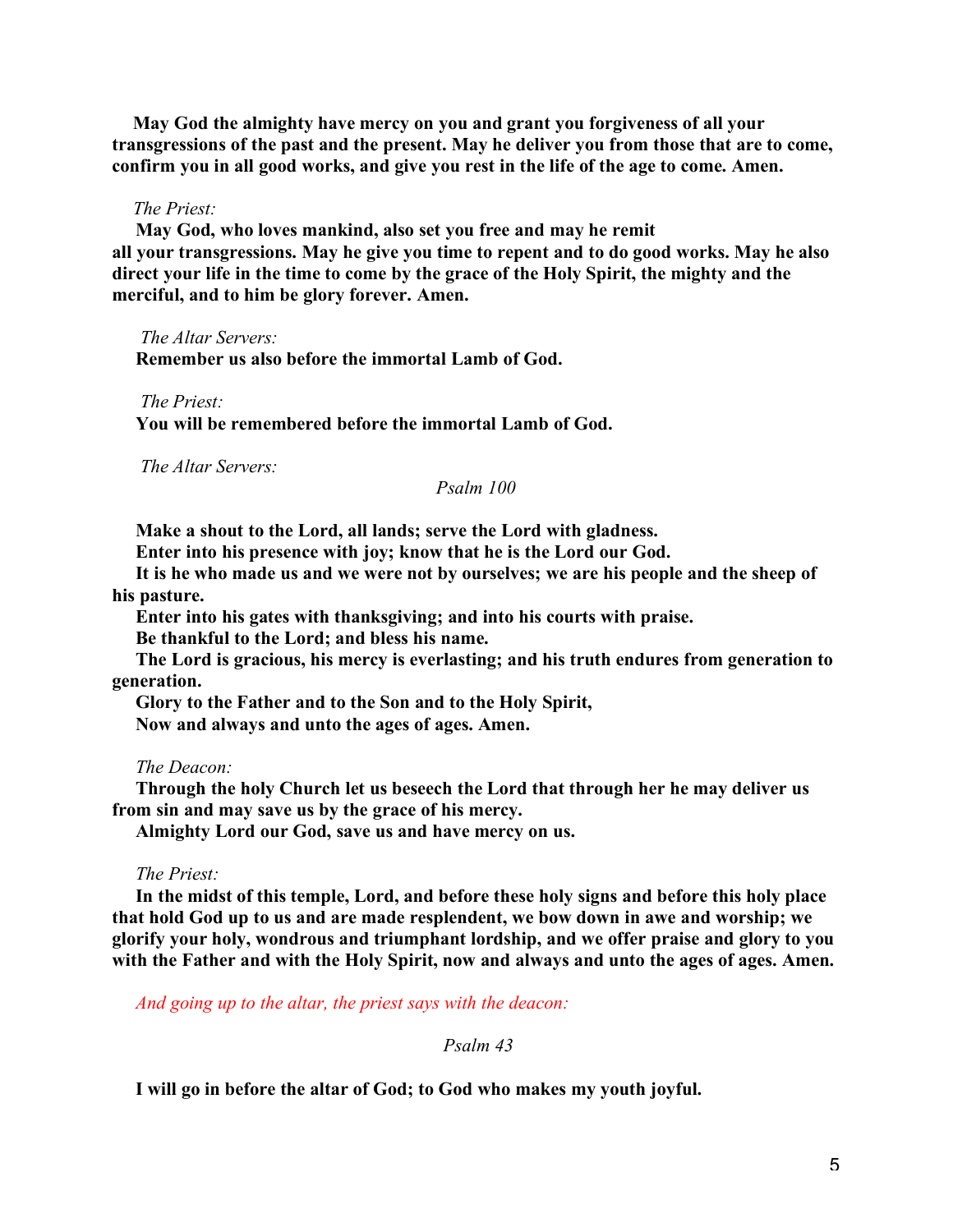**Judge me, O God; do justice to me in my trial.**

 **Deliver me from a generation that is not holy; from a sinful and deceitful person.**

 **You, God, are the giver of my strength; why have you forgotten me? Why do I go sadly while my enemy oppresses me?**

 **Send out, O Lord, your light and your truth that they may lead me and bring me to your holy mountain and to your tabernacle.**

 **I will go in before the altar of God; to God who makes my youth joyful.**

 **I will give thanks to you with praises, O God my God.**

 **Then why are you grieved, O my soul, and why do you trouble me? Hope in God, give thanks to him; the deliverer of my countenance is God.**

 **Glory to the Father and to the Son and to the Holy Spirit,**

 **Now and always and unto the ages of ages. Amen.**

### *The Deacon:*

**Again in peace let us beseech the Lord.**

 **Let us bless the Father of our Lord Jesus Christ, who has made us worthy to stand in this place of praise and to sing spiritual songs.**

 **Almighty Lord our God, save us and have mercy on us.**

### *The Priest:*

 **In this dwelling of holiness, this place of praise; in this habitation of angels, this place of the expiation of mankind; before these holy signs and the holy place that hold God up to us and are made resplendent, we bow down in awe and worship. We bless and glorify your holy, wondrous and triumphant lordship and, together with the heavenly hosts, we offer blessing and glory to you with the Father and the Holy Spirit, now and always and unto the ages of ages. Amen.**

## **SIT**

*If the celebrant is a bishop, the choir sings "O Chosen of God" while the bishop is inaudibly saying the prayer to the Holy Spirit. But if the celebrant is a priest, the curtain is closed and the choir sings a melody proper to the day.*

> *St. Gregory of Narek Prayers of the Divine Liturgy to the Holy Spirit*

## *(Lamentations, Elegy 33)*

Almighty, beneficent, lover of humankind, God of all, maker of things seen and unseen, savior and restorer, provident and peacemaker, O mighty Spirit of the Father, we implore you with open arms and pray, sobbing, in your awe-inspiring presence.

We draw near with much trembling and utmost trepidation to offer first this intelligible sacrifice to your inscrutable power, as One who shares the inalienable honor of the Father in reign, in glory and in creation; to you, the searcher of the hidden depths of the mysteries of the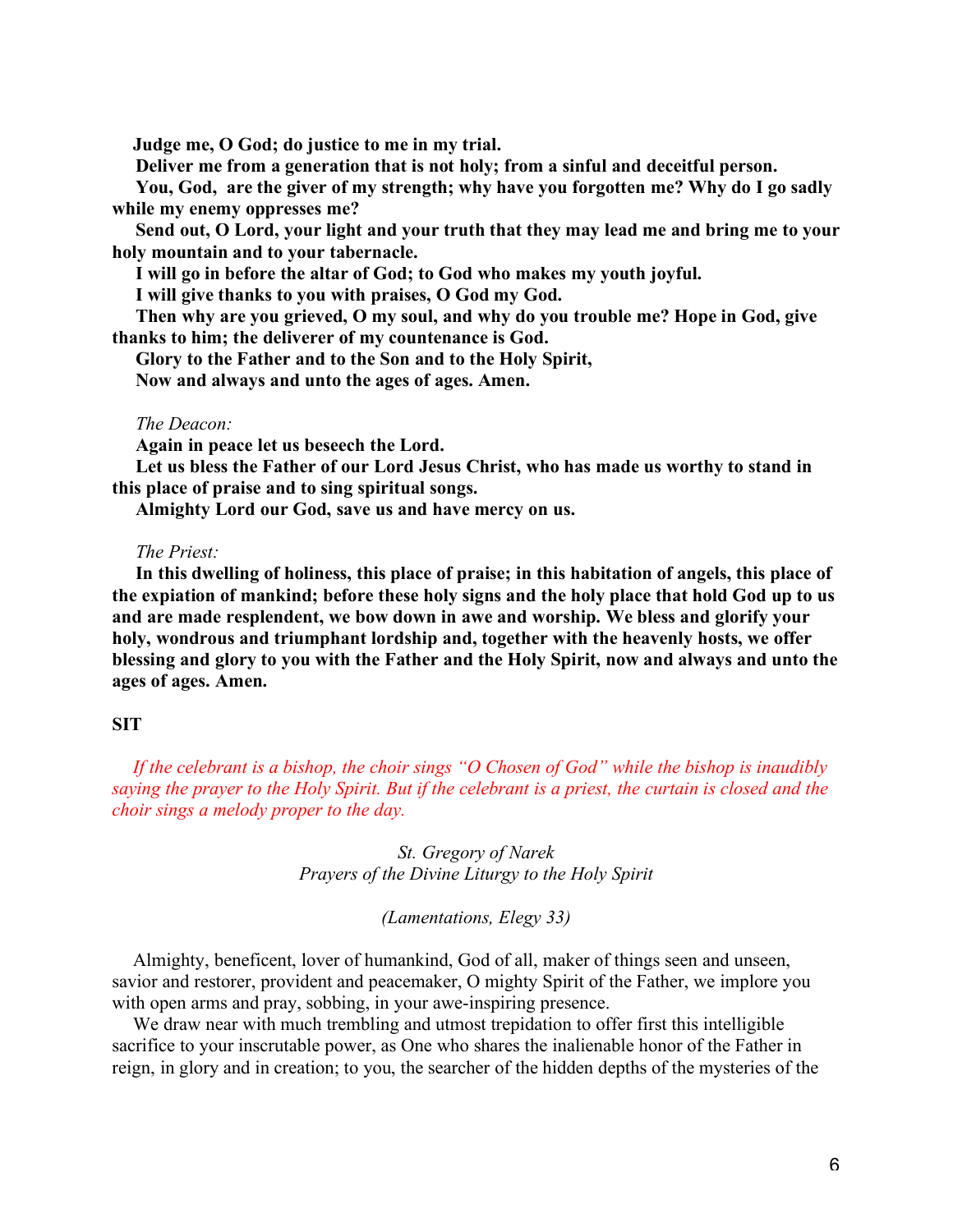most perfect will of the Father of Emmanuel, who sends you and who is the Savior, the Giver of life and the Creator of all.

Through you the three persons of the One Godhead were made known to us, O incomprehensible One who is recognized as one among them. In you and through you the early descendents of the patriarchal family, called seers, recounted in plain language the things past and the things to come, those that had happened and those that are yet to happen. O Spirit of God, by having proclaimed yourself through Moses as the one moving over the waters, boundless power that you are, and by your overwhelming, encircling care, brooding and protecting the newly-born under your wings with compassion, you made known the mystery of the baptismal font.

In the pattern of the archetype, before constructing the pliable substance with its final covering, you formed in lordly fashion, O Mighty one, the complete natures of all things out of nothing, of all beings, of all existences out of no existence. Through you shall all these your creatures be renewed at the resurrection, in that time which is the last day of this life and the first day in the land of the living. The first-born Son, being your kin and of the same essence of the Father, obeyed you also with oneness of will, as he did his Father. While in our likeness, he proclaimed you as true God, equal and consubstantial to his mighty Father. He declared blasphemy against you to be unforgivable and he stopped the impious mouths of those who rebel against you, as of those who fight against God, though he forgave blasphemy against himself, the righteous and the spotless one, finder of all, who was betrayed for our sins and rose for our justification.

Glory to him through you, and praise to you with the Father almighty, unto the ages of ages. Amen.

I shall go on repeating in the same sequence of words until the certainty in the upward contemplation of light is miraculously revealed, stirring us to proclaim anew the good news of ever more peace.

We beseech and implore you with tearful sighs from our utmost being, O glorified Creator, incorruptible and uncreated, eternal and compassionate Spirit, who with unutterable implorations intercede for us with the merciful Father. You keep the saints, you cleanse the sinners and you make them temples of the living and life-giving will of the exalted Father.

Deliver us now from all unclean deeds that are not proper for those in whom you dwell, and may the shining light of your gifts not be extinguished within the reflective eyes of our understanding, for we have learned that you do unite with us in prayer and in commendable lives that are offered as incense.

And inasmuch as one of the Trinity is being offered and another accepts the sacrifice, pleased with us through the reconciling blood of his First-born, so may you also accept our supplications and prepare us to be honored dwellings, always ready to partake worthily of the heavenly Lamb, to receive without the sentence of condemnation this manna of life eternal, of the new deliverance.

And may our faltering be consumed by this fire, as that of the Prophet was consumed by the live burning coal offered to him with the tongs, so that in everything your mercy may be proclaimed, as the loving kindness of the Father was proclaimed through the Son, who brought the prodigal son back to the paternal inheritance and led the harlots into the heavenly kingdom, that blessed realm of the righteous.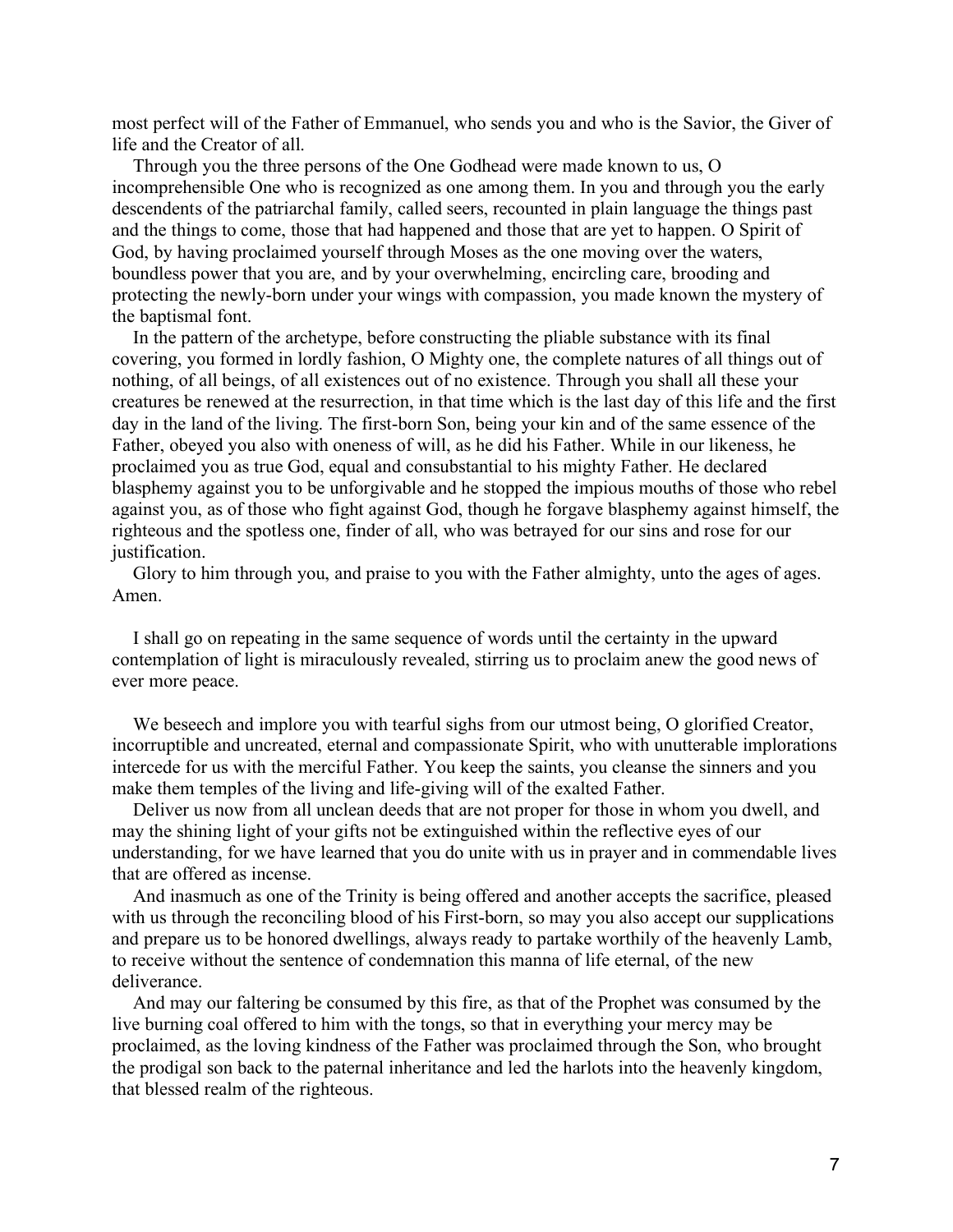Yes, indeed! I too am one of them. Receive me also with them as one who is in need of much of that love for humankind, as one who is saved by your grace and redeemed by the blood of Christ; so that your divinity may be made known to all and in all, being glorified with the Father, equal in honor, one in will and one in lordship most praised.

### *The Choir:*

 **Chosen of God, O blessed holy priest, you resemble Aaron and Moses the Prophet, who prepared the garments which Aaron always wore.**

**He fashioned the robe of linen woven of four elements; in scarlet, blue, gold, and purple. Threads upon threads were worked in. The first row was of carbuncle.**

**So now likewise Christ prepares you, our priest. When you enter into the holy tabernacle, remember therein those of us who have fallen asleep.**

 *The Deacon:* **Bless, Lord.**

 *The Bishop:*

 **For yours is the compassion, the power, the loving kindness, the strength and the glory unto the ages.**

 *After these prayers the curtain is closed.*

#### THE PRESENTATION OF THE GIFTS

*Behind the closed curtain the deacon presents unleavened bread and wine to the priest, who blesses them with the sign of the cross. The chalice and paten are then covered with a veil and set aside in a niche until after the Synaxis, the beginning of the Eucharist proper. Meanwhile, the altar servers light the altar candles and prepare for the procession.*

*When the curtain opens, the priest circles the sanctuary incensing the altars, the icons and the people, who venerate his hand cross and ask him to pray for them saying, "Remember me before the immortal lamb of God."*

 *Then the celebrant approaches the table of gifts by the altar and the protodeacon will offer him the bread, saying:*

Again in peace let us beseech the Lord. Receive us, save us, and have mercy on us.

*And the celebrant takes the bread in his hand, and making the sign of the cross over it, says:*

 Blessing and glory to the Father and to the Son and to the Holy Spirit, now and always and unto the ages of ages. Amen.

 *And he places the bread on the paten, saying:*

 Remembrance of our Lord Jesus Christ, who is seated on the throne not made with hands. He accepted the death of the cross for mankind. Bless, praise and exalt him for ever.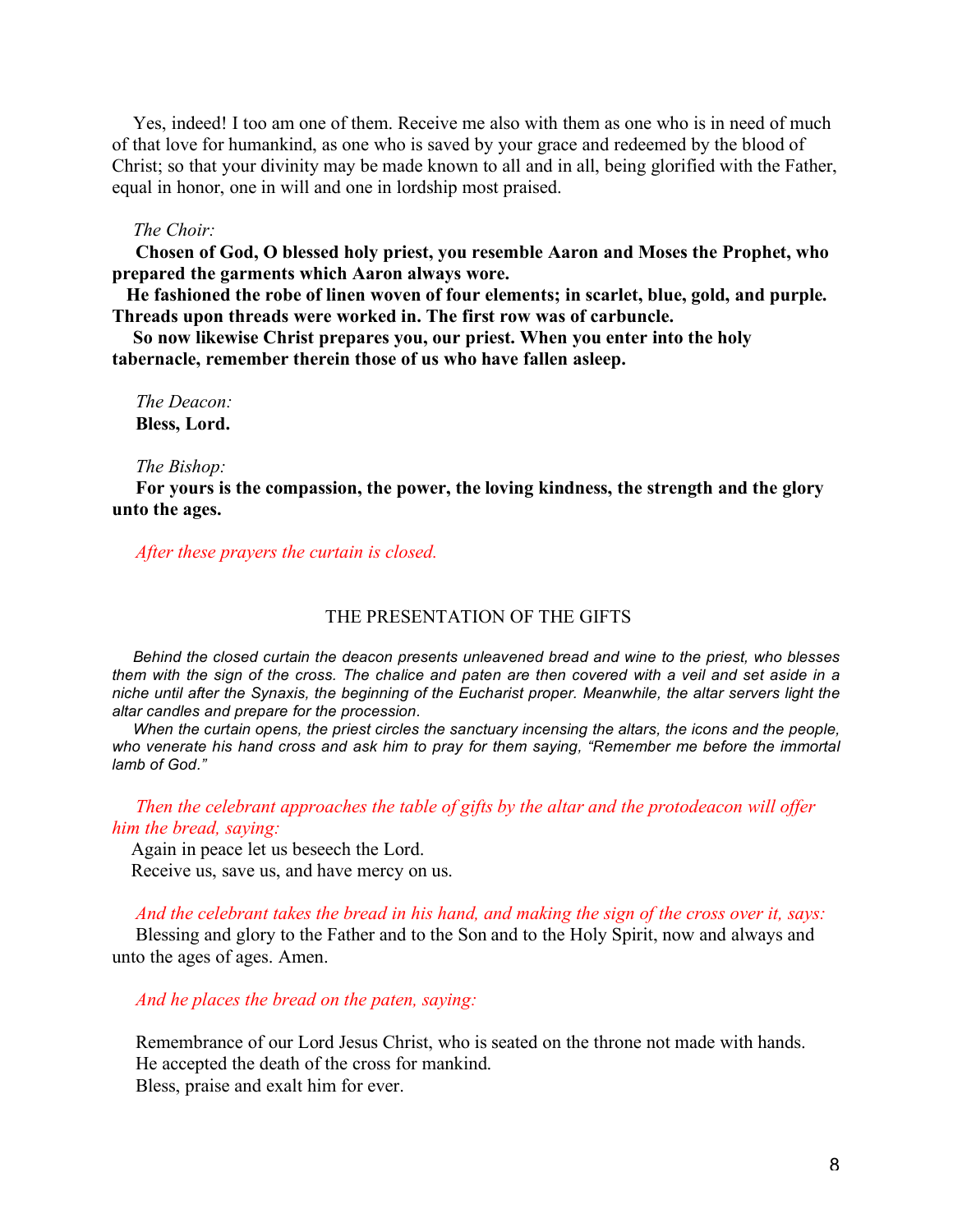## *Then the protodeacon offers him the wine, saying:*

 Again in peace let us beseech the Lord: Receive us, save us, and have mercy on us.

## *And the priest makes the sign of the cross over the wine, saying:*

 Blessing and glory to the Father and to the Son and to the Holy Spirit, now and always and unto the ages of ages. Amen.

## *Then taking the wine, he pours it crosswise into the chalice, saying:*

 In remembrance of the redeeming economy of our Lord God and Savior Jesus Christ; Through the fountain of whose blood flowing from his side all creatures have been renewed and made immortal.

Bless, praise and exalt him forever.

## *And he says the following prayer of St. John Chrysostom.*

 O Lord our God, who sent our Lord Jesus Christ, the heavenly bread, the food of the whole world, to be savior and redeemer and benefactor, and to bless and to sanctify us; Bless now, Lord, also this presentation and receive this upon your heavenly altar.

 Be mindful as the beneficent one, and the lover of mankind, both of those who offer it and of those for whom it is offered and keep us without condemnation in the priestly service of your divine mysteries. For holy and glorious is the most honorable majesty of the glory of the Father and of the Son and of the Holy Spirit, now and always and unto the ages of ages. Amen.

## *Psalm 93*

 The Lord has reigned, he is clothed with majesty; the Lord is clothed, he has girded himself with strength.

 He established the world so that it could not be moved; your throne has been ready; you are from the beginning to everlasting.

 The rivers have lifted up, O Lord, the rivers have lifted up their voices; the rivers shall rise in their courses.

From the voice of many waters the waves of the sea became wonderful;

Lord, you on high are wonderful; We greatly trusted your testimonies.

Holiness befits your house, O Lord, for length of days.

Glory to the Father and to the Son and to the Holy Spirit.

Now and always and unto the ages of ages. Amen.

*Then he makes the sign of the cross over the gifts, saying three times:*

## *Luke 1:35*

The Holy Spirit will come upon you and the power of the Most High will overshadow you.

 *And the priest offers incense, saying:*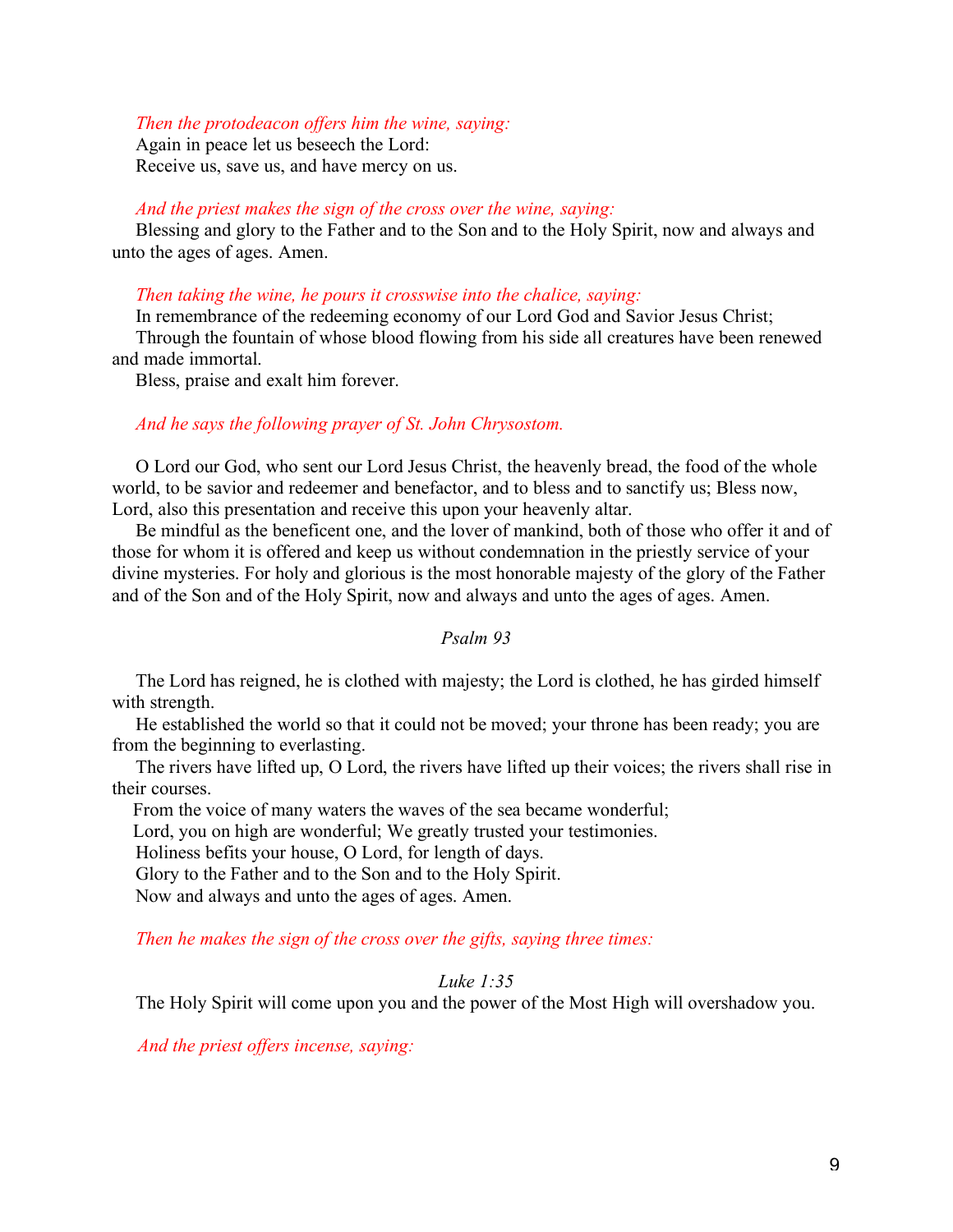I offer incense before you, Christ, for a spiritual fragrance. Receive it for a sweet-smelling fragrance into your holy, heavenly and intelligible place of offering.

 Send down on us in return the graces and the gifts of your Holy Spirit. And to you we offer glory with the Father and the Holy Spirit, now and always and unto the ages of ages. Amen.

*And the curtain is opened.*

## THE SYNAXIS (MIDDAY OFFICE) THE CENSING

 *And then censing, he comes down into the church together with the deacons, and going up again, he bows to the altar three times.*

## **STAND**

 *The Choir:*

 **Through the intercession of your virgin Mother accept the supplications of your servants, O Christ, who with your blood has made your holy Church more resplendent than the heavens. You have also appointed within her, after the pattern of the heavenly hosts, the orders of apostles, prophets and holy teachers.**

 **This day we, classes of priests, deacons, clerks and servers here assembled, offer incense before you, O Lord, as Zachariah did of old. Accept from us our prayers with offerings of incense, like the sacrifice of Abel, of Noah and of Abraham. Through the intercession of your supernal hosts maintain ever unshaken the throne of Armenians.**

 *The Deacon:* **Bless, Lord.**

#### *The Priest:*

 **Blessed is the kingdom of the Father and of the Son and of the Holy Spirit, now and always and unto the ages of ages. Amen.**

 *And the choir sings the Introit [zhamamood] proper to the day. On Sundays:*

**Only-begotten Son and Word of God and Being immortal, who deigned to take body through the holy Mother of God and Ever-Virgin.**

 **You, unchangeable, became man and you were crucified, O Christ our God, and you trampled down death by death.**

 **You, one of the Holy Trinity, are equal in glory with the Father and the Holy Spirit; save us.**

 *The Deacon:*  **Again in peace let us beseech the Lord. Receive us, save us, and have mercy on us. Bless, Lord.**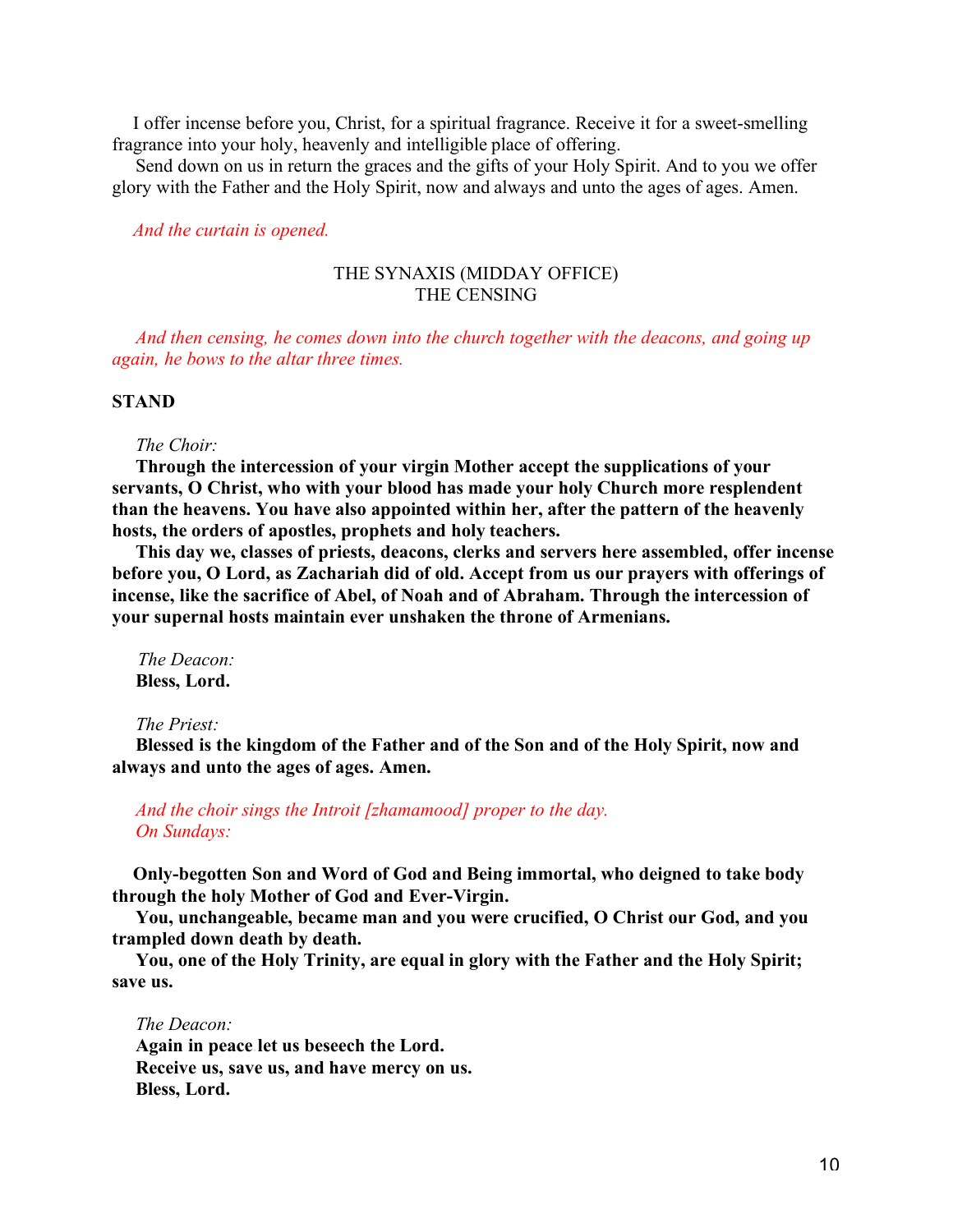### *The Priest:*

 **Blessing and glory to the Father and to the Son and to the holy Spirit, now and always and unto the ages of ages. Amen.**

 **Peace to all.**

*The Choir:*  **And with your spirit.**

*The Deacon:*  **Let us bow down to God.**

*The Choir:*  **Before you, O Lord.**

### *The Priest:*

**O Lord our God, whose power is inscrutable and whose glory incomprehensible, whose mercy is beyond measure and compassion infinite, according to your abundant love of mankind, look down upon this your people and upon this holy temple and make abundant your mercy and your compassion to us and to those who pray with us. For to you is befitting glory, dominion and honor, now and always and unto the ages of ages. Amen.**

 *And the choir will chant the Midday Psalm and the Midday Chant proper to the day.*

## *The Priest:*

 Lord our God, save your people and bless your inheritance, preserve the fullness of your Church. Sanctify those who have come to greet in love the beauty of your house. Glorify us by your divine power and forsake not us who have put our trust in you. For yours is the might and the power and the glory unto the ages. Amen.

Peace to all.

 You who have taught us all to pray in common and with one accord and have promised to grant the requests of two or three agreeing together in your name, fulfil now the petitions of your servants as may be expedient for them, granting us in this world knowledge of your truth and in the world to come life everlasting. For you are God beneficent and you love mankind and to you is befitting glory, dominion and honor, now and always and unto the ages of ages. Amen.

### **THE GOSPEL PROCESSION**

*The elevation of the Gospel book and the procession with it around the altar expresses our belief that the Gospel is the Word of God. The Gospel's authority is so vast that in reading it, we encounter not only Christ's words, but Christ the Lord himself. To him we sing the ancient Christian hymn of the Three Holies, Soorp Asdvadz, proclaiming the one who rose from the dead to be "Holy God, holy and mighty, holy and immortal."*

*After Soorp Asdvadz the deacon leads the people in a litany of prayers "for peace for the whole world and stability of the holy church," and for various categories of people, living and deceased. The choir and people appeal to God after each petition saying, "Lord have mercy."*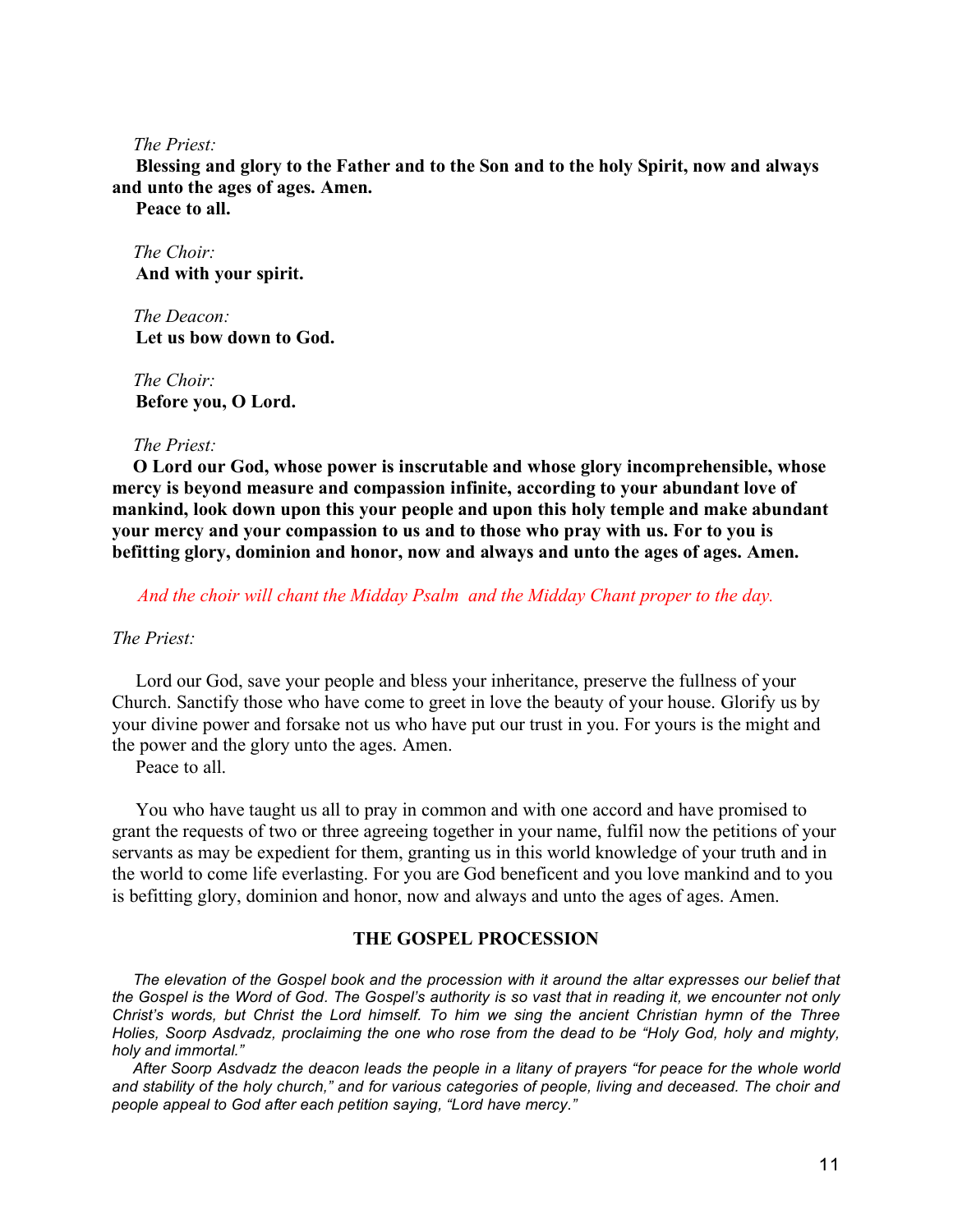## *The Priest:*

 Lord our God, you, who have established in the heavens the orders and the hosts of angels and archangels for the ministry of your glory, make now the holy angels also enter with our entrance and serve with us and glorify with us your goodness

**for yours is might and power and glory unto the ages. Amen.**

*The Deacons:* **Be attentive.**

*One of the deacons elevates the holy Gospel.*

*The Choir:*

*The Trisagion*

*For Eastertide and for Sundays of Resurrection:* **Holy God, holy and mighty, holy and immortal, Who rose from the dead, Have mercy on us.** *Repeat three times.*

## *For Theophany and Transfiguration:*

**Holy God, holy and mighty, holy and immortal, Who came and is to come, Have mercy on us.** *Repeat three times.*

## *For Presentation, Pentecost and Assumption:*

**Holy God, holy and mighty, holy and immortal, Who came and is to come, Have mercy on us.** *Repeat three times.*

*For the days of the Cross, of the Church, of Saints and of Fasting:*

**Holy God, holy and mighty, holy and immortal, Who was crucified for us, Have mercy on us.** *Repeat three times.*

## *The Priest:*

Holy God, you who rest in the saints and are praised with the thrice-holy cry of the seraphim; glorified by the cherubim and adored by all the heavenly hosts, you, who have brought all creatures into being out of nothing, made man after your own image and likeness, and have adorned him with every grace of yours, and have taught him to seek wisdom and prudence, and have not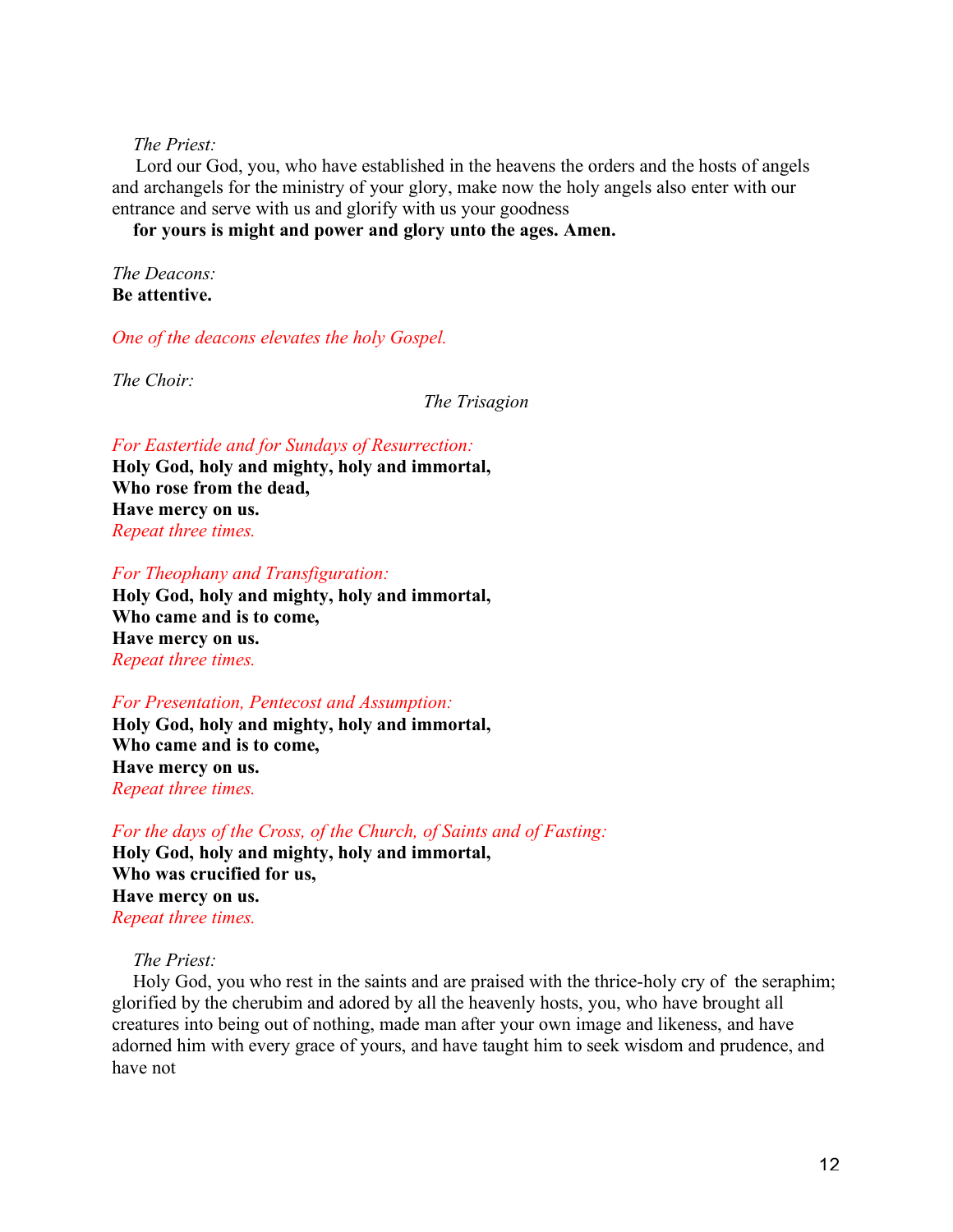neglected the sinner, but have laid upon him repentance to salvation. You have made us, your lowly and unworthy servants, worthy to stand at this hour

before the glory of your holy altar and to offer the adoration and glory due to you.

Lord, accept from our mouths, sinners as we are, the thrice-holy hymn and keep us by your loving kindness; forgive us all our transgressions both voluntary and involuntary. Sanctify our souls, our minds and our bodies and grant that we may serve you in holiness all the days of our lives, through the intercession of the holy Mother of God and of all your saints, who through the ages have been well-pleasing to you. For you, O Lord our God, are holy and to you is befitting glory, dominion and honor, now and always and unto the ages of ages. Amen.

## **SIT**

*The Deacon:*

**Again in peace let us beseech the Lord.** *The Choir:* **Lord, have mercy.**

**For the peace of the whole world and for the stability of the holy Church, let us beseech the Lord.**

*The Choir:* **Lord, have mercy.**

**For all the holy and orthodox bishops, let us beseech the Lord.** *The Choir:* **Lord, have mercy.**

**For the life of our Patriarch Lord \_\_\_\_ and for the salvation of his soul, let us beseech the Lord.**

*The Choir:* **Lord, have mercy.**

**For** *vartabeds***, priests, deacons, readers and the whole company of the children of the Church, let us beseech the Lord.**

*The Choir:* **Lord, have mercy.**

**For pious and God-loving civil leaders and their armed forces, let us beseech the Lord.** *The Choir:* **Lord, have mercy.**

**For the souls of those who are at rest and have fallen asleep in Christ in the true and right faith, let us beseech the Lord.**

 *The Choir:* **Be mindful Lord, and have mercy.**

**And again with one accord by our true and holy faith, let us beseech the Lord.** *The Choir:* **Lord, have mercy.**

**Let us commit ourselves and one another to the Lord God almighty.** *The Choir:* **To you, O Lord, we commit ourselves.**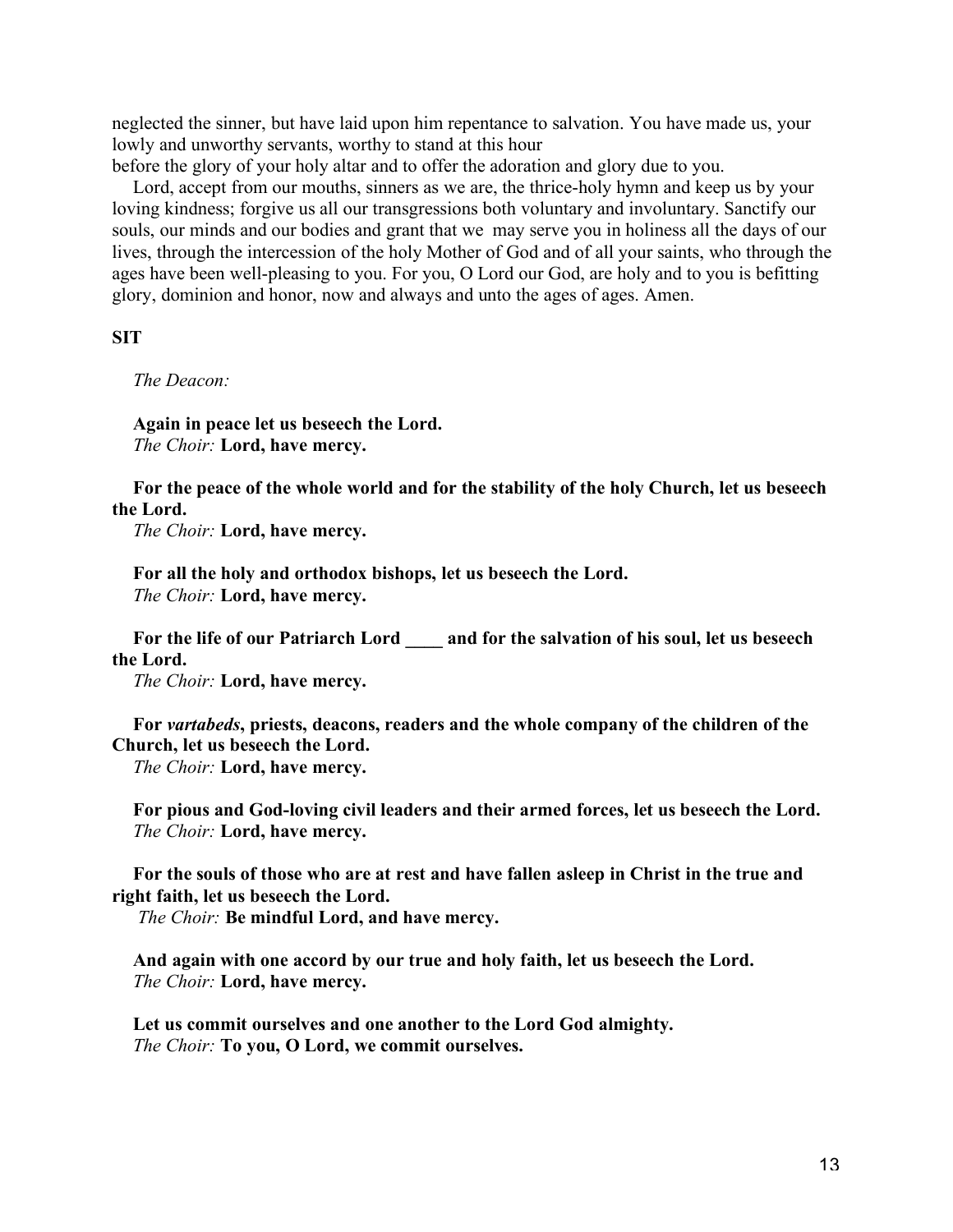## **Have mercy on us, O Lord our God, according to your great mercy. Let us all say with one accord:**

## *The Choir:* **Lord have mercy; Lord have mercy; Lord have mercy.**

## *The Priest:*

 Lord our God, accept the supplications of us your servants, made with open arms, and be merciful to us according to your great mercy. Send down your compassion on us and upon all your people, that await the abundant mercy which comes from you

**for you, being God, are merciful and you love mankind; and to you is befitting glory, dominion and honor, now and always and unto the ages of ages. Amen.**

# **READING OF THE SCRIPTURES**

*Passages from the Old and New Testament are read at every Divine Liturgy. The readings and the psalms that punctuate them are always associated with the liturgical feast or season.*

*The Gospel reading is the focus of this part of the Divine Liturgy. Just as in the Eucharist Christ comes to us in his Body and Blood, likewise during the Synaxis our Lord comes to us through his Word. This is clear from the announcement of the Gospel reading when the choir responds, "Glory to you, O Lord our God . . . God is speaking."*

*Chanting the Gospel is one of the traditional functions of the ordained deacon.*

 *After the readings, the deacon says:*

 **Alleluia. Stand up.**

### **STAND**

*The Priest:* **Peace to all.**

 *The Choir:*  **And with your spirit.**

 *A Deacon:*  **Listen attentively**

*The Deacon:*  **to the holy Gospel of Jesus Christ according to (Matthew).**

*The Choir:*  **Glory to you, O Lord our God.**

*A Deacon:*  **Be attentive.**

*The Choir:*  **God is speaking.**

*And the Deacon chants the holy Gospel, at the end of which, all say:*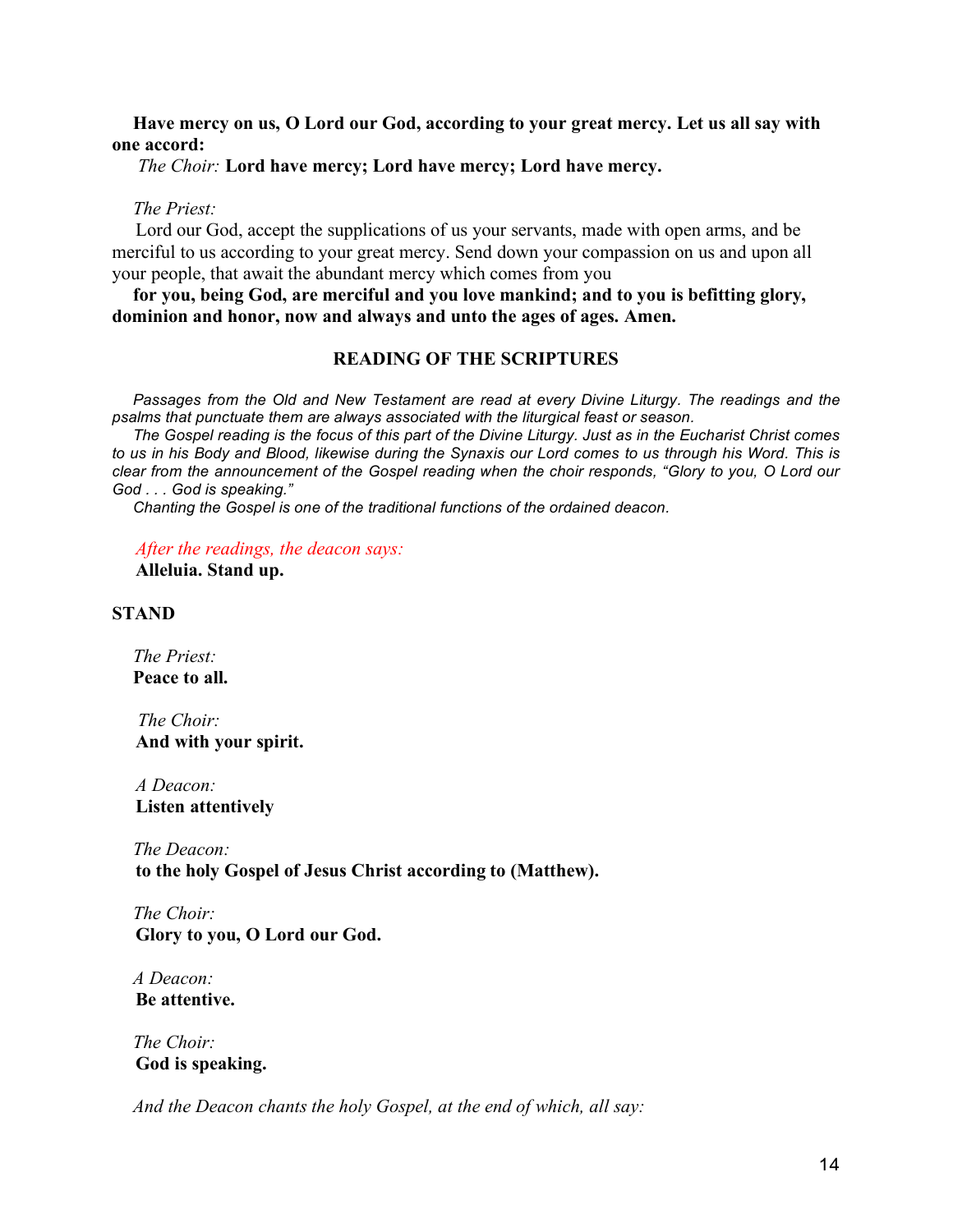## **Glory to you, O Lord our God.**

### THE PROFESSION OF THE FAITH

*This confession of faith was agreed upon by all the churches at the first ecumenical council held in 325 AD in the city of Nicea, near Constantinople. The Nicene Creed is solemnly chanted by all the people as an official declaration of the most important articles of the Church's doctrine. It is essential that all those*  who have assembled for the Divine Liturgy be of one theological mind. If our worship is to be truly the *corporate act of Christ's body, the Church, then there can be no diversity of opinion regarding who God is, and who we are relative to him. This is what the Nicene Creed declares.*

*While reciting the Creed, the faithful join their hands together, thumbs crossed, a reminder of our unity in the orthodox faith.*

**We believe in one God, the Father almighty, maker of heaven and earth, of things visible and invisible.**

 **And in one Lord Jesus Christ, the Son of God, begotten of God the Father, onlybegotten, that is of the substance of the Father.**

 **God from God, light from light, true God from true God, begotten and not made; of the same nature of the Father, by whom all things came into being in heaven and on earth, visible and invisible;**

 **Who for us men and for our salvation came down from heaven, took body, became man, was born perfectly of the holy virgin Mary by the Holy Spirit.**

**By whom he took body, soul and mind and everything that is in man, truly and not in semblance.**

 **He suffered and was crucified and was buried and rose again on the third day and ascended into heaven with the same body and sat at the right hand of the Father.**

 **He is to come with the same body and with the glory of the Father to judge the living and the dead; of His kingdom there is no end.**

 **We believe also in the Holy Spirit, the uncreate and the perfect; who spoke through the Law and through the Prophets and through the Gospels;**

 **Who came down upon the Jordan, preached through the apostles and dwelled in the saints.**

 **We believe also in only one catholic and apostolic [holy] Church;**

 **In one baptism with repentance for the remission and forgiveness of sins;**

 **In the resurrection of the dead, in the everlasting judgment of souls and bodies, in the kingdom of heaven and in the life eternal.**

#### *The Deacon:*

 **As for those who say there was a time when the Son was not, or there was a time when the Holy Spirit was not or that they came into being out of nothing; or who say that the Son of God or the Holy Spirit are of a different substance and that they are changeable or alterable, such do the catholic and apostolic holy Church anathematize.**

#### *The Priest:*

**As for us, we shall glorify him who was before the ages, worshipping the Holy Trinity and the one Godhead, the Father and the Son and the Holy Spirit, now and always and unto the ages of ages. Amen.**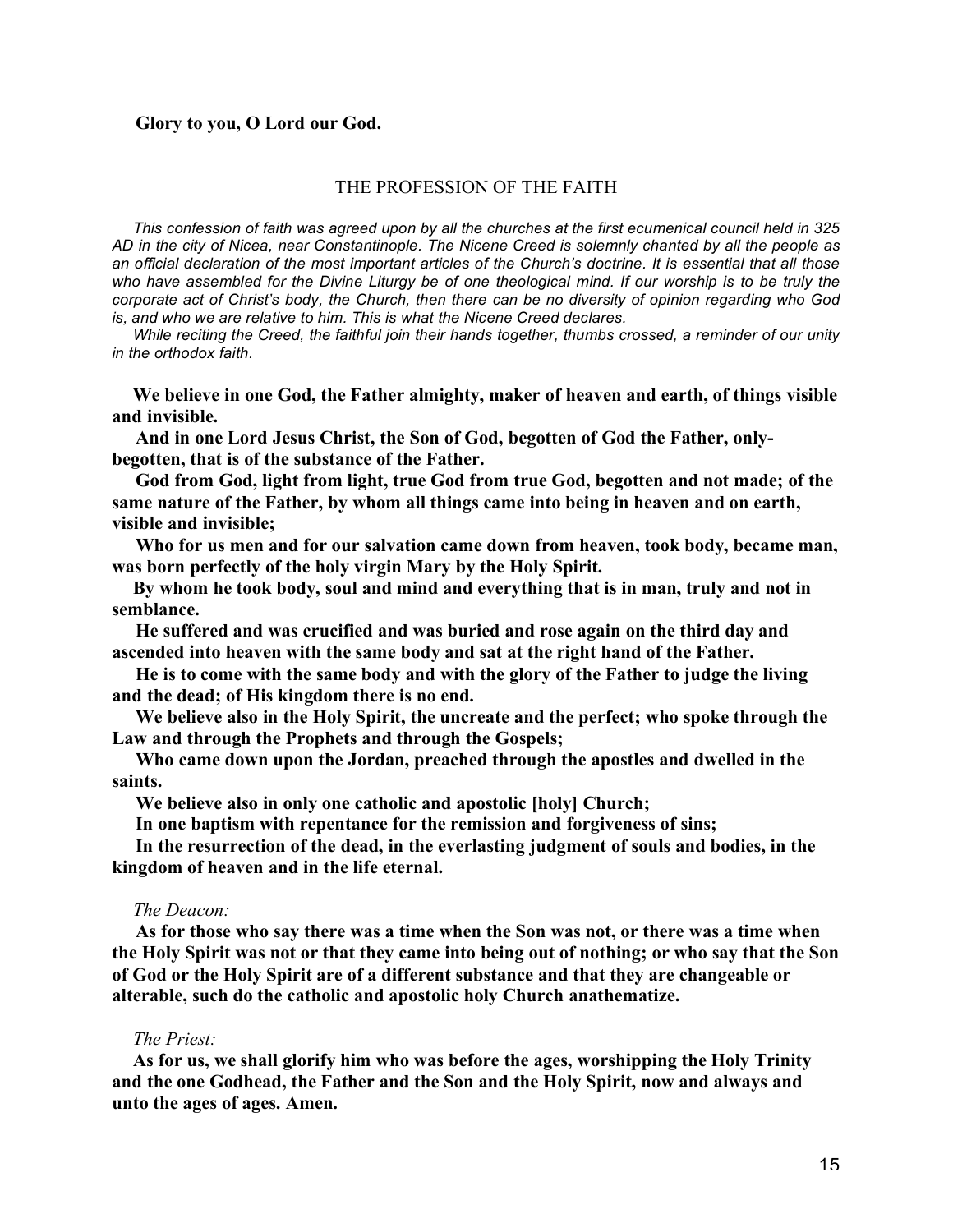## THE PRAYERS AFTER THE SCRIPTURE READINGS

 *The Deacon:*  **Again in peace let us beseech the Lord.**

 *The Choir:*  **Lord, have mercy.**

*The Deacon:*

**Again in faith let us beseech and ask of our Lord God and Savior Jesus Christ, at this hour of service and prayers, that he may make them worthy of acceptance**. May the Lord hear the voice of our supplications; may he receive the requests of our hearts; may he forgive our trespasses and have mercy on us. May our prayers and requests at all times enter into the presence of his great majesty and may he grant us to labor in good works with one accord, in one faith and in righteousness, so that he may send down on us the gifts of his mercy.

 **May the Lord almighty save us and have mercy on us.**  *The Choir:* **Save us, Lord.**

**That we may pass the hour of this holy sacrifice and the day now before us in peace and in faith, let us ask of the Lord.**

*The Choir:* **Grant it, Lord.**

**The angel of peace to guard our souls, let us ask of the Lord.** *The Choir:* **Grant it, Lord.**

**The forgiveness and the remission of our transgressions, let us ask of the Lord.** *The Choir:* **Grant it, Lord.**

**The great and mighty power of the holy Cross to help our souls, let us ask of the Lord.** *The Choir:* **Grant it, Lord.**

**Again with one accord for our true and holy faith, let us beseech the Lord.** *The Choir:* **Lord, have mercy.**

**Let us commit ourselves and one another to the Lord God almighty.** *The Choir:* **To you, O Lord, we commit ourselves.**

**Have mercy on us, O Lord our God, according to your great mercy. Let us all say with one accord:**

 *The Choir:* **Lord, have mercy. Lord, have mercy. Lord, have mercy.**

## *The Priest:*

 Our Lord and Savior Jesus Christ, great in mercy and abounding in the gifts of your beneficence, you, who of your own will did endure at this hour the sufferings of the cross and of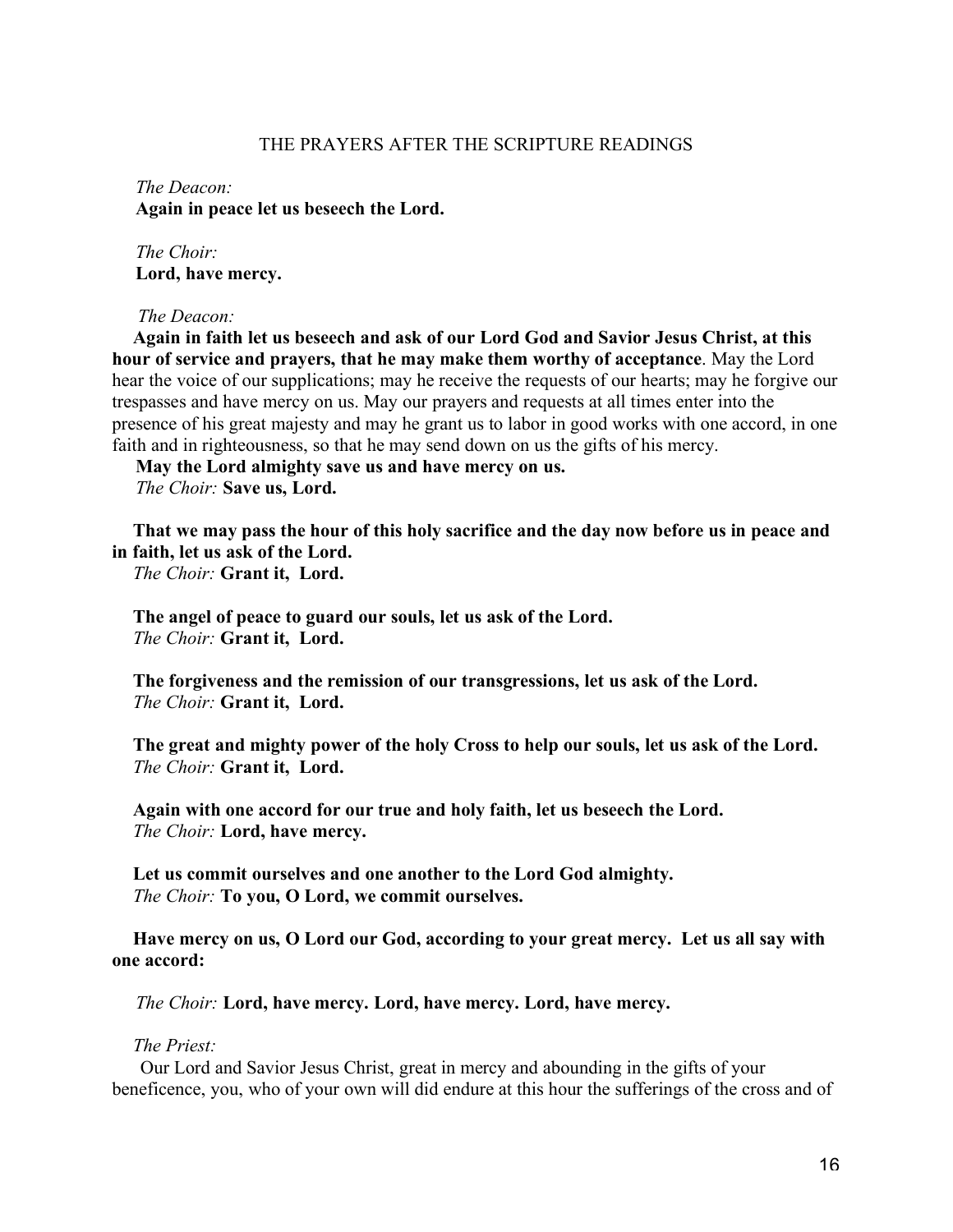death on account of our sins, and did abundantly bestow the gifts of your Holy Spirit on the blessed apostles; make us also, Lord, we beseech you, sharers in your divine gifts, in the forgiveness of sins and in the reception of the Holy Spirit

**that we may be made worthy to give you thanks and to glorify you with the Father and with the Holy Spirit, now and always and unto the ages of ages. Amen.**

**Peace to all.**

 *The Choir:*  **And with your Spirit.**

 *The Deacons:*  **Let us bow down to God.**

 *The Choir:*  **Before you, Lord.**

 *The Priest:*

 **With your peace, Christ our Savior, which surpasses all understanding and speech, defend us and keep us fearless of all evil. Make us equal to your true worshippers, who worship you in spirit and in truth; for to the most-holy Trinity is befitting glory, dominion and honor, now and always and unto the ages of ages. Amen.**

**Blessed be our Lord Jesus Christ.**

 *The Choir:*  **Amen.**

 *The Deacon:*  **Bless, Lord.**

 *The Priest makes the sign of the cross over the people and says:*  **May the Lord God bless you all.**

 *The Choir:*  **Amen.**

 *After this, if the celebrant is a bishop, he takes off his omophorion, his mitre and his slippers. If he is a priest, he takes off his crown and his slippers.*

## **THE EUCHARIST** THE TRANSFER OF THE GIFTS

*The priest's blessing marks the end of the Synaxis. The Eucharist proper, the heart of the Divine*  Liturgy, begins with the deacon's admonition to the unbaptized and the penitents. It is a reminder that *participation in the Divine Liturgy—and membership in the Church—is a profound privilege.*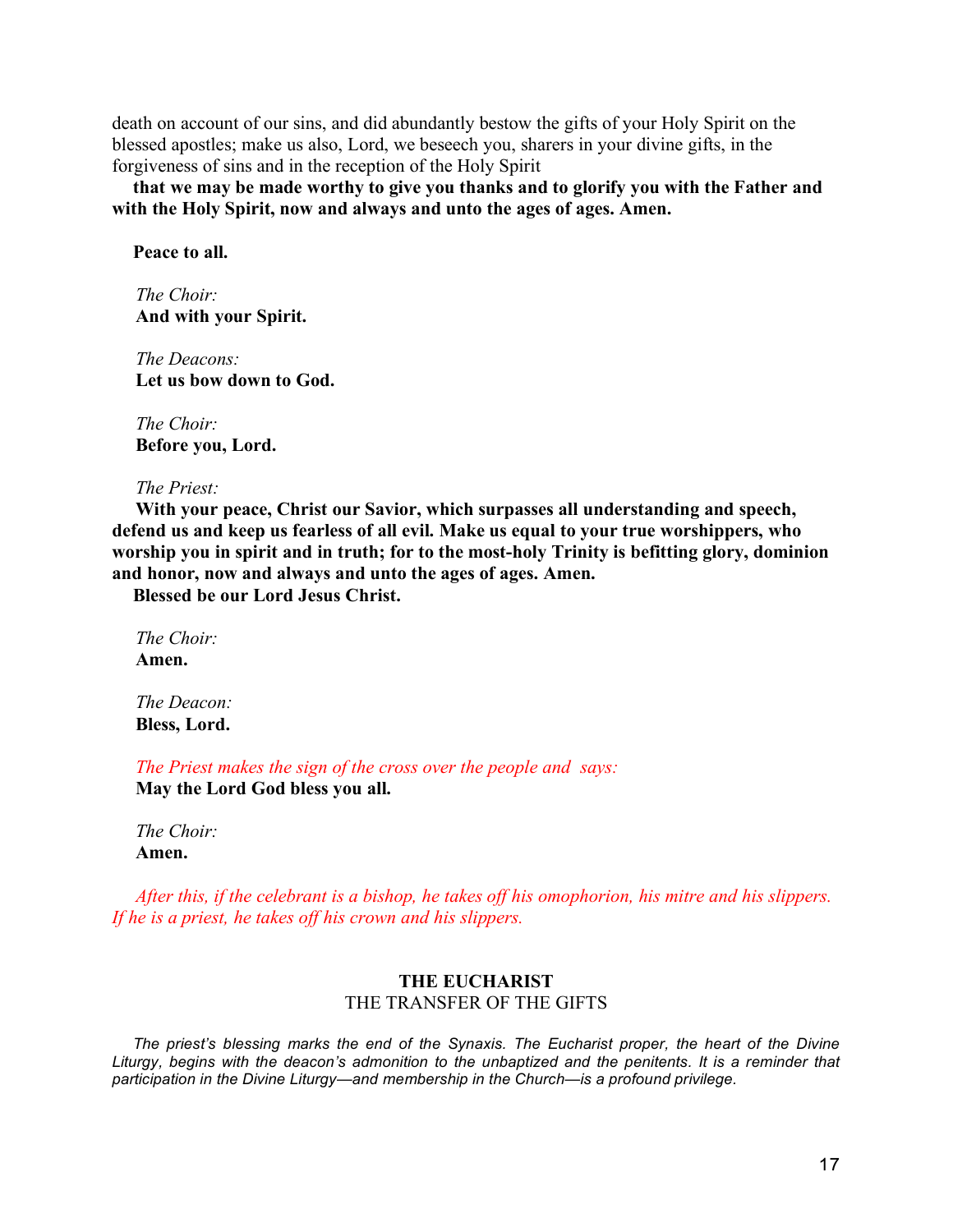*At the Transfer of the Gifts, the deacon carries to the priest the veiled chalice containing bread and*  wine. They recite alternately verses from Ps 24. The procession and psalm anticipate the revelation of *Jesus Christ, the "king of glory, the Lord of hosts" in the Eucharist. The hymns accompanying the procession recall the angels, who live to worship God continuously in heaven with their own special hymn of praise, "Holy, Holy, Holy" [Is 6:3, Rev 4:8]*

## **STAND**

## *The Deacon:*

 **Let none of the catechumens, none of little faith and none of the penitents or the unclean draw near to this divine mystery.**

### *The Choir:*

**The body of the Lord and the blood of the Savior are laid up before us. The heavenly hosts invisibly sing and say with unceasing voice: Holy, holy, holy, Lord of hosts.**

### *The Deacon:*

 **Sing psalms to the Lord our God, readers, sing spiritual songs with a sweet voice.**

### *The Choir:*

**With an angelic order you have filled, O God, your holy church. Thousands of thousands of archangels stand before you and myriads of myriads of angels minister to you, O Lord; yet you are well pleased to accept from men praises with the mystical song: Holy, holy, holy, Lord of hosts.**

 *Psalm 19:6, 68:34, Habakkuk 3:3.*

 *The Deacon:*

In the sun has he set his tabernacle; and he comes forth as a bridegroom out of his chamber.

 *The Altar Servers:*

And he rejoices as a giant to run his course.

#### *The Deacon:*

 Make a way for him who rides upon the heaven of heavens toward the east. God shall come from the south; and the holy One from mount Paran.

## *The Priest:*

 None of us who are bound by carnal passions and desires is worthy to approach your table or to minister to your royal glory; for to serve you is great and fearful even to the heavenly hosts.

 Yet through your immeasurable goodness, you, infinite Word of the Father, did become man and did appear as our high-priest; and as the Lord of all did commit to us the ministry of this priesthood and this bloodless sacrifice.

 For you are our Lord God, who rule over those who are of heaven and those who are of earth; who sit upon the cherubic throne, Lord of the seraphim and king of Israel; who alone are holy and dwell in the saints.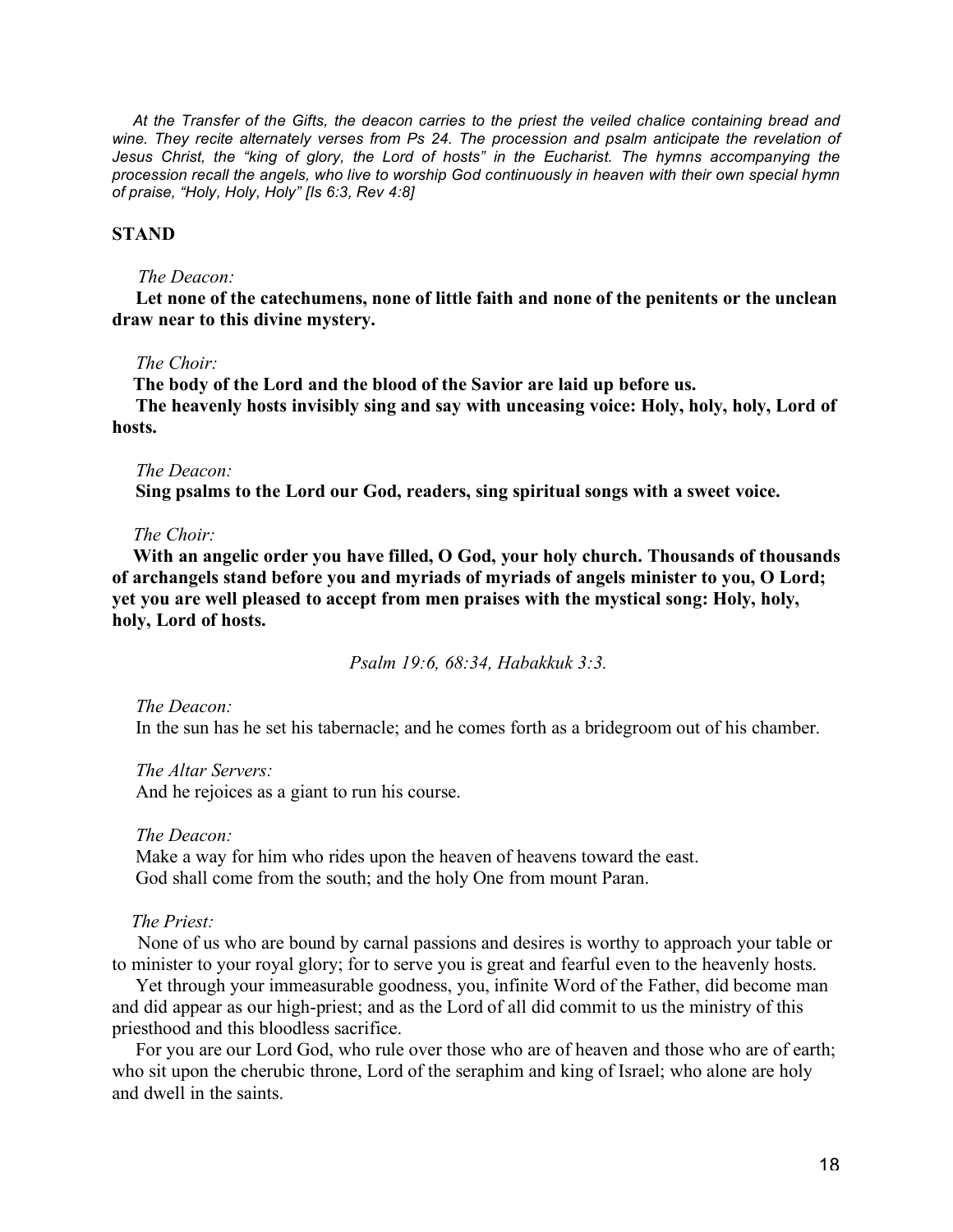I beseech you, who alone are good and ready to hear, look upon me, your sinful and unprofitable servant, and cleanse my soul and my mind from all the defilements of the evil one; and by the power of your Holy Spirit enable me, who have been clothed with the grace of this priesthood, to stand before this holy table and to consecrate your spotless body and your precious blood.

 Bowing down my neck to you, I entreat you, turn not your face from me and reject me not from among your servants; but make me worthy, your sinful and unworthy servant as I am, to offer these gifts to you.

 For you offer and you yourself are offered and you receive and you give, O Christ our God; and we give glory to you, together with your eternal Father and the most holy and beneficent Spirit, now and always and unto the ages of ages. Amen.

 *Then the holy Bread and the Cup of immortality are brought up by the deacons to the holy altar.*

*Psalm 24: 7-10.*

*The Deacon:*

 **Lift up your gates, O princes; let the everlasting doors be lifted up, and the king of glory shall come in.**

*The Priest:*

 **Who is the king of glory: The Lord strong in his power, the Lord mighty in battle?**

 *The Deacon:*

 **Lift up your gates, O princes; let the everlasting doors be lifted up, and the king of glory shall come in.**

 *The Priest:*  **Who is this king of glory? The Lord of hosts.**

 *The Deacon:*  **This is the king of glory!**

 *And the celebrant bows with fear and trembling and receives the gifts from the deacon and makes the sign of the cross over the people, saying:*

 **Blessed is he that comes in the name of the Lord.**

*The Deacon:*  **Again in peace let us beseech the Lord.**

 *The Choir:* **Lord, have mercy.**

## *The Deacon:*

**Again in faith and purity let us stand with awe and pray before the holy altar of God;**  not with guilty conscience and offence, not with craft and cunning, not with deceit and wiles, not with doubt and not with little faith; but with right conduct, a single mind, a guileless heart, with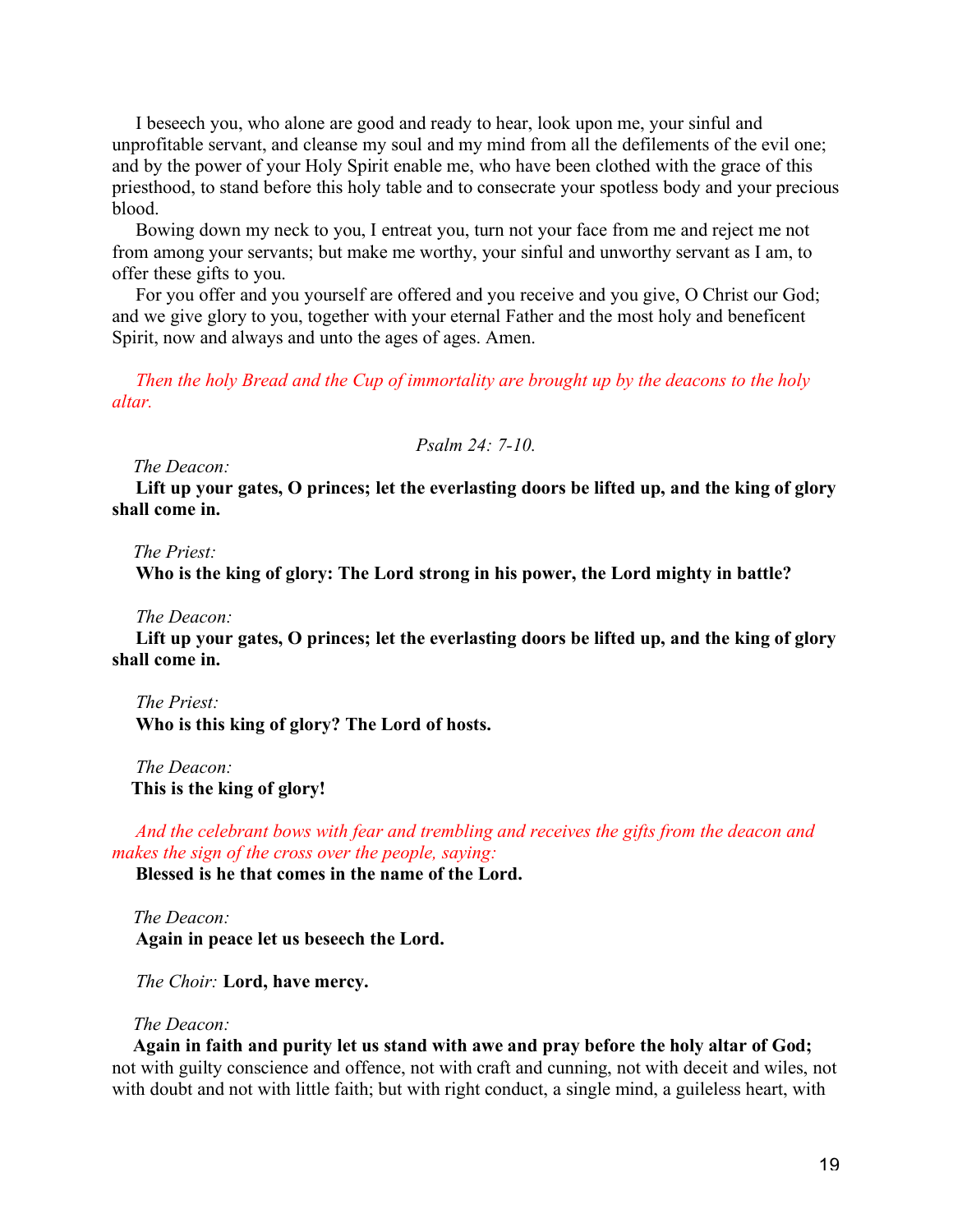perfect faith, filled with love, full and abounding in all good works. **Let us stand in prayer before the holy altar of God that we may find the grace of mercy on the day of the revelation and the second coming of our Lord and Savior Jesus Christ.**

 **May he save us and have mercy on us.**

## *The Choir:*

 **Save us, Lord, and have mercy on us.**

### *The Priest:*

 Lord God of hosts and creator of all things; you, who have brought all things into visible existence out of nothing; who also in your love of mankind have ordained us to be ministers of so awesome and ineffable a mystery; you, Lord, to whom we offer these oblations, accept from us this presentation and consummate it to be the mystery of the body and blood of your Onlybegotten, and grant this bread and this cup to be for us, who taste of them, a remedy of forgiveness for our sins

**by the grace and the loving-kindness of our Lord and Savior Jesus Christ with whom to you, O Father, and also to the Holy Spirit, is befitting glory, dominion and honor, now and always and unto the ages of ages. Amen.**

### THE KISS OF PEACE

*We know from St. Paul that the earliest Christians greeted one another "with a holy kiss" [Rom 16:16, 1Cor 16:20, 2Cor 13:12, 1Th 5:26], a sign of their unity and love in Christ. This is the meaning of the Kiss of Peace. In the Eucharist, Christ comes to unite his people to each other and to himself by offering them his Body and Blood. For our part in this divine union, we must see to it that we are completely reconciled with each other so that in the Eucharist we can truly become Christ's body, the Church. This complies with Jesus' command, "If you are offering your gift at the altar and there remember that your brother has something against you, leave your gift there before the altar and go; first be reconciled to your brother, and then come and offer your gift. [Mt 5:23].*

*This theme is evident in the hymn of the kiss of peace, "Krisdos ee mech mer haydnetsav." The Kiss of Peace is the liturgical seal of the reconciliation and love that we should actualize in our daily lives.*

*It is perfectly acceptable for the faithful to greet each other with a kiss on each cheek, or, with a more ritualized inclination of the head, first to the left, then to the right of the person being greeted. The person offering the Kiss of Peace says, "Christ is revealed among us." The response is, "Blessed is the revelation of Christ."*

*The Priest:* **Peace to all.**

 *The Choir:*  **And with your spirit.**

 *The Deacon:*  **Let us bow down to God.**

 *The Choir:*  **Before you, O Lord.**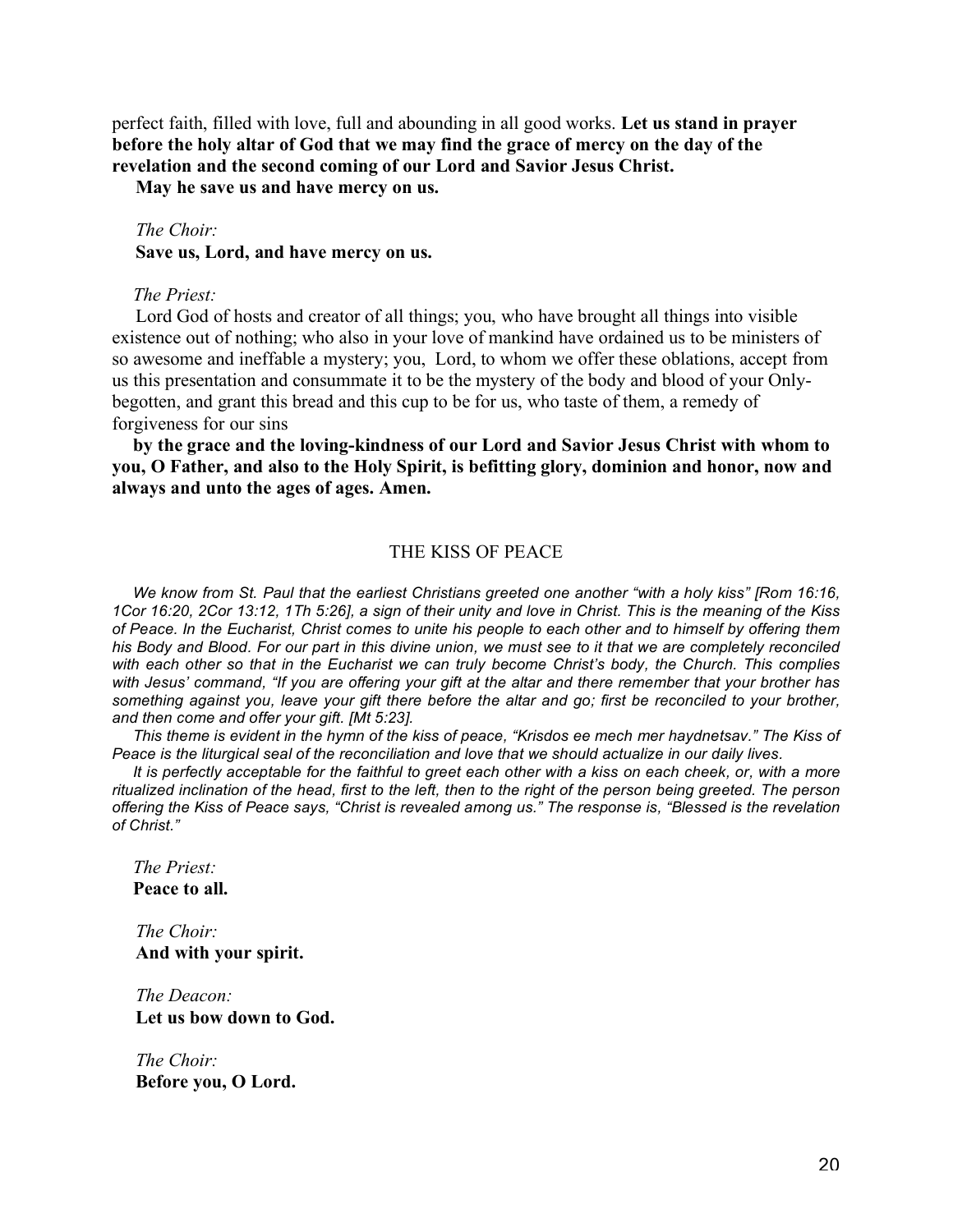*The Deacon:*

**Greet one another with a holy kiss.**

 **And you, who are not able to partake of this divine mystery and have gone outside the doors, pray.**

## *The Choir:*

**Christ in our midst has been revealed; He Who Is, God, is here seated. The voice of peace has resounded; Holy greeting is commanded. This Church has now become one soul, The kiss is given for a full bond. The enmity has been removed; And love is spread over us all. Now, Ministers, raise your voices, And give blessings with one accord To the Godhead consubstantial, While angels sing: "Holy, Holy, Holy."**

### **THE ANAPHORA** THE PROLOGUE

## *The Deacon:*

 **You, who stand with faith before the royal holy table, behold Christ the king seated, surrounded by supernal hosts.**

## *The Choir:*

 **We lift up our eyes and behold and implore him saying: Remember not our sins, O Lord, but in your compassion forgive us. With the angels and with your saints we praise you, Lord; glory to you.)**

#### *The Deacon:*

**Let us stand in awe, let us stand in the fear of the Lord, let us stand straight, let us attend with good heed**

 *The Choir:*  **to you, O God,**

 *The Deacon:*  **Christ, the spotless Lamb of God, offers himself in sacrifice.**

 *The Choir:*  **Mercy and peace and a sacrifice of praise.**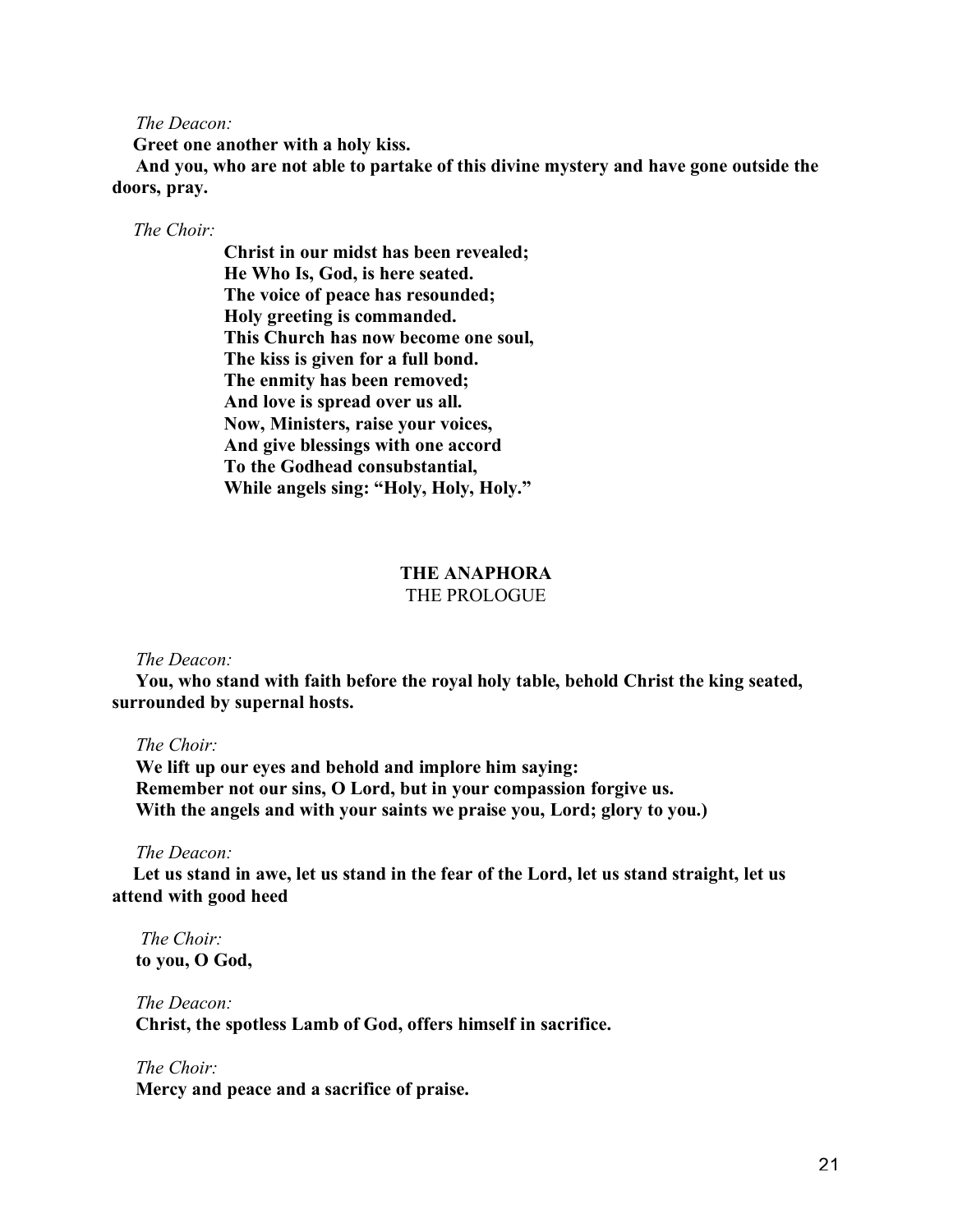## *The priest turns to the people and, making the sign of the cross over them, says:*

 **The grace, the love and the divine sanctifying power of the Father and of the Son and of the Holy Spirit be with you all.**

*The Choir:*  **Amen. And with your spirit.**

*The Deacon:*  **The doors, the doors! With all wisdom and good heed lift up your minds in the fear of God.**

### *The Choir:*

 **We have them lifted up to you, O Lord almighty.**

## *The Deacon:*  **And give thanks to the Lord with the whole heart.**

### *The Choir:*

 **It is proper and right.**

*While the deacon calls the people to undivided attention, the priest begins to pray the Anaphora, or Eucharistic Prayer, the longest and most important prayer of the Divine Liturgy. The prayer expresses the faith of the Armenian Church. Addressed to God the Father, the prayer commemorates our salvation through the special ministry of Jesus Christ, the Son of God. The prayer recalls the key historical events by which Christ has brought us "freedom from condemnation:" his incarnation (birth as a human being), his suffering, crucifixion, death and burial, his resurrection on the third day and his ascension into heaven with the Father.*

*The dialogue between the deacon, choir and priest, which precedes the Eucharistic Prayer exhorts the assembly to heightened attention for this important part of the Divine Liturgy.*

 *The Priest:*

# *The Preface*

 It is truly proper and right with most earnest diligence always to adore and glorify you, Father almighty, who did remove the hindrance of the curse by your imponderable Word, your cocreator, who, having taken the Church to be a people to himself, made his own those who believe in you, and was pleased to dwell among us in a ponderable nature, according to the dispensation through the Virgin, and as the divine master-builder building a new work, he thereby made this earth into heaven.

 For he, before whom the companies of vigilant angels could not bear to stand, being amazed at the resplendent and unapproachable light of his divinity, even he, becoming man for our salvation, granted to us that we should join the heavenly ones in spiritual choirs,

## *The Priest:*

 **and in one voice with the seraphim and the cherubim, we should sing holy songs and make melodies and, boldly crying out, shout with them and say:**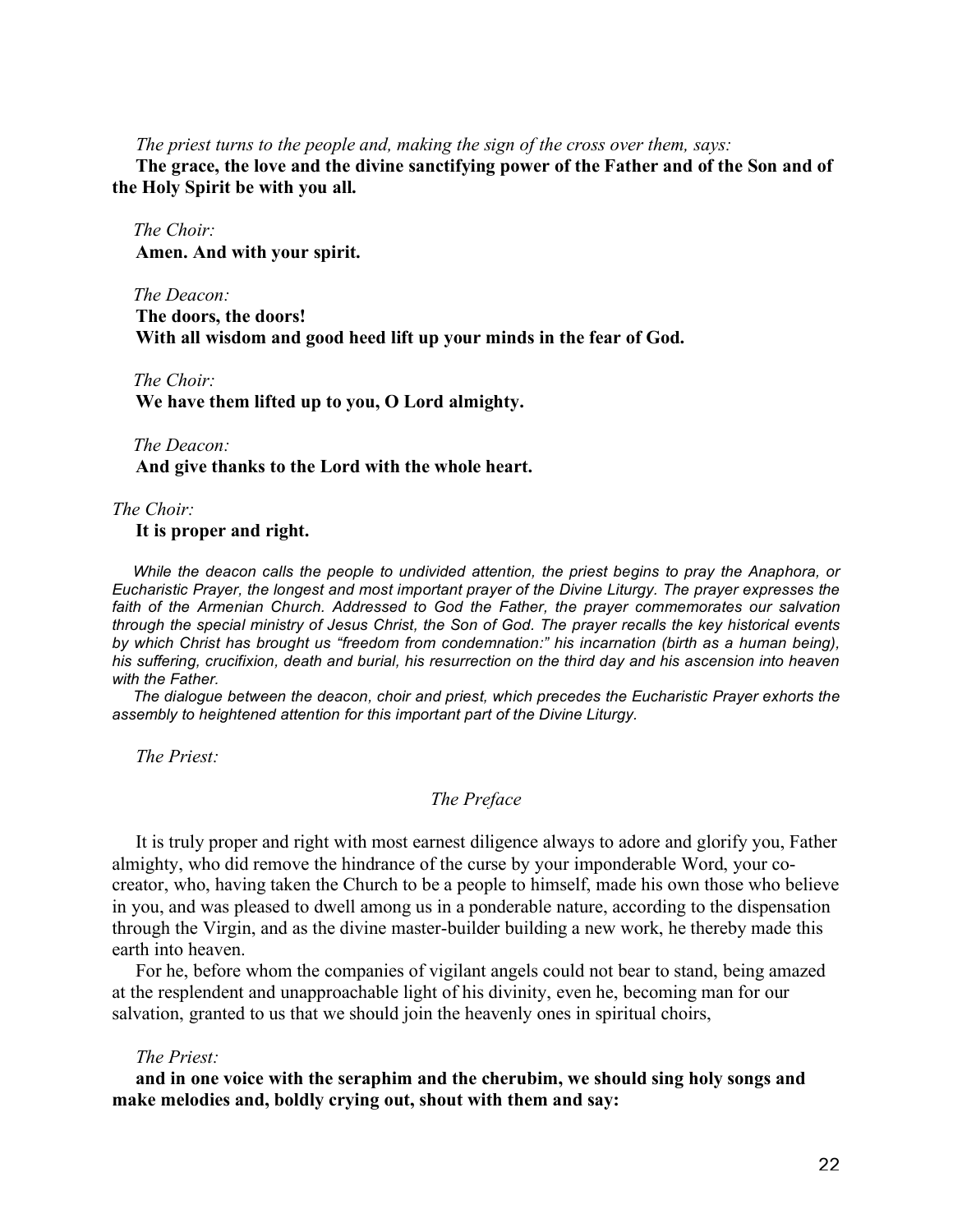*The Sanctus*

 *The Choir:*

 **Holy, holy, holy Lord of hosts; Heaven and earth are full of your glory. Blessing in the highest. Blessed are you who did come and are to come in the name of the Lord. Hosanna in the highest.**

*The angelic song of the three holies (called "Sanctus") is the hymn sung by the angels in the unending praise of God in heaven [Is 6:3, Rev 4:8]. The heavenly hosts are God's perfect worshipers. Christ's selfrevelation and sacrifice have restored us from our former state of exile from God and made us worthy to worship God our Father as perfectly as the angels do, by joining their choir of praise.*

 *The Priest:*

## *The Post-Sanctus*

 Holy, holy, holy are you truly and all-holy; and who is he that will presume to contain in words the outpouring of your infinite loving-kindness to us? From the very beginning you did care for him who had fallen into sin and did comfort him in diverse manners by the prophets, by the giving of the law, by the priesthood and by the prefigurative offering of animals.

 And at the end of these days, tearing up the sentence of condemnation for all our debts, you gave us your only-begotten Son, both debtor and debt, immolation and anointed, lamb and heavenly bread, high priest and sacrifice; for he is distributor and he himself is distributed always in our midst without being ever consumed.

 For having become man truly and without illusion, and having become incarnate, through union without confusion, through the Mother of God, the holy virgin Mary, he journeyed through all the passions of our human life without sin and came willingly to the world-saving cross, which was the occasion of our redemption.

 Taking the bread in his holy, divine, immortal, spotless and creative hands, he blessed it, gave thanks, broke it and gave it to his chosen, holy disciples, who were seated, saying:

#### *The Priest:*

 **Take, eat; this is my body, which is distributed for you and for many, for the expiation and remission of sins.**

 *The Choir:* **Amen.**

## *The Priest:*

 Likewise taking the cup, he blessed it, gave thanks, drank and gave it to his chosen, holy disciples, who were seated, saying:

### *The Priest:*

**Drink this all of you. This is my blood of the new covenant, which is shed for you and for many for the expiation and remission of sins.**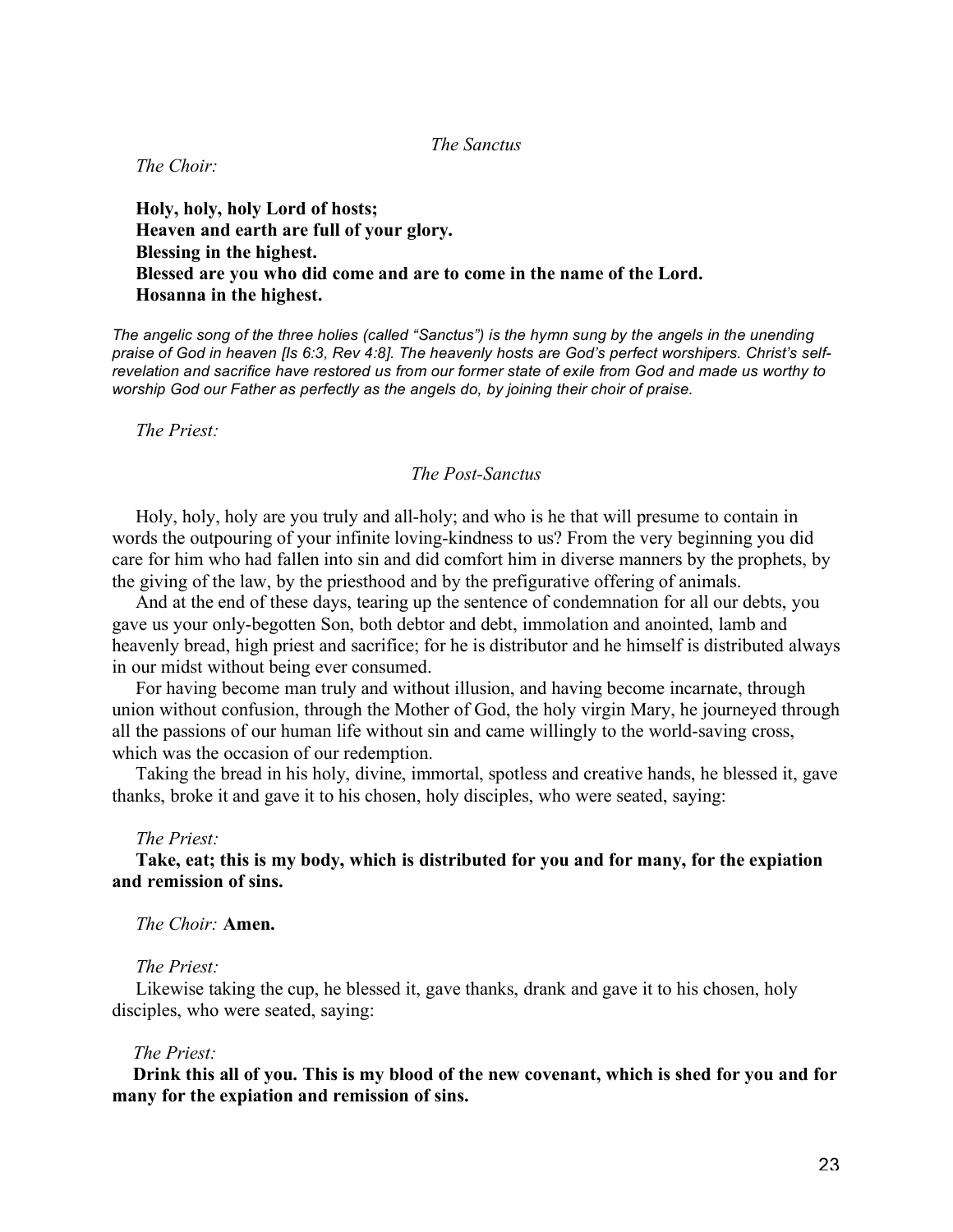*On the night before his death, Jesus joined his disciples in a final evening meal, during which he took plain bread and wine, blessed them and gave thanks; and giving them to his disciples to eat, he proclaimed them to be his own Body and Blood, a gesture of loving self-sacrifice and communion. He commanded that we should repeat this ritual in commemoration of him: "Do this in remembrance of me" [1Cor 11:24-25, Lk 22:19]. The communion of Christ's Body and Blood is therefore the heart of our worship, and of our commemoration of Jesus Christ in the Divine Liturgy.*

### *The Choir:* **Amen.**

## **Heavenly Father, who did give your Son to death for us, debtor for our debts, by the shedding of his blood, we beseech you, have mercy upon your rational flock.**

## *The Anamnesis*

### *The Priest:*

 And your only-begotten beneficent Son gave us the commandment that we should always do this in remembrance of him.

 And descending into the nether regions of death in the body which he took of our kinship, and mightily breaking asunder the bolts of hell, he made you known to us the only true God, the God of the living and of the dead.

And now, O Lord, in accordance with this commandment, bringing forth the saving mystery of the body and blood or your Only-begotten, we remember his redemptive sufferings for us, his life-giving crucifixion, his burial for three days, his blessed resurrection, his divine ascension and his enthronement at your right hand, O Father; his awesome and glorious second coming, we confess and praise.

## **And we offer to you yours of your own from all and for all.**

 *The Choir:*

 **In all things blessed are you, O Lord. We bless you, we praise you; We give thanks to you; We pray to you, O Lord our God.**

### *The Priest:*

We do indeed praise you and give thanks to you at all times, O Lord our God, who, having overlooked our unworthiness, have made us ministers of this awesome and ineffable mystery.

Not by reason of any good works of our own, of which we are always altogether bereft and at all times find ourselves void, but ever taking refuge in your overflowing forbearance, we make bold to approach the ministry of the body and blood of your Only-begotten, our Lord and Savior Jesus Christ, to whom is befitting glory, dominion and honor, now and always and unto the ages of ages. Amen.

## **Peace to all.**

 *The Choir:*  **And with your spirit.**

 *The Deacon:*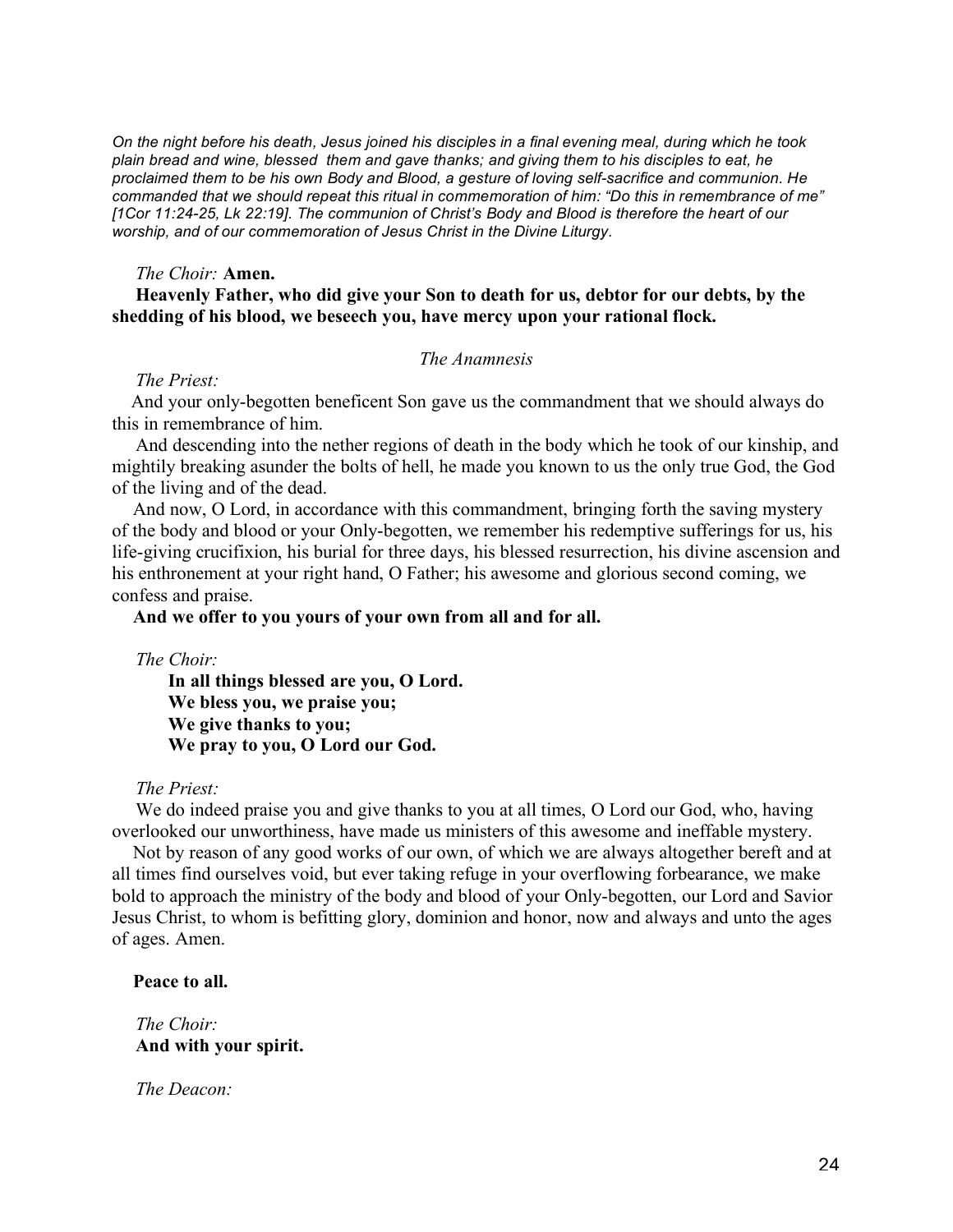### **Let us bow down to God.**

 *The Choir:*

 **Before you, O Lord.**

 **Son of God, who are sacrificed to the Father for reconciliation, bread of life distributed among us, through the shedding of your holy blood, we beseech you, have mercy on your flock saved by your blood.**

## *The Epiclesis*

The greatest mystery of the Christian faith is that the one God and Father shares his divinity with his Only-begotten Son, Jesus Christ, and with his Holy Spirit, three persons united in one God. At this point in the Eucharist the priest calls on God the Father to send his Holy Spirit upon all of the assembled faithful and on the gifts of bread and wine, to make them truly the Body and Blood of our Lord Jesus Christ. This is our ultimate desire and prayer, that in this Eucharist the Holy Spirit will unite all the faithful together with each other and with Christ by way of his Body and Blood so that we will truly come to constitute the Church in its fullest sense.]

### *The Priest:*

 We bow down and beseech and ask you, beneficent God, send upon us and upon these gifts set forth, your co-eternal and consubstantial Holy Spirit.

 *The Deacon:* Amen. Bless, Lord.

### *The Priest:*

 Whereby blessing this bread, make it truly the body of our lord and Savior Jesus Christ.  *He repeats this three times.*

 And blessing this cup, make it truly the blood of our Lord and Savior Jesus Christ.  *He repeats this three times.*

Whereby blessing this bread and this wine, make them truly the body and blood of our Lord and Savior Jesus Christ, changing them by your Holy Spirit

 *He repeats this three times.*

## **so that this may be to us all who draw near thereto for acquittal, for expiation and for remission of sins.**

## *The Choir:*

 **Spirit of God, who, descending from heaven accomplishes through us the mystery of him who is glorified with you, by the shedding of his blood, we beseech you, grant rest to the souls of those of us who have fallen asleep.**

*The Divine Liturgy is the prime opportunity to pray to our heavenly Father for all of our cares and concerns: for peace in the world, for the Armenian Church, for our Catholicos, clergy and civil leaders, for travelers, prisoners, captives, for the sick and the suffering, for temperate weather and sufficient food, for*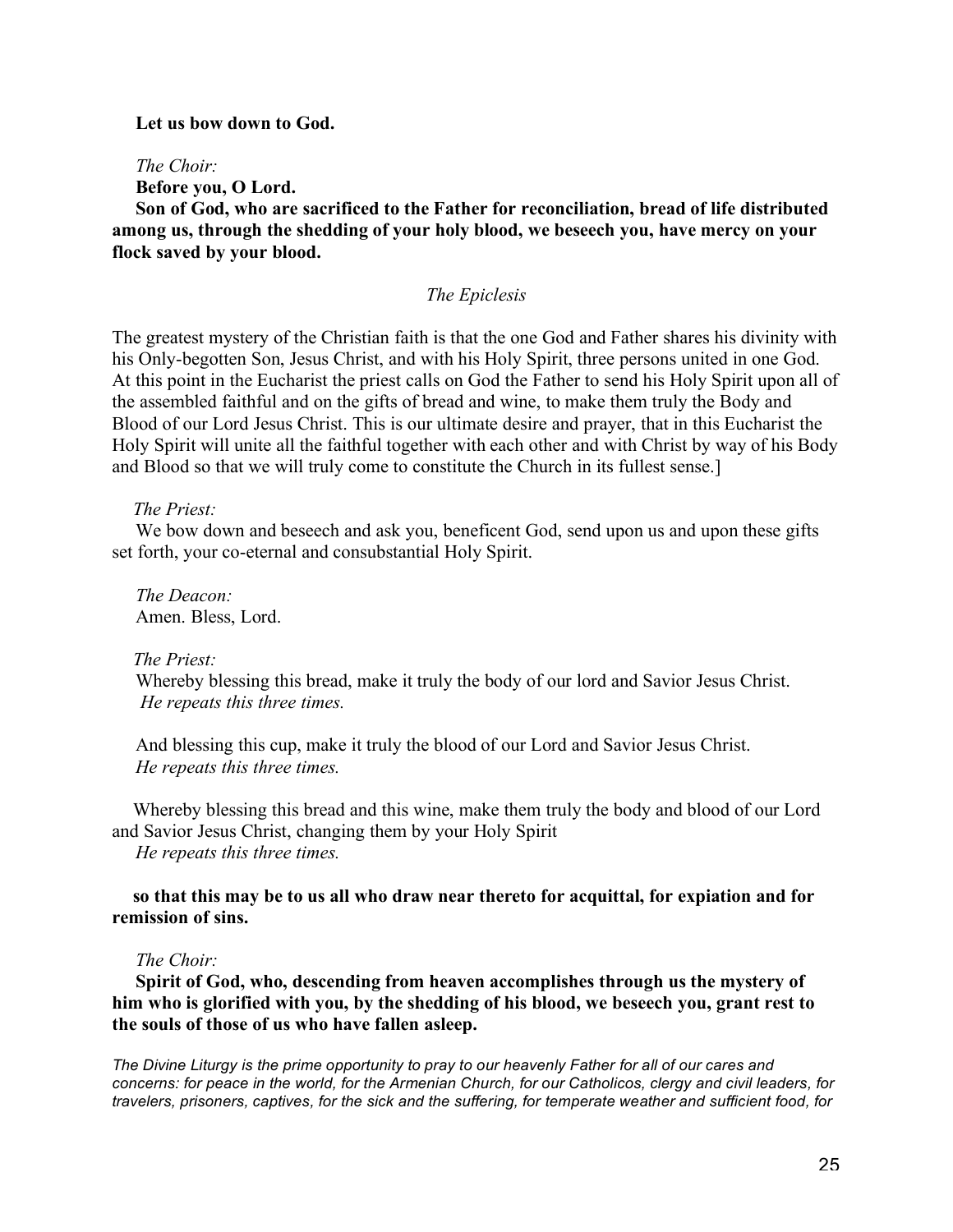*those who help the poor, for all the living and all the dead. The priest tailors the prayer to the individual requests and prayers of the community.*

In these prayers, the Church invokes the names of many saints, men and women who, by their *profound virtue in this life, already live in the fullness of God's kingdom. We call on them to intercede for us, to appeal to god for our sake by virtue of their exalted status with him.*

*The Priest:*

*The Intercessions*

 Through this grant love, stability and desirable peace to the whole world, to the holy Church and to all orthodox bishops, to priests, to deacons, to kings, to the princes of the world, to peoples, to travelers, to seafarers, to prisoners, to those who are in danger, to the weary and to those who are at war with barbarians.

 Through this grant also seasonableness to the weather and fertility to the fields and a speedy recovery to those who are afflicted with diverse diseases.

 Through this give rest to all who aforetime have fallen asleep in Christ: to the forefathers, the patriarchs, the prophets, the apostles, martyrs, bishops, presbyters, deacons and the whole company of your holy Church and to all the laity, men and women, who have ended their life in faith. –

**With whom, O beneficent God, visit us also, we beseech you.** 

 *The Choir:*  **Be mindful, Lord, and have mercy.**

 *The Priest:*

 **That the Mother of God, the holy virgin Mary, and John the Baptist, the first martyr Stephen and all the saints be remembered in this holy sacrifice, we beseech the Lord.**

*The Choir:*

 **Be mindful, Lord, and have mercy.**

 *The Deacon:*

**That the holy apostles, prophets, doctors, martyrs and all holy patriarchs, apostolic bishops, presbyters, orthodox deacons and all the saints be remembered in this holy sacrifice, we beseech the Lord.**

 *The Choir:*  **Be mindful, Lord, and have mercy.**

*The Deacon:* **We worship the blessed, praised, glorified, wondrous and divine resurrection of Christ.**

 *The Choir:*  **Glory to your resurrection, O Lord.**

*The Deacon:*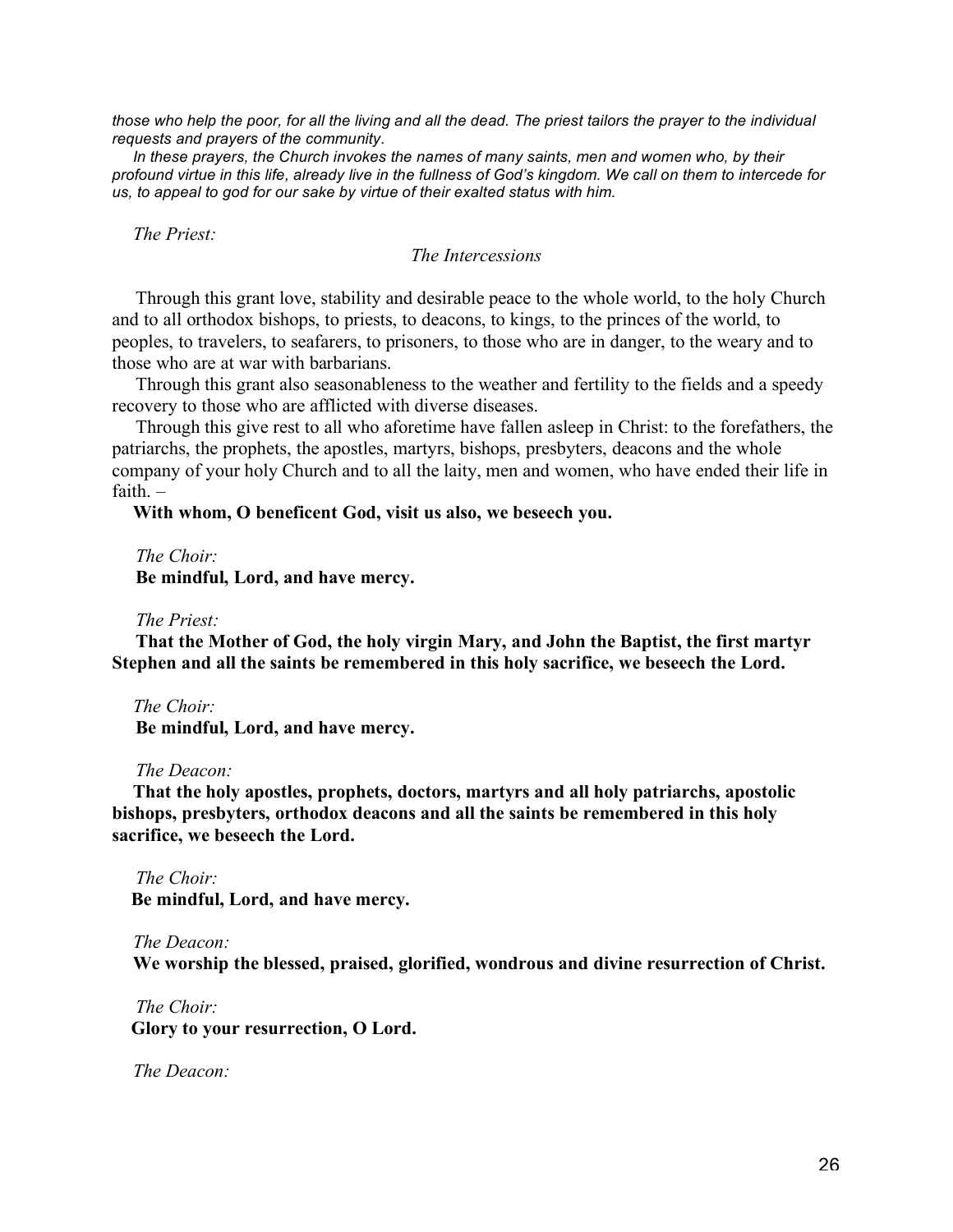**That our leaders and first enlighteners, the holy apostles Thaddeus and Bartholomew, and Gregory the Enlightener,** Areesdages, Vrtanes, Hooseeg, Kreekorees, Nerses, Sahag, Daniel and Khat; Mesrob the *Vartabed* and Gregory of Nareg, Nerses of Kla, John of Vorodn, Gregory and Moses of Datev, and Kreekor and Nerses and their companions **and all the pastors and chief-pastors of the Armenians be remembered in this holy sacrifice, we beseech the Lord.**

### *The Choir:*

 **Be mindful, Lord, and have mercy.**

## *The Deacon:*

**That the holy hermits**, the virtuous and God-instructed monks Paulus, Anthony, Paul, Macarius, Onophrius, Mark the Abbot, Serapion, Nilus, Arsenius, Evagrius, Barsumas; John and Simeon and their companions; Vosgee and Sookyas and their fellow martyrs; and all the holy fathers and their disciples throughout the world **be remembered in this holy sacrifice we beseech the Lord.**

*The Choir:*

 **Be mindful, Lord, and have mercy.**

## *The Deacon:*

 **That the devout kings, Saints Abgar, Constantine, Drtad and Theodosius and all saintly and pious kings and God-loving princes be remembered in this holy sacrifice, we beseech the Lord.**

 *The Choir:*  **Be mindful, Lord, and have mercy.**

## *The Deacon:*

**That all the faithful everywhere, men and women, old and young of every age, who in faith and holiness have fallen asleep in Christ, be remembered in this holy sacrifice, we beseech the Lord.**

 *The Choir:*  **Be mindful, Lord and have mercy.**

*The Priest:*

 Be mindful, Lord, and have mercy and bless your holy, catholic and apostolic Church, which you have saved by the precious blood of your Only-begotten, and have freed by this holy cross. Grant her unshaken peace.

 Be mindful, Lord, and have mercy and bless all the orthodox bishops who impart to us the word of truth in orthodox doctrine.

**And more specially grant us to have our chief bishop and venerable Patriarch of All Armenians the lord \_\_\_\_\_ for length of days in orthodox doctrine.**

 *The Deacon:*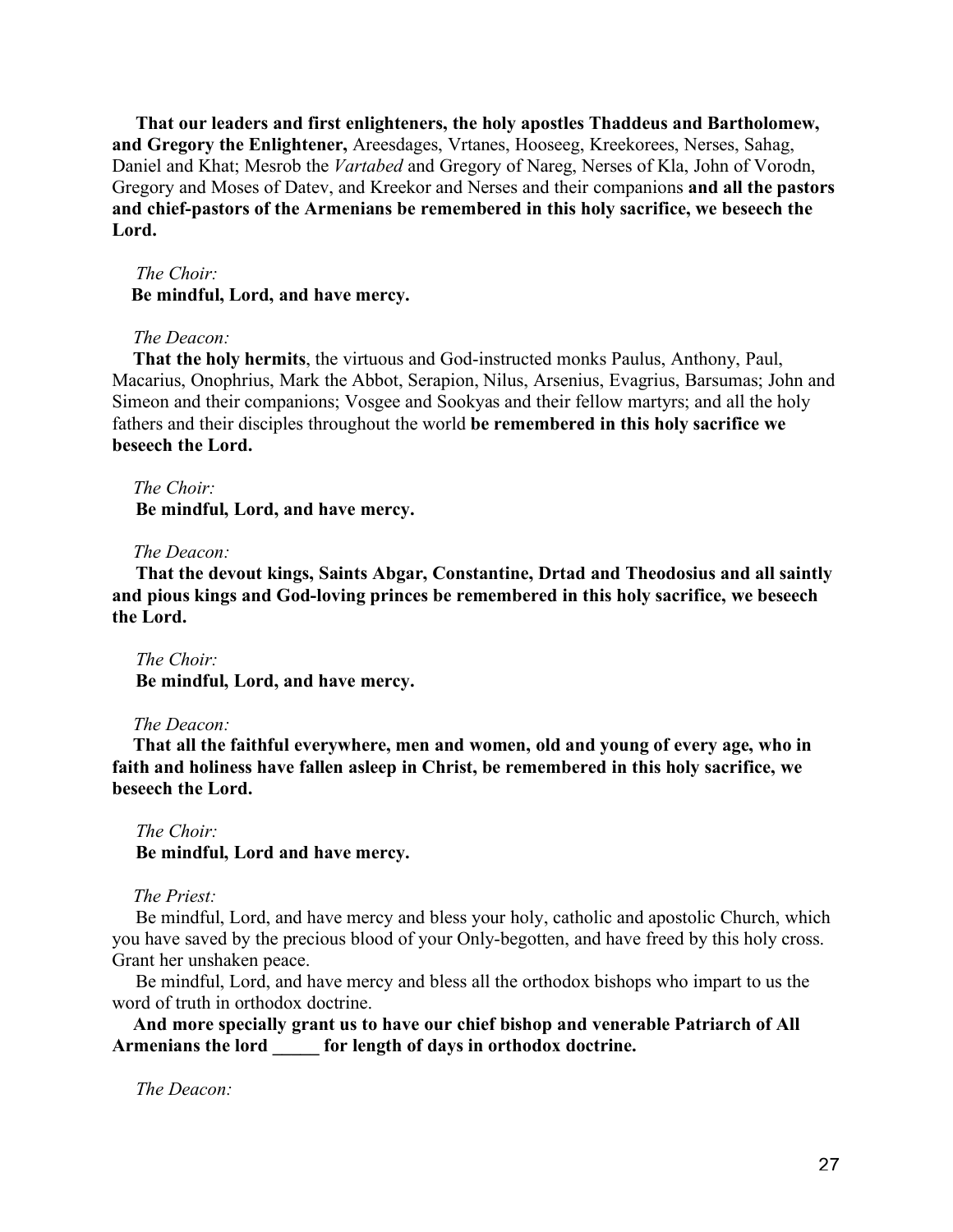**Thanksgiving and glory we offer to you, O Lord our God, for this holy and immortal sacrifice which is on this holy altar, that you will grant it to be to us for holiness of life.**

 **Through this grant love, stability and desirable peace to the whole world, to the holy Church and to all orthodox bishops and to our chief bishop and venerable Patriarch of All Armenians lord \_\_\_\_\_ and to the priest who is offering this sacrifice.**

 **Let us pray for the forces and the victories of Christian kings and pious princes.**

 **Let us also beseech the Lord for the souls of those who are at rest,** 

**and especially for our prelates who are at rest, and for the**

**founders of this holy church, and for those who are laid to rest under her shadow.**

 **Let us ask deliverance for those of our brethren who have been made captive, and grace to the congregation here present, and rest for those who have ended their life in Christ with faith and holiness.**

 **That these be remembered in this holy sacrifice, we beseech the Lord.**

## *The Choir:*  **From all and for all.**

# *The Priest:*

 Be mindful, Lord, and have mercy and bless your people standing here before you and those who have offered these gifts, and grant them whatever is necessary and profitable.

Be mindful, Lord, and have mercy and bless those who have made vows and those who have brought gifts to your holy Church and those who are mercifully mindful of the poor. Render what is due to them, according to your natural bounty, a hundredfold here and in the world to come.

 Be mindful, Lord, and have mercy and compassion on the souls of those who are at rest. Give them rest and enlighten them; reckon them among your saints in the kingdom of heaven and make them worthy of your mercy.

Be mindful, Lord, also of the soul of your servant and have mercy on *him/her* according to your great mercy and by your visitation give *him/her* rest in the light of your countenance.

## *And if he or she is living:*

Deliver him (*or* her) from all the snares of soul and of body.

 Be mindful, Lord, also of those who have commended themselves to us for remembrance in our prayers, of those who are living and of those who are at rest, and direct their will in their petitions as well as our will to what is right and abounding in salvation, and reward them all with your blessed bounties that pass not away.

 And having cleansed our thoughts, make us temples fit for the reception of the Body and Blood of your Only-begotten and our Lord and Savior Jesus Christ, with whom to you, O Father almighty, together with the life-giving and liberating Holy Spirit, is befitting glory, dominion and honor, now and always and unto the ages of ages. Amen.

#### *The Priest:*

## **And the mercy of our great God and Savior Jesus Christ be with you all.**

*The Choir:*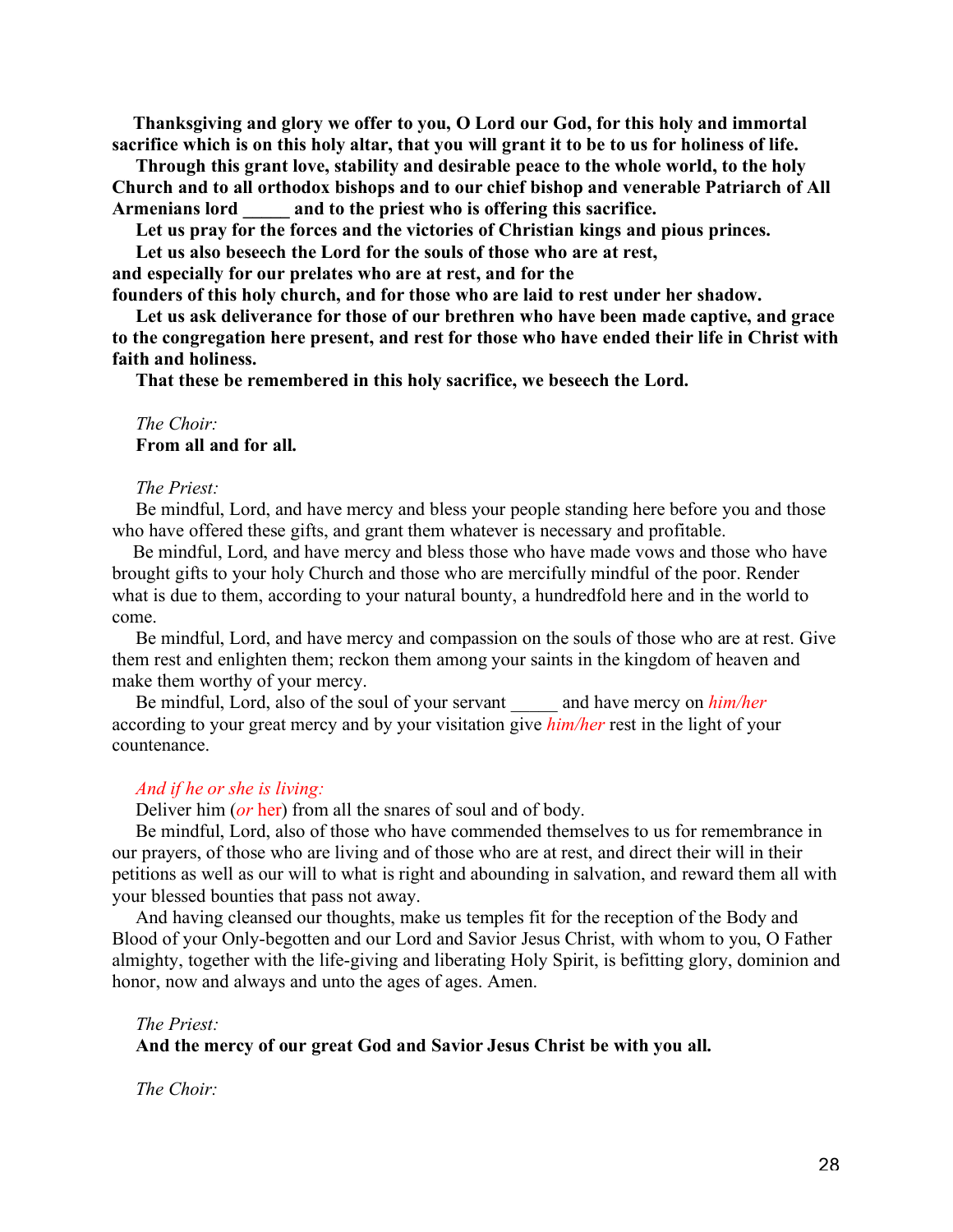## **Amen. And with your spirit.**

**SIT**

*The priest's blessing, "And the mercy of our great God and Savior Jesus Christ be with you all" signifies the end of the Eucharistic Prayer. The prayers and rituals that follow this are all in immediate preparation for receiving Holy Communion. These begin with a deacon's litany, followed by the Lord's Prayer. No gesture or ritual more clearly demonstrates our redeemed dignity than when the faithful stand boldly before almighty God and are privileged to call him "Our Father."*

## PRE-COMMUNION RITES

 *The Deacon:*

**Again in peace let us beseech the Lord.**  *The Choir:* **Lord, have mercy.**

**By all the saints whom we have commemorated, let us moreover beseech the Lord.**  *The Choir:* **Lord, have mercy.**

**By the holy, divine and immortal sacrifice offered on this holy altar, let us beseech the Lord.**

 *The Choir:* **Lord, have mercy.**

**That the Lord our God, who has accepted the same at his holy, heavenly and intelligible altar, may in return send down upon us the grace and the gifts of the Holy Spirit, let us beseech the Lord.**

 *The Choir:* **Lord, have mercy.**

**Receive, save and have mercy and keep us, O Lord, by your grace.**  *The Choir:* **Save us, O Lord, and have mercy on us.**

**Commemorating the all-holy Mother of God and ever-virgin Mary together with all the saints, let us beseech the Lord.**

 *The Choir:* **Be mindful, Lord, and have mercy.**

**Again in one accord for our true and holy faith, let us beseech the Lord.**  *The Choir:* **Lord have mercy.**

**Let us commit ourselves and one another to the Lord God almighty.**  *The Choir:* **To you, O Lord, we commit ourselves.**

**Have mercy on us, O Lord our God, according to your plenteous mercy. Let us all say with one accord:**

 *The Choir:*

 **Lord, have mercy. Lord, have mercy. Lord, have mercy.**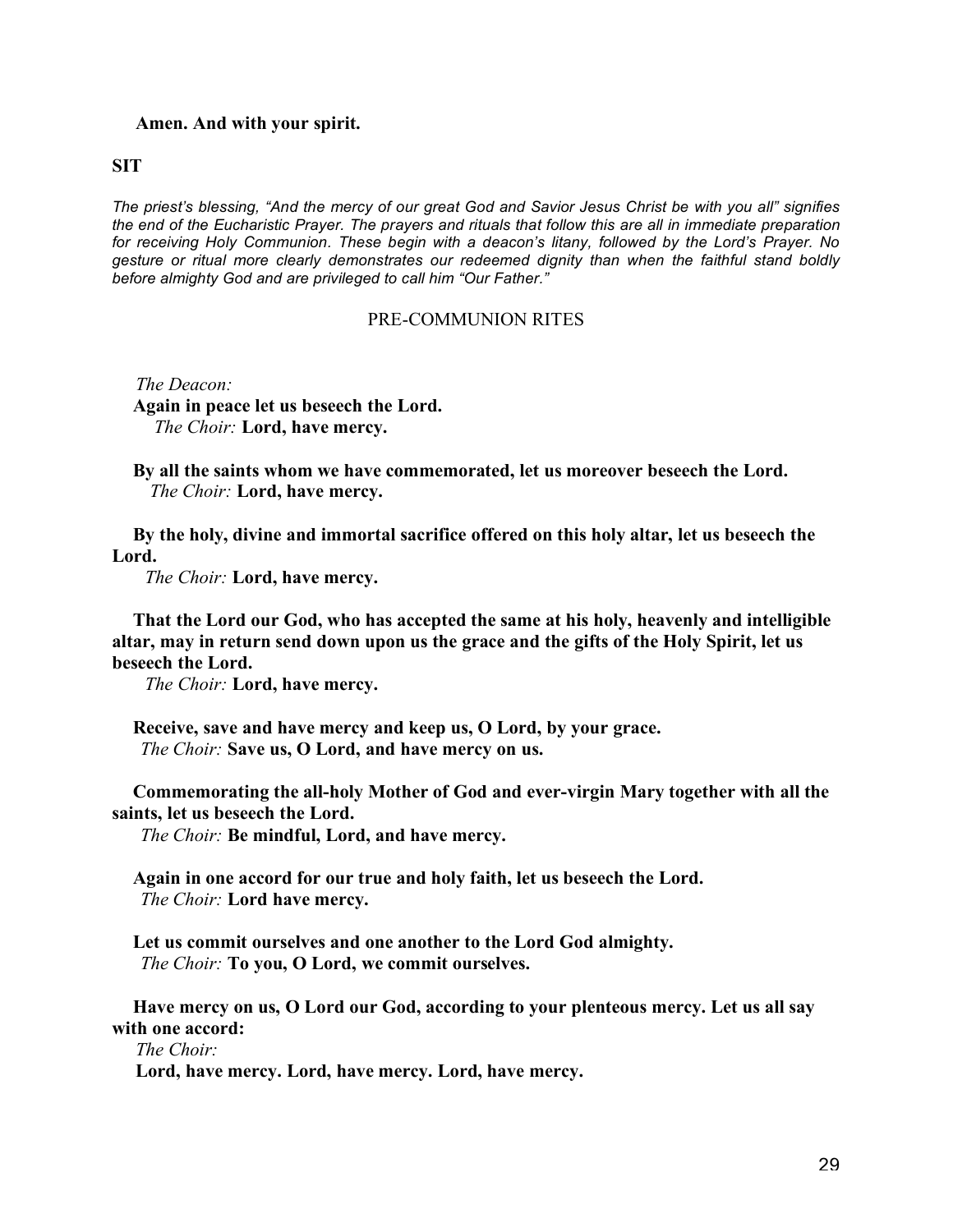## **STAND**

 *The Priest:*

God of truth and Father of mercy, we thank you, who have exalted our nature, condemned as we were, above that of the blessed patriarchs; for you were called God to them, whereas in compassion you have been pleased to be named Father to us.

And now, O Lord, we beseech you, make the grace of so new and precious a naming of yourself shine forth and flourish day by day in your holy Church

**And grant us to open our mouths with a cry of bold voice, to call upon you, O heavenly Father, to sing and say:**

*The Lord's Prayer*

 **Our Father, who art in heaven, hallowed be thy name; thy kingdom come; thy will be done on earth as it is in heaven. Give us this day our daily bread; and forgive us our debts, as we forgive our debtors; and lead us not into temptation; but deliver us from evil.**

# *The Priest:*

Lord of lords, God of gods, king eternal, creator of all creatures, Father of our Lord Jesus Christ, give us not over for trial, but deliver us from evil and save us from temptation.

**For thine is the kingdom and the power and the glory to ages, Amen.**

**Peace to all.**

 *The Choir:*  **And with your spirit.**

 *The Deacon:*  **Let us bow down to God.**

## **KNEEL**

*The Choir:*  **Before you, O Lord.**

## *The Priest:*

O Holy Spirit, the fountain of life and the source of mercy, have mercy upon these people, who bow down and worship your Godhead.

 Keep them whole and stamp upon their souls the form signified by their bodily posture so that they may inherit and enter into the possession of the good things to come

**through Christ Jesus, our Lord, with whom to you, O Holy Spirit, and to the Father almighty is befitting glory, dominion and honor, now and always and unto the ages of ages. Amen.**

## THE ELEVATION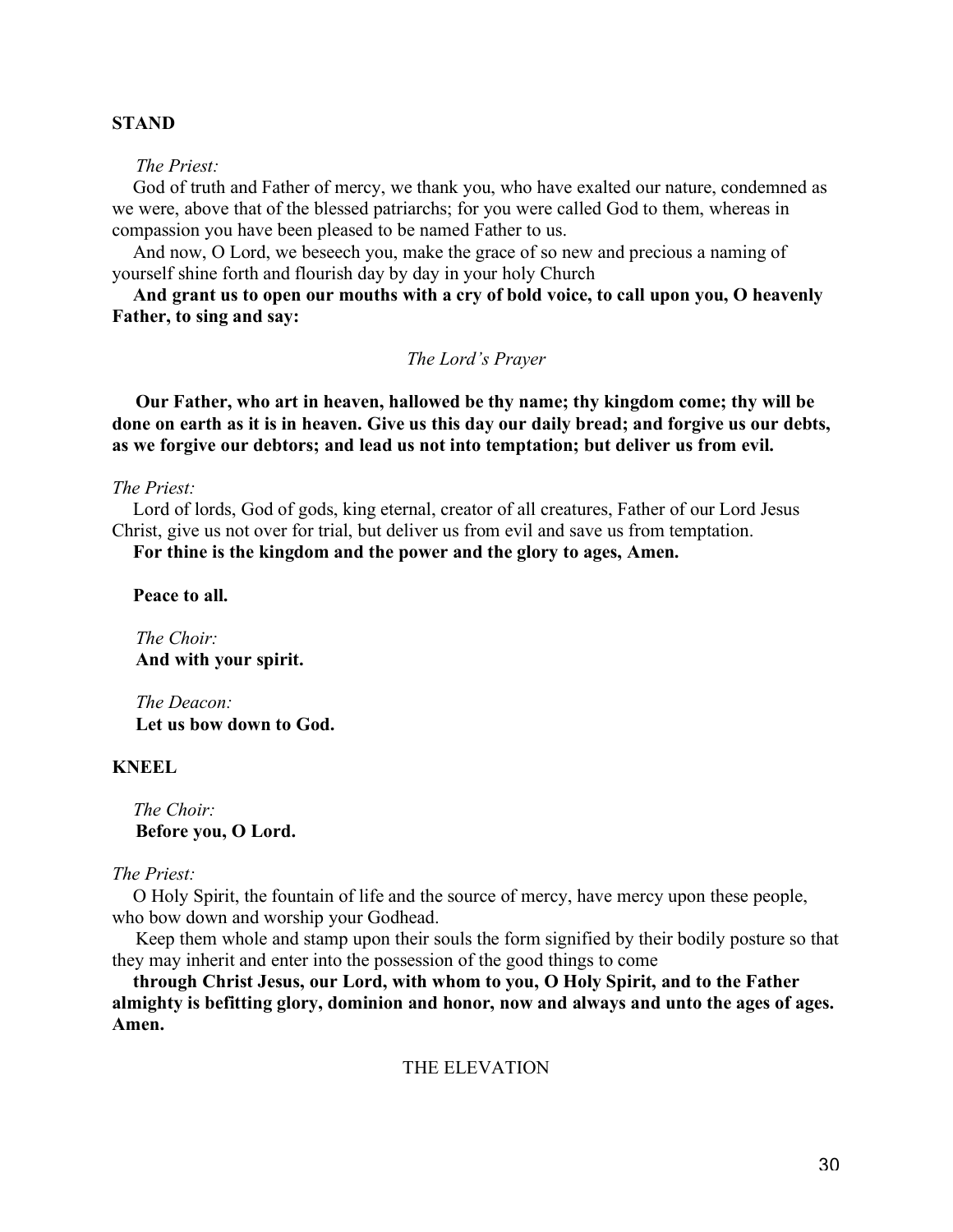*The Deacon:*  **Be attentive.**

 *The priest:* **Holiness for the holy.**

# *The Choir:* **The one holy, the one Lord, Jesus Christ, in the glory of God the Father. Amen.**

*The Priest:*

Look down from heaven, from your holiness and from the glorious throne of your kingdom, Jesus Christ our Lord. Come to sanctify and to save us, you, who sit with the Father and are here sacrificed. Deign to give to us of your undefiled Body and precious Blood and through us to all the people.

## THE DOXOLOGY

*While the choir sings the two following hymns in praise of Christ and of the Holy Trinity, the celebrant prays that he and all the people be considered worthy to receive Jesus Christ in holy communion.*

 *The Priest:*  **Blessed are you, holy Father, true God.**  *The Choir:* **Amen.**

**Blessed are you, holy Son, true God.**  *The Choir:* **Amen.**

**Blessed are you, Holy Spirit, true God.** *The Choir:* **Amen.**

**Blessing and glory to the Father and to the Son and to the Holy Spirit, now and always and unto the ages of ages. Amen.**

*The Choir:* **Amen. Holy is the Father, holy is the Son, holy is the Spirit. Blessing to the Father and to the Son and to the Holy Spirit, Now and always and unto the ages of ages. Amen.**

*The Priest:*

 O Lord our God, you have called us Christians after the name of your only-begotten Son and have granted us baptism through the spiritual font for the forgiveness of sins; and you have made us worthy to partake of the holy Body and Blood of your Only-begotten.

 And now we beseech you, O Lord, make us worthy to receive this holy mystery for the remission of our sins, and to glorify you thankfully together with the Son and the Holy Spirit, now and always and unto the ages of ages. Amen.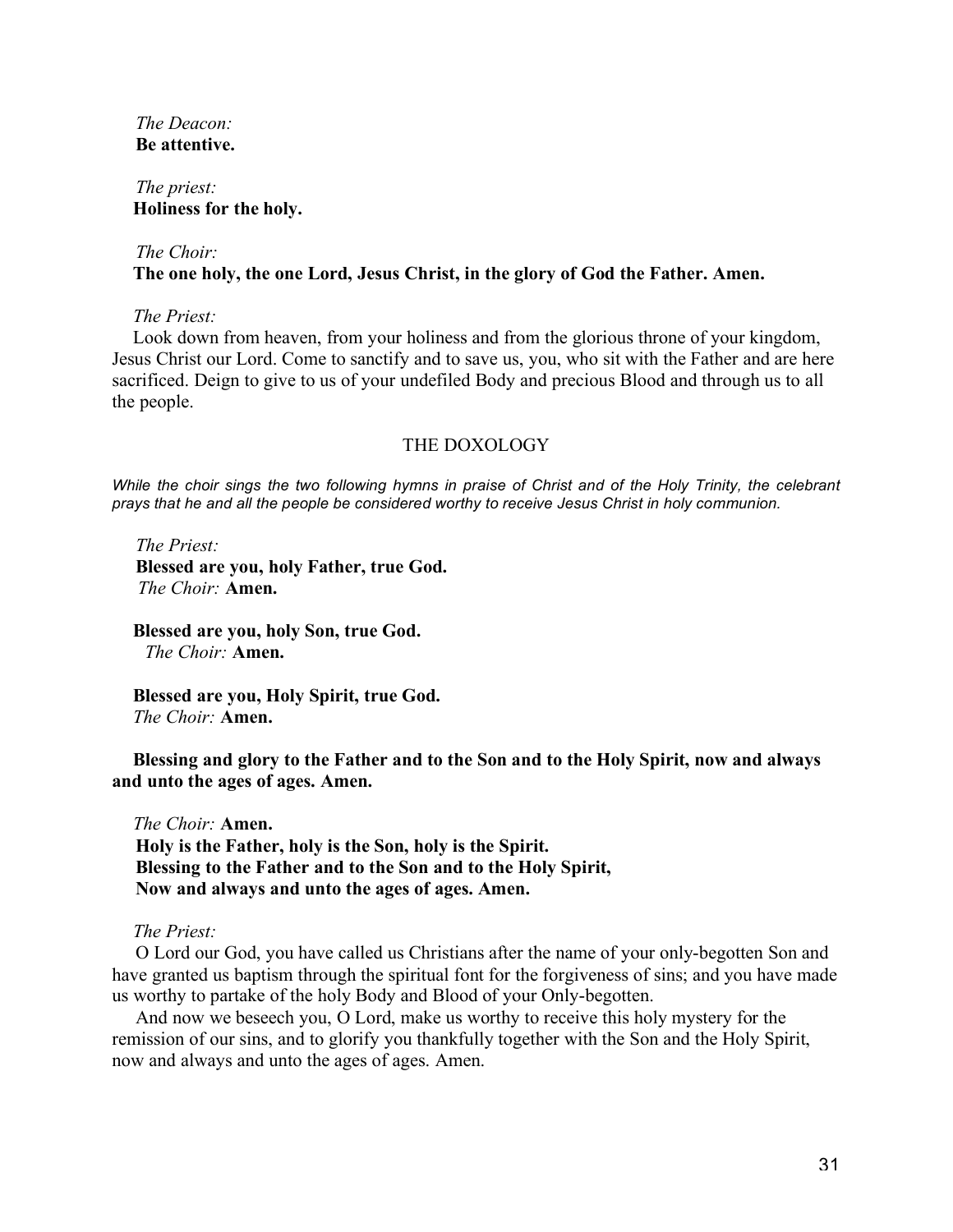*For the first time the priest turns toward the people with the chalice and proclaims it to be the "holy and precious Body and Blood of our Lord and Savior Jesus Christ."*

*The curtain closes while the celebrant offers his own personal prayers and himself receives Holy Communion.*

*The choir and people sing the hymn, Der Voghormya, a good time for personal prayer and reflection before receiving Holy Communion.*

*The ancient communion hymn, Orhnyal eh Asdvadz Kreesdos badarakyal, responds to the deacon's exhortation to "Sing psalms to the Lord our God." The words, "Taste and see how sweet is the Lord" (Ps 34:8) refer to the Communion we are about to receive.*

### *The Priest:*

**In holiness let us taste of the holy, holy and precious Body and Blood of our Lord and Savior Jesus Christ, who, having come down from heaven, is distributed among us.**

 **This is life, hope of resurrection, expiation and remission of sins.**

 **Sing psalms to the Lord our God, sing psalms to our immortal heavenly king, who rides in chariots of cherubim.**

### *And they close the curtain.*

## **KNEEL OR SIT**

*The Choir and Deacons:*

**Lord have mercy. Lord have mercy. Lord have mercy. Lord have mercy. O all-holy Trinity, grant peace to the world. And healing to the sick, the Kingdom to those at rest. Lord have mercy. Lord have mercy. Jesus, Savior, have mercy on us. By means of this holy and immortal and life-giving sacrifice. Receive, Lord, and have mercy.** 

## *The Deacon:*

 **Sing psalms to the Lord our God, servers, and spiritual hymns in a sweet voice. For to him are befitting psalms and praises, alleluias and spiritual songs. Ministers, sing psalms together with hymns, and praise the Lord in heaven.**

### *The Priest:*

What blessing and what thanksgiving will we render over this bread and this cup! Yet, Jesus, only you we bless with your Father and with the all-holy Spirit, now and always and unto the ages of ages. Amen.

I confess and believe that you are Christ the Son of God, who did take away the sins of the world.

The fulfillment of the Holy Spirit.

## *The Priest:*

Holy Father, you who have called us by the name of your Only-begotten and have enlightened us through baptism of the spiritual font, make us worthy to receive this holy mystery for the remission of our sins. Impress upon us the graces of your Holy Spirit, as you did upon the holy apostles, who tasted it and became the cleansers of the whole world.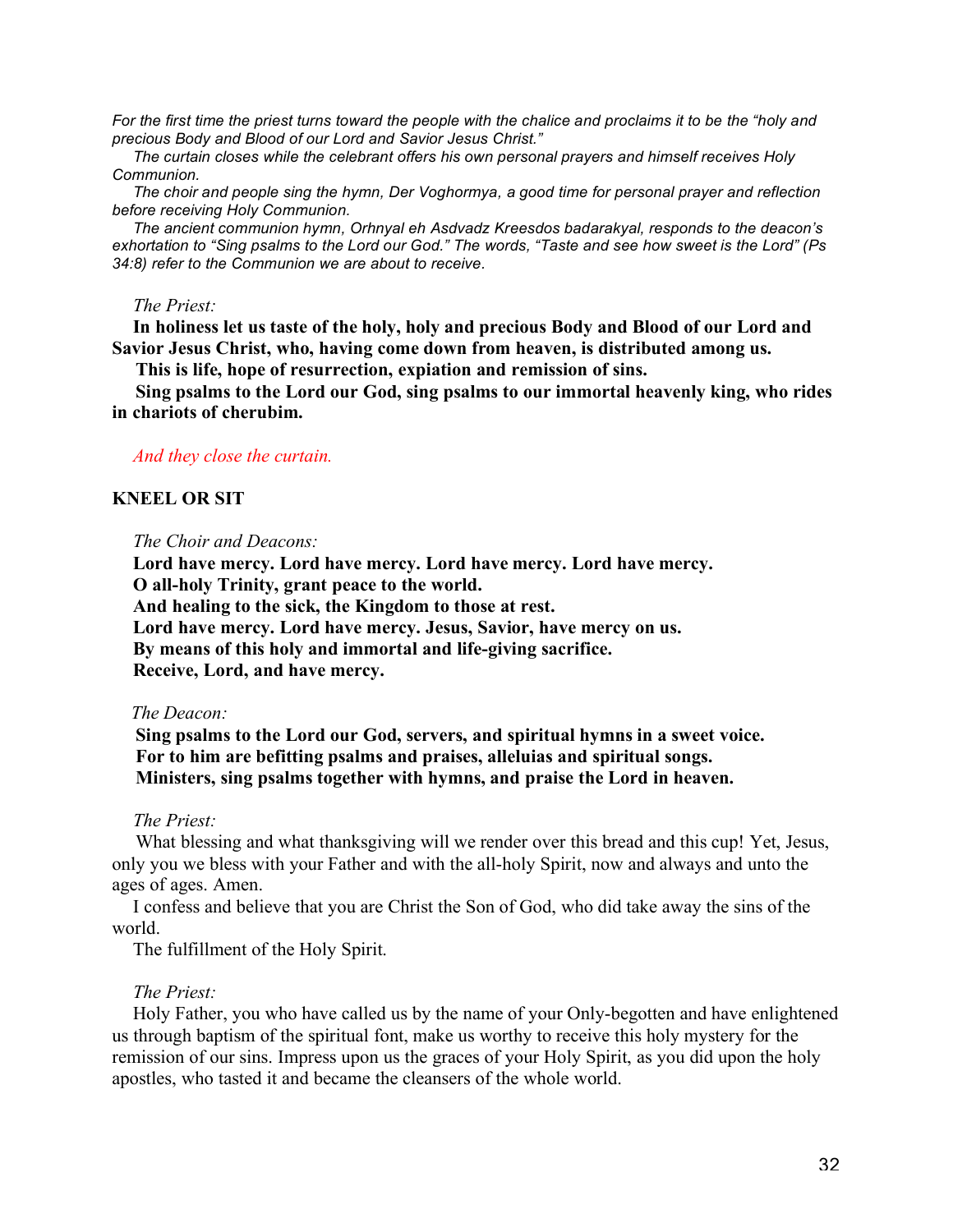And now, O Lord, beneficent Father, make this communion part of the supper of the disciples by dispelling the darkness of sins. Look not upon my unworthiness and withhold not the graces of your Holy Spirit, but according to your infinite love of mankind grant that this communion be for the expiation of sins and the loosing of transgressions, as our Lord Jesus Christ promised and said that whoever eats my Body and drinks my Blood shall live forever.

 Therefore let this be expiation for us, so that those who shall eat and drink of this may give praise and glory to the Father and the Son and the Holy Spirit, now and always and unto the ages of ages. Amen.

Peace to all.

I thank you, Christ the king, who have made me, unworthy as I am, worthy to partake of your holy Body and Blood.

 And now I beseech you, let this be to me not for condemnation but for the remission and forgiveness of sins, for health of soul and body and for the performance of all deeds of virtue; so that this may purify my breath and my soul and my body and make me a temple and a habitation of the all-holy Trinity; so that I may be worthy, together with your saints, to glorify you with the Father and with the Holy Spirit, now and always and unto the ages of ages. Amen.

## *A Prayer of St. John Chrysostom*

I thank you and magnify you and glorify you, O Lord my God, for you have made me, unworthy as I am, worthy to partake this day of your divine and awe-inspiring mystery, of your undefiled Body and your precious Blood.

 Wherefore, having these for intercessors, I beseech you, keep me with your holiness in all the days and times of my life, so that bearing in mind your tender compassion I too may live with you, who did suffer and die and rise again for our sake.

 By the sealing of my soul with your precious Blood, my Lord and God, let not the destroyer come near me. Cleanse me with these from all my dead works, Almighty one, who alone are without sin.

 Protect my life, O Lord, from all temptation and turn my adversary back from me ashamed and confounded so often as he rises against me. Protect the goings of my mind and of my tongue and all the ways of my body.

 Be with me always according to your unfailing promise that whoever eats my Body and drinks my Blood dwells in me and I in him. You did say so, you who love mankind. Fulfill the words of your divine and irrevocable commandments. For you are the God of mercy and of compassion and of love toward mankind and the giver of all good things; and to you, together with the Father and the all-holy Spirit, is befitting glory, now and always and unto the ages of ages. Amen.

 *And then he signs himself with the sign of the Lord and makes to the true God his diverse petitions for himself, for the people and for the world. And he asks forgiveness for his enemies and for those who hate him. And then with fear and trembling he tastes of the Body and drinks of the Cup, saying:*

In faith do I believe in the all-holy Trinity, in the Father and in the Son and in the Holy Spirit.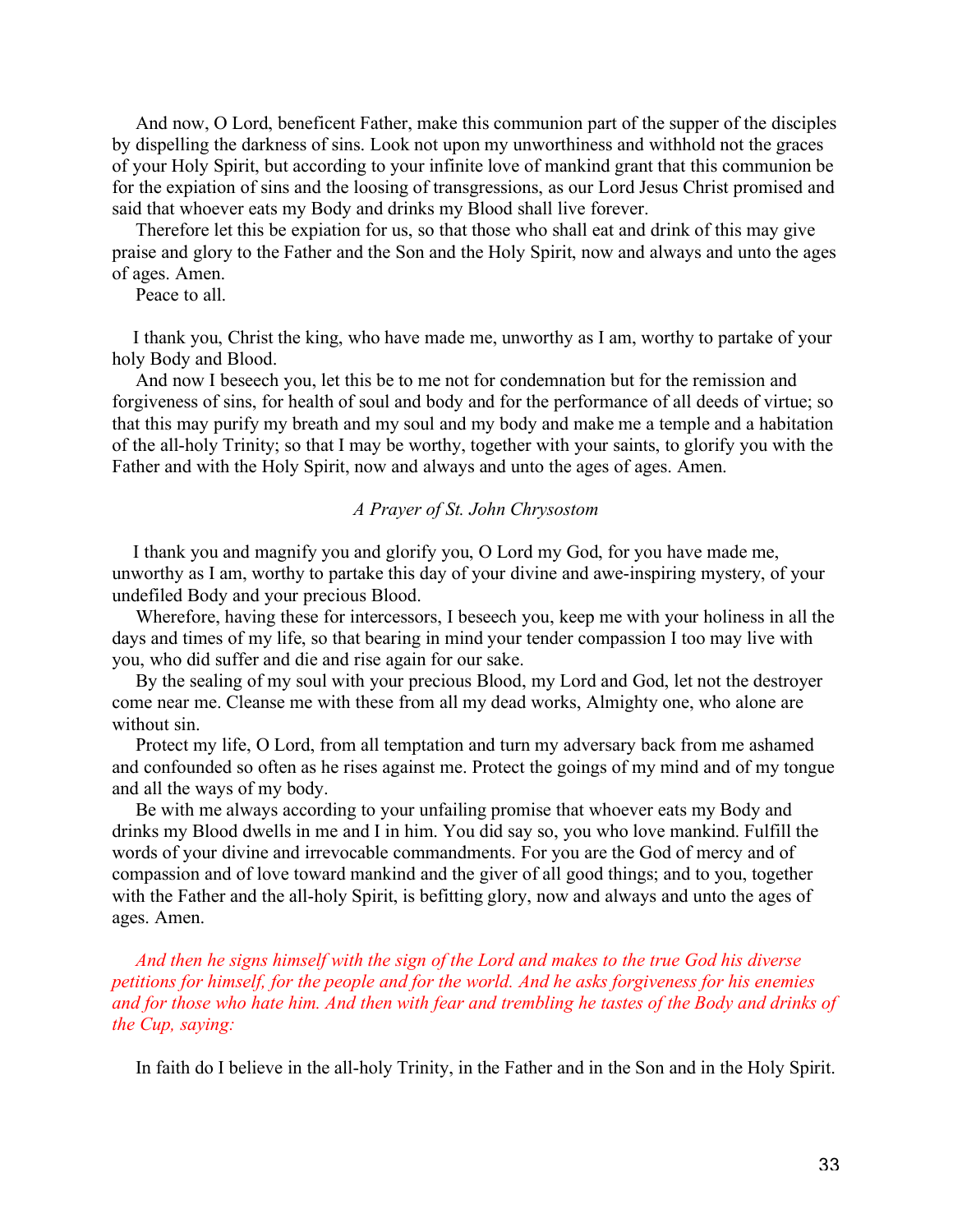In faith do I taste of your holy and life-giving and saving Body, O Christ my God, Jesus, for the remission of my sins.

 In faith do I drink of your sanctifying and cleansing Blood, O Christ my God, Jesus, for the remission of my sins.

 Let your incorruptible Body be to me for life and your holy Blood for expiation and remission of my sins.

## HOLY COMMUNION

## **STAND**

*The Choir:*

#### *The Hymn of Communion*

 **Christ is sacrificed and distributed among us. Alleluia. His Body he gives us for food, and his holy Blood he bedews for us. Alleluia. Draw near to the Lord and take the light. Alleluia. Taste and see that the Lord is sweet. Alleluia. Praise the Lord in the heavens. Alleluia. Praise him in the heights. Alleluia. Praise him, all his angels. Alleluia. Praise him, all his hosts. Alleluia.**

## CONFESSION AND ABSOLUTION

*The purpose of our participation in the Divine Liturgy is to receive holy communion. Those wishing to receive Holy Communion come forward and read a prepared examination of conscience and receive absolution. Regular confession of sins and absolution are necessary in order to be spiritually prepared to approach, and to fully appreciate the sacrament of Christ's Body and Blood in the Eucharist.*

## **KNEEL OR SIT**

*The Priest:*

 **In the name of the Father and of the Son and of the Holy Spirit, Amen.**

 *The People:*

**I have sinned against the all-holy Trinity, the Father, the Son, and the Holy Spirit. I have sinned against God.**

**I confess before God, and before the Holy Mother of God, and before all the saints and before you, holy father, all the sins which I have committed; for I have sinned in thought, word, and deed, willingly and unwillingly.** 

**I have sinned against God.**

*The Priest:*  **May God forgive you.**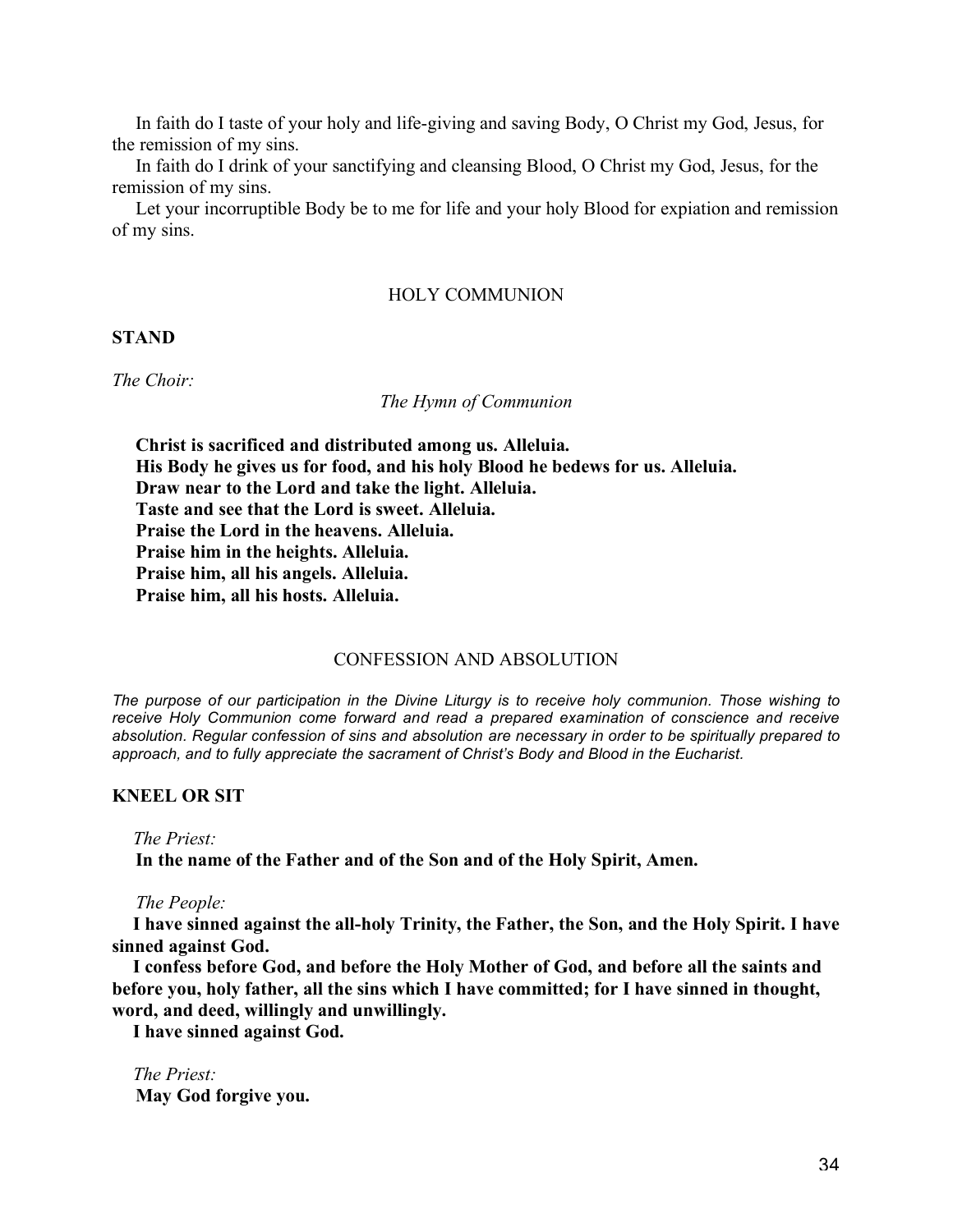## *The People:*

**I have sinned by the seven transgressions of the deadly sins and all their forms, namely by pride, envy, anger, laziness, covetousness, gluttony and lust. I have sinned against God.**

*The Priest:*  **May God forgive you.**

#### *The People:*

**I have also sinned against all the commandments of God, both positive and prohibitive; for I have neither performed the positive commands, nor abstained from those things that are prohibited. I accepted the laws, but was slothful in keeping them. I was called to the profession of Christianity but was found unworthy of it by my deeds. While knowing the evil, I willingly gave in to it, and I purposely kept away from good deeds.** 

**Woe to me. Woe to me. Woe to me. Which of my misdeeds shall I recount? Which shall I confess? For my sins are innumerable. I have sinned against God.**

*The Priest:*  **May God forgive you.**

#### *The People:*

**Reverend Father, I have you as reconciler and intercessor with the only-begotten Son of God, that by the power given to you, you will release me of the bond of my sins, I ask you.**

### *The Priest:*

 **Lord have mercy. Lord have mercy. Lord have mercy.**

**May God who loves mankind have mercy on you and forgive all of your sins, both those which you have confessed, as well as those which you have forgotten. Therefore, with the priestly authority committed to me and by the Lord's command that "Whatever you forgive on earth shall be forgiven in heaven," by his very word, I absolve you of all participation in sin, in thought, in word, and in deed, in the name of the Father and of the Son and of the Holy Spirit. And I reinstate you in the sacraments of the holy Church, that whatever you may do may be accounted to you for good and for the glory of the life to come. Amen.**

## *The curtain is opened.*

### **STAND**

## *The Deacon:*

 **In fear and in faith come forward and receive Communion in holiness.**

*Those who wish to receive holy communion normally prepare themselves by prayer and by fasting from all food and drink on the morning before receiving the sacrament. This is the ideal toward which all should strive. However, if a person has not been able to fast for health reasons, but earnestly desires to receive holy communion, he/she should not hesitate to approach the chalice and to receive the sacrament.*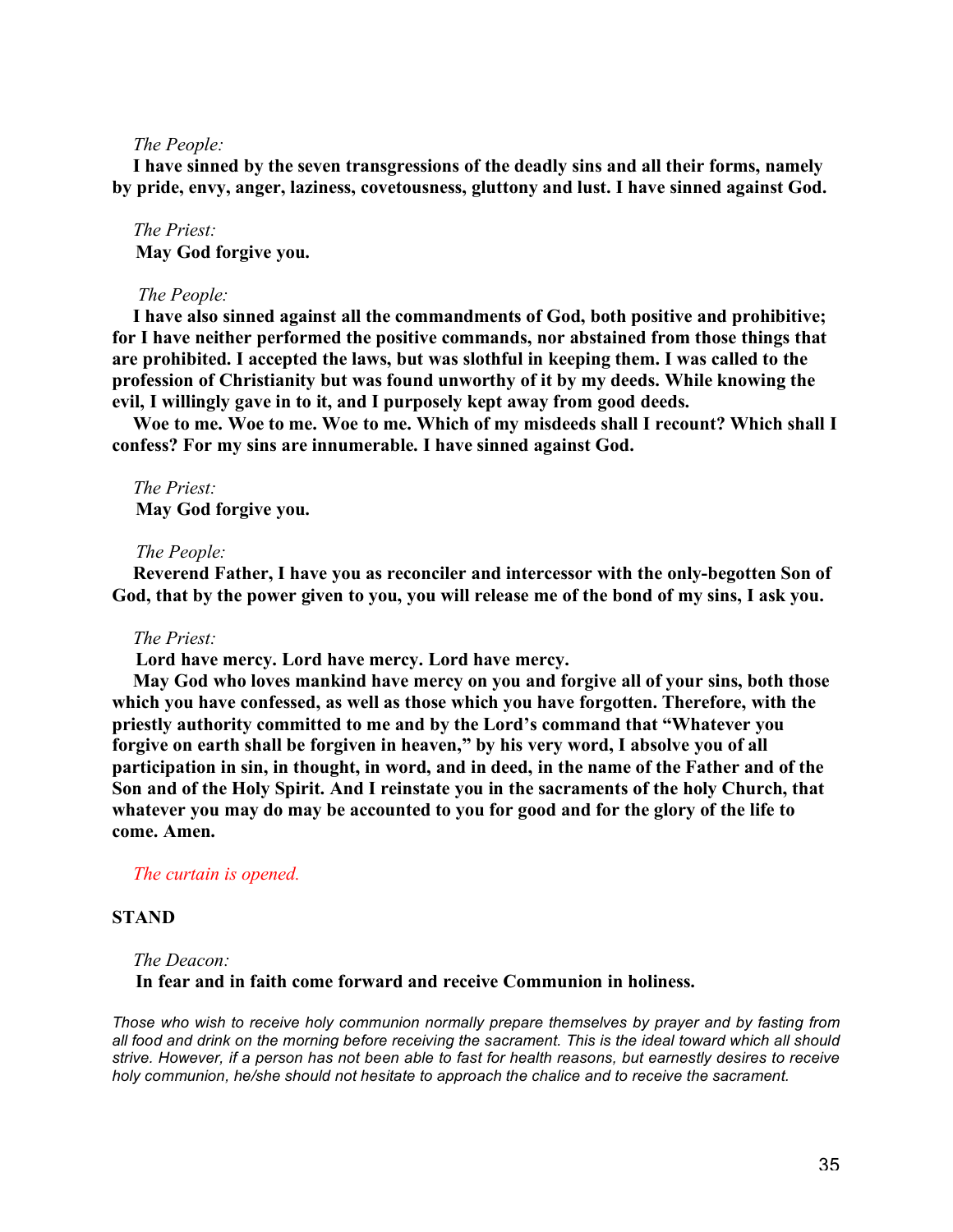*And after all have received Holy Communion, the choir sings:*

*The Choir:*

 **Our God and our Lord has appeared to us. Blessed is he who comes in the name of the Lord.**

*Psalm 28: 9*

*The Priest:*

 **Save your people, Lord, and bless your inheritance; shepherd them and lift them up from henceforth until eternity.**

*The curtain is closed.*

## **SIT**

*When all have received communion the curtain closes while the priest cleans the chalice and the altar servers return all the liturgical vessels to their place. During this time the choir and people sing two hymns of thanksgiving for the grace of having been fed at the Lord's "table of immortality."*

## THANKSGIVING

*The Choir:*

**We have been filled with your good things, O Lord, by tasting of your Body and Blood. Glory in the highest to you who have fed us.**

 **You who continually feed us, send down upon us your spiritual blessing. Glory in the highest to you who have fed us.**

 *The Deacon:*

**Again in peace let us beseech the Lord.**  *The Choir***: Lord, have mercy.**

### *The Deacon:*

 **Having again received in faith of the divine, holy, heavenly, immortal, pure and incorruptible mystery, give thanks to the Lord.**

## *The Choir:*

**We give thanks to you, Lord, who have fed us at your table of immortal life; distributing your Body and your Blood for the salvation of the world and for life to our souls.**

## *The Priest:*

We thank you, Father almighty, who did prepare for us the holy Church as a haven, a temple of holiness, where the name of the holy Trinity is glorified. Alleluia.

 We thank you, Christ the King, who did grant us life through your life-giving and holy Body and Blood, grant us forgiveness and your great mercy. Alleluia.

 We thank you, Spirit of Truth, who have renewed the holy Church. Keep her without blemish through the faith in the Trinity from henceforth for evermore. Alleluia.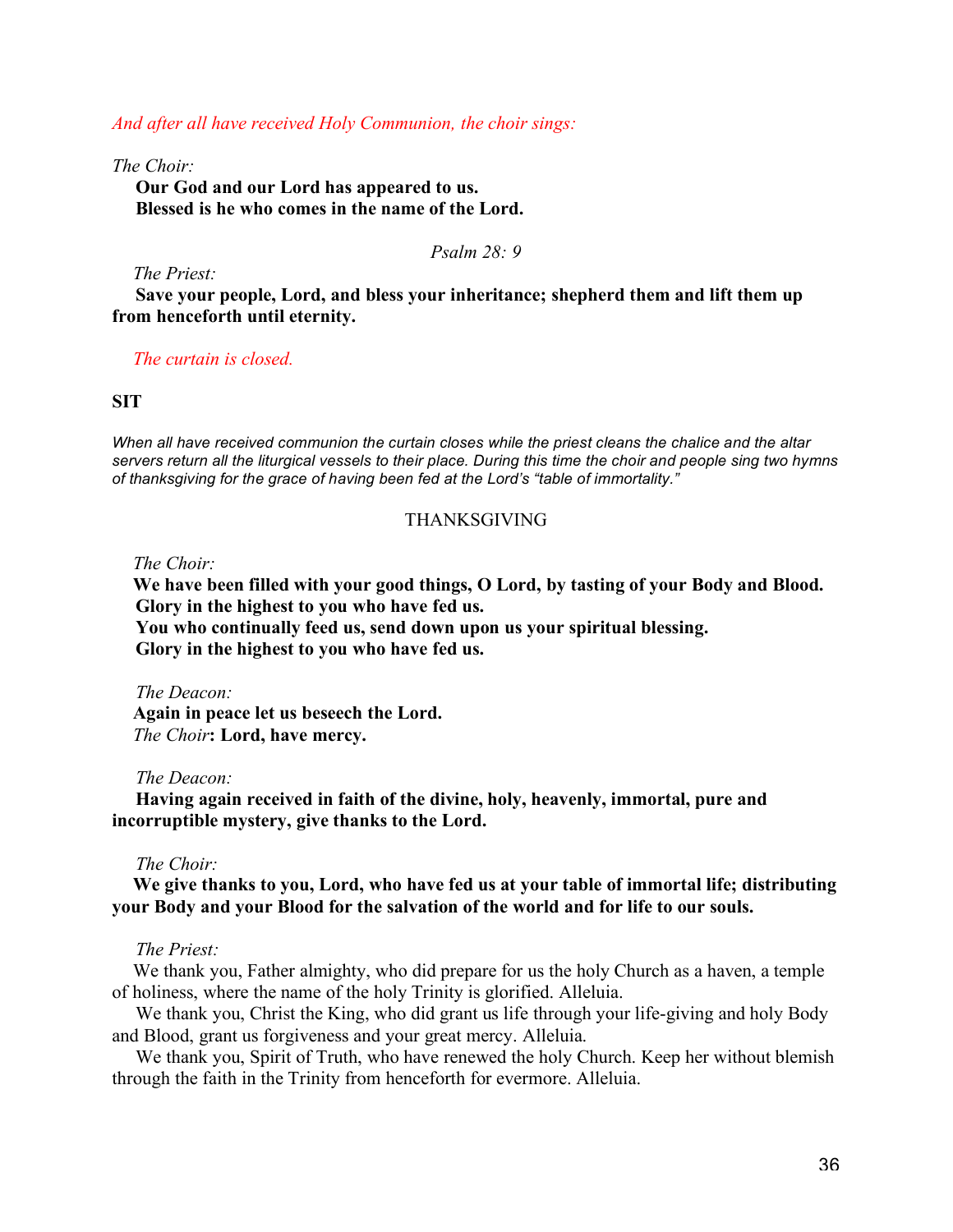We give thanks to you, O Christ our God, who have granted us this tasting of your goodness for holiness of life. Keep us thereby holy and without blemish, dwelling in and about us by your divine providence.

 Be our shepherd in the field of your holy and benevolent will, whereby being defended against every opposition of the Slanderer, we may be made worthy to hear your voice alone and to follow you, the only good and valiant and true Shepherd, and to receive from you the place prepared for us in the kingdom of heaven, our God and our Lord and Savior Jesus Christ, who are blessed with the Father and with the Holy Spirit, now and always and unto the ages of ages. Amen.

Peace to all.

To you, the unsearchable, inscrutable, triune selfhood, the creator, container and indivisible consubstantial holy Trinity, is befitting glory, dominion and honor, now and always and unto the ages of ages. Amen.

*The curtain is opened. The priest takes the holy Gospel in his hands and bowing down three times, he kisses the holy altar. Coming down into the middle of the church together with the deacons, he says:*

## **STAND**

*The Prayer of St. John Chrysostom*

 *The Priest:*

**O Lord, who bless those who bless you and hallow those who put their trust in you;** *The Choir***: Blessed is God.**

**Save your people and bless your inheritance. Guard the fullness of your Church.** *The Choir***: Amen.**

**Sanctify those who have greeted in love the beauty of your house. Glorify us with your divine power and forsake not those who put their trust in you.**

*The Choir***: Amen.**

**Grant peace to the whole world, to churches, to priests, to Christian rulers and to their armed forces, and to all your people.**

*The Choir***: Amen.**

**For all good gifts and all perfect bounties come down from above, from you, the Father of light; and to you is befitting glory, dominion and honor, now and always and unto the ages of ages. Amen.**

 *The Choir (three times):*

### *Psalm 113:2*

 **Blessed be the name of the Lord from this time forth for evermore.**

### *The Priest:*

**You are the perfection of the law and of the prophets, O Christ God our Savior, who did fulfil all your economies willed by the Father. Fill us also with your Holy Spirit.**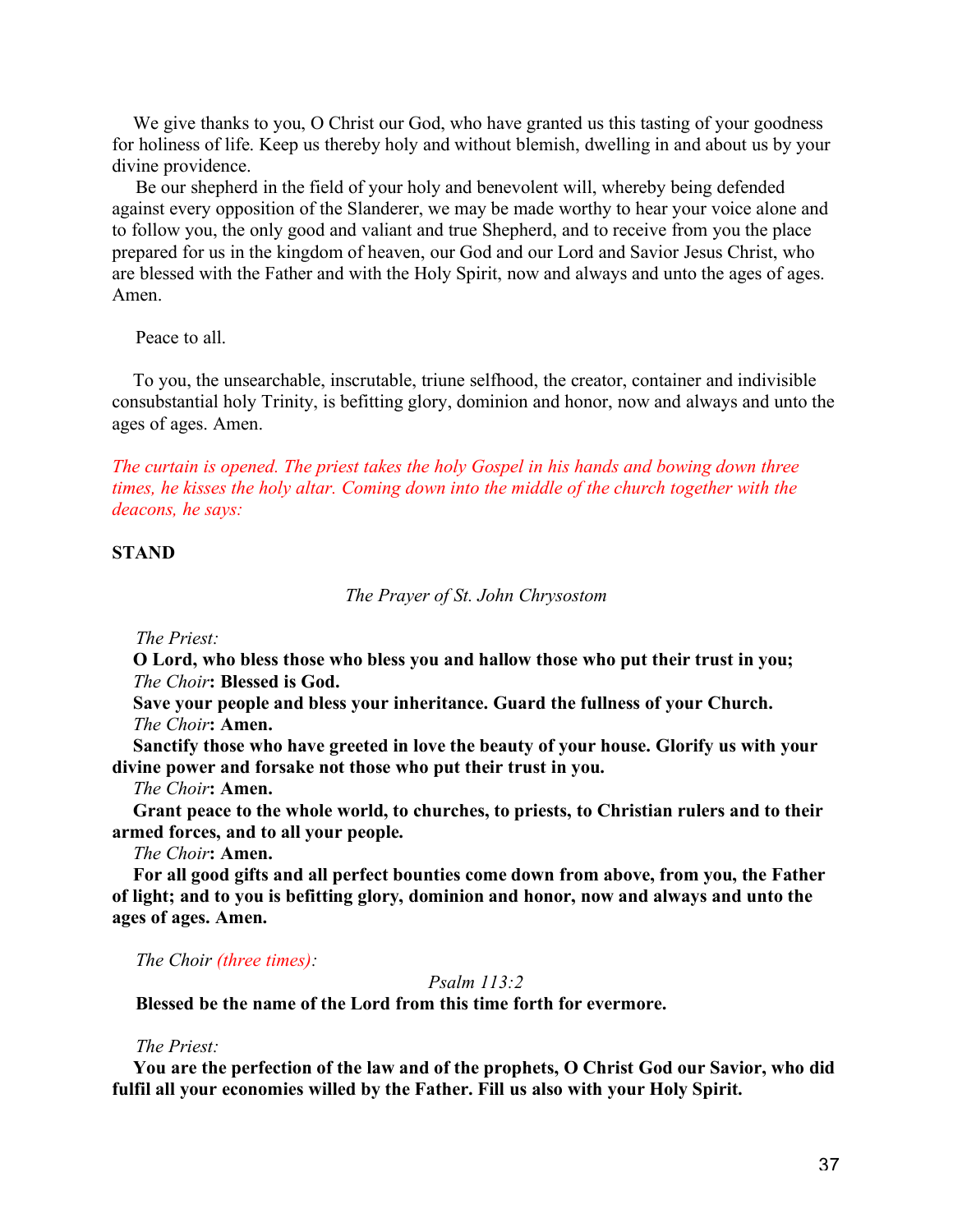## THE LAST GOSPEL

 *The Deacon:*  **Stand up.**

 *The Priest:*  **Peace to all.**

 *The Choir:*  **And with your spirit.**

 *The Deacon:*  **Listen attentively**

 *The Priest:*  **to the holy Gospel of Jesus Christ according to John.**

 *The Choir:*  **Glory to you, O Lord our God.**

*The Deacon:*  **Be attentive.**

 *The Choir:*  **God is speaking.**

 *The Priest:* 

## *John 1: 1-14*

 **From The Father of Light:**

 **In the beginning was the Word and the Word was with God and the Word was God. He was in the beginning with God.**

 **All things were made through him, and without him was not anything made that was made. Through him was life and the life was the light of men and the light shines in the darkness and the darkness apprehended it not.**

 **There came a man, sent from God, whose name was John. He came for a witness that he might bear witness to the light, that all might believe through him. He was not the light but he was the one to bear witness to the light.**

 **That was the true light, which lightens every man that is to come into the world. He was in the world and the world was made through him and the world knew him not.**

 **He came to his own and those who were his own received him not. But as many as received him, to them he gave the power to become the children of God, even to those who believe in his name; who were born not of blood, nor of the will of the flesh, nor of will of man, but of God.**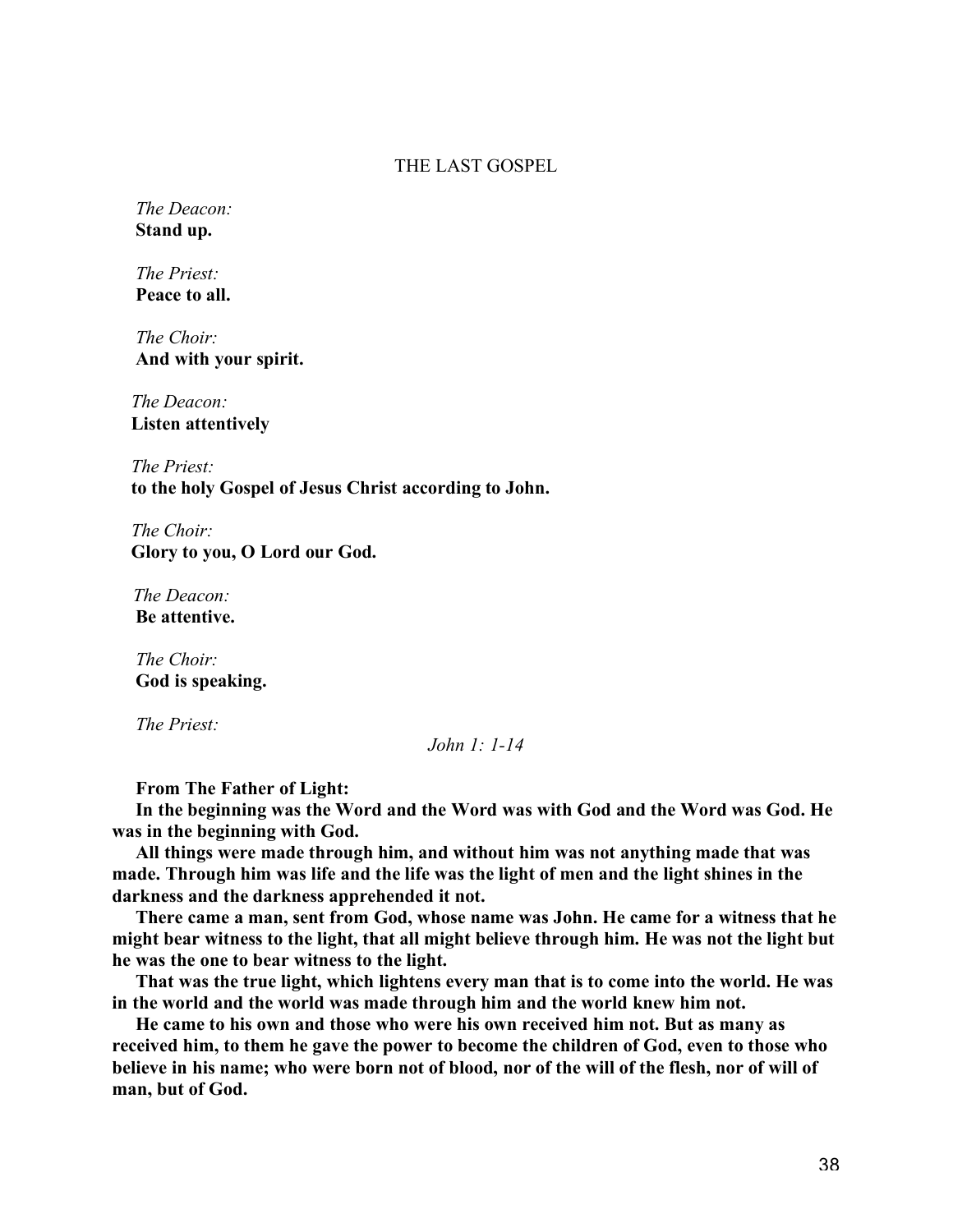**And the Word became flesh and dwelt among us, and we beheld his glory, the glory of the Only-begotten from the Father, full of grace and truth.**

#### *The Deacon:*

**Glory to you, O Lord our God.**

**By the holy cross let us beseech the Lord, that through it he may deliver us from sins and save us by the grace of his mercy.**

 **Almighty Lord our God, save us and have mercy on us.**

## *The Priest:*

 **Guard us, O Christ our God, in peace under the shadow of your holy and venerable Cross. Deliver us from the enemy visible and invisible. Make us worthy to give you thanks and to glorify you together with the Father and the Holy Spirit, now and always and unto the ages of ages. Amen.**

## THE DISMISSAL

 *The Choir:*

### *Psalm 34:1*

### **I will bless the Lord at all times; his praise shall at all times be in my mouth.**

 *The Priest:* **Be blessed by the grace of the Holy Spirit. Depart in peace and the Lord be with you all. Amen.**

*After the final blessing, the people should come forward and kiss the Gospel book, saying, "May the Lord remember all your sacrifices." The priest responds, "May God grant to you according to your heart."*

*As the faithful leave the church, unleavened bread called mahs is distributed especially to those who, for whatever reason, did not receive holy communion. This blessed bread extends the experience of the Badarak to those who were not able to fully participate in the Divine Liturgy. Mahs means "portion." The person receiving it says, "God is my portion forever."*

#### **REQUIEM**

*It is a venerable tradition in the Armenian Church for families to request special requiem prayers on the anniversary of the death of their loved ones. The celebrant mentions the names of the deceased during the prayers of the Divine Liturgy and a brief prayer service is conducted immediately following the Divine Liturgy.*

*According to the teachings of the Armenian Church, those who have died enter into a period of rest while awaiting our Lord's glorious second coming at the end of time. But while separated from the Christian community, the souls that are at rest continue to be counted among the faithful, who "rest in the shadow of the church." We therefore pray for them, as we pray for all of our earthly cares. Essentially, our prayer for the dead is that they rest in peace, that the Lord forgive them all of their sins and find them worthy of eternal life in the Father's kingdom when Christ comes again.*

*Praying for the dead is a proclamation of our faith in Christ's second coming, and our hope in the resurrection of the dead. When the Armenian Church prays regularly for the dead we are reminded that this life is transient, and we are filled with hope because we believe that death is too.*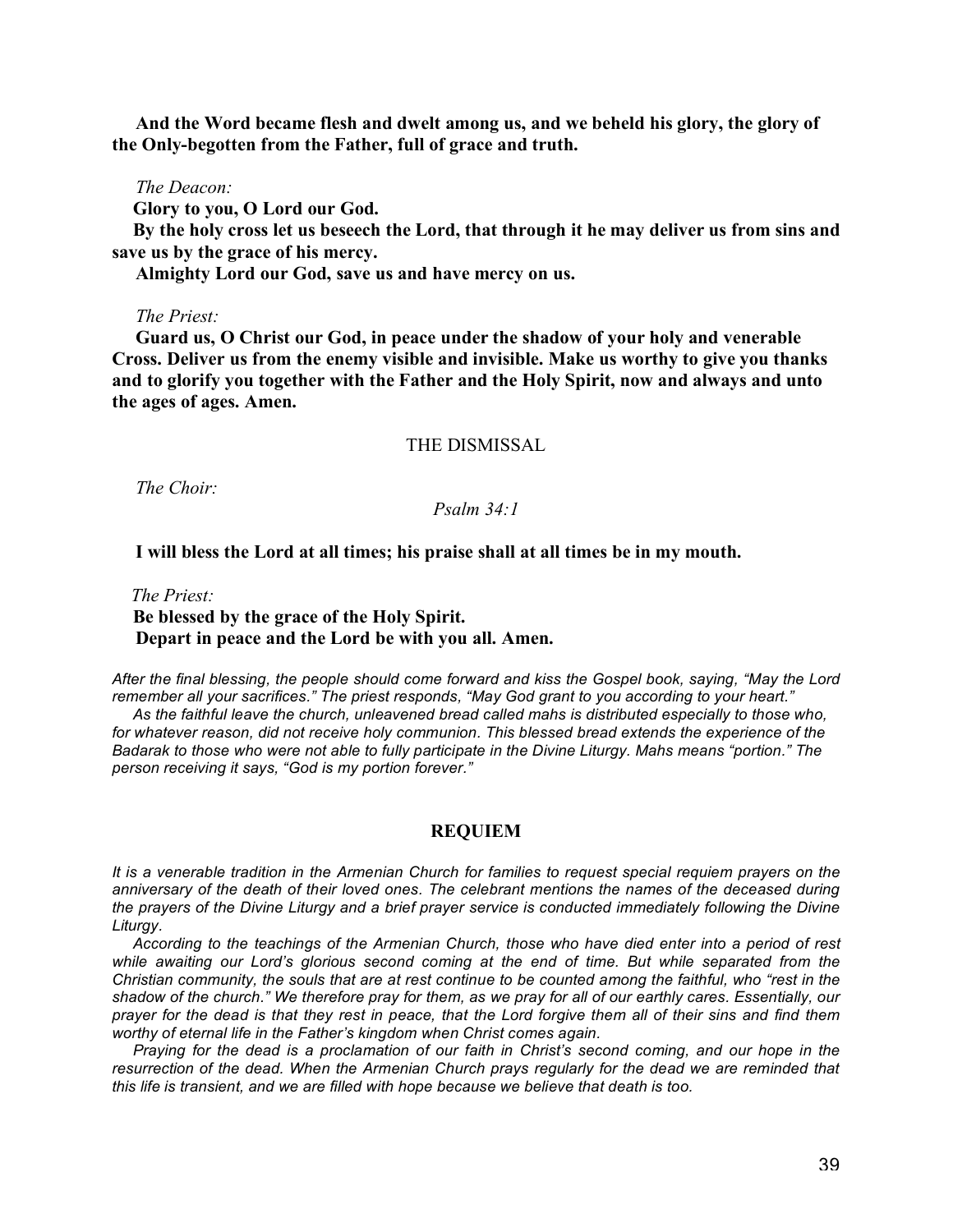## **STAND**

 *The Deacon:*

 **Again in peace let us beseech the Lord: Receive us, save us, and have mercy on us.**

#### *The Priest:*

 **Blessing and glory to the Father and to the Son and to the Holy Spirit, now and always and unto the ages of ages. Amen.**

### *The Choir:*

**O God the Word who is, together with the Father, the creator of beings out of nothing; grant forgiveness to your servants who have fallen asleep, when you come to judge those whom you created with spotless hands.**

 **O you who was send from the Father and was incarnate of the holy Virgin; grant forgiveness to your servants who have fallen asleep, when you come to judge those whom you created with spotless hands.**

 **O you who gave up the ghost on the cross and loosed the power of death; grant forgiveness to your servants who have fallen asleep, when you come to judge those whom you created with spotless hands.**

 **O you who crowns your saints and distributes everlasting bounties; grant forgiveness to your servants who have fallen asleep, when you come to judge those whom you created with spotless hands.**

*The Deacon:*

*Psalm 130*

 **Out of the depths I have cried to you, O Lord; Lord, hear my voice. Let your ears be attentive to the voice of my prayers.**

*The Deacons:*  **Alleluia. Stand up.**

*The Priest:*  **Peace to all.**

*The Choir:*  **And with your spirit.**

*The Deacon:*  **Listen attentively.**

*The Priest:*  **To the holy Gospel of Jesus Christ according to (Matthew).**

 *The Choir:*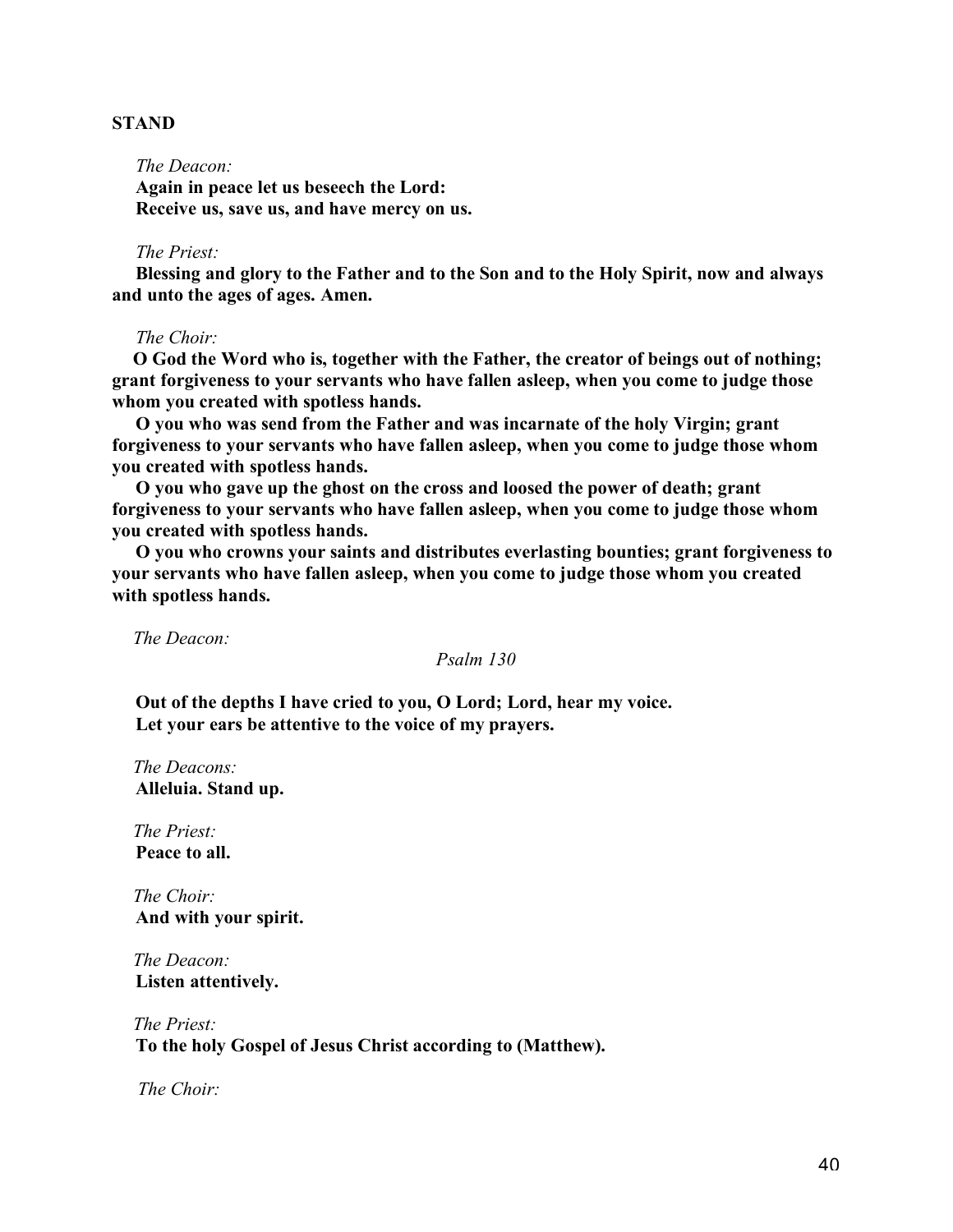**Glory to you, O Lord our God.**

*The Deacon:*  **Be attentive.**

*The Choir:*  **God is speaking.**

 *The Priest:*

*Matthew 11: 25-30*

 **Our Lord Jesus Christ:**

**At that time Jesus answered and said: "I thank you, Father, Lord of heaven and earth, because you have hid these things from the wise and prudent and has revealed them to babes. Yea, Father, so it seemed good in your sight.**

 **All things have been delivered to me by my Father; and no one knows the Son, but the Father; and no one knows the Father, except the Son, and anyone to whom the Son wills to reveal him.**

 **Come to me all who labour and are heavy laden, and I will give you rest. Take my yoke upon you and learn from me; for I am meek and lowly in heart; and you shall find rest for your souls. For my yoke is pleasing and my burden is light."**

*Mark 4: 26-34*

**Our Lord Jesus Christ:**

**"The kingdom of God is as if a man should scatter seed upon the ground, and should sleep and rise night and day, and the seek should sprout and grow, he knows not how. The earth produces of itself, first the blade, then the ear, then the full grain in the ear. But when the grain is ripe, at once he puts in the sickle, because the harvest has come.**

**And he said, With what can we compare the kingdom of God, or what parable shall we use for it? It is like a grain of mustard seed, which, when sown upon the ground, is the smallest of all the seeds on earth; yet when it is sown it grows up and becomes the greatest of all shrubs, and puts forth large branches, so that the birds of the air can make nests in its shade."**

**With many such parables he spoke the word to them, as they were able to hear it; he did not speak to them without a parable, but privately to his own disciples he explained everything."**

*Luke 12: 32-40*

 **Our Lord Jesus Christ:**

**"Fear not, little flock, for it is your Father's good pleasure to give you the kingdom. Sell your possessions, and give alms; provide yourselves with purses that do not grow old, with a treasure in the heavens that does not fail, where no thief approaches and no moth destroys. For where your treasure is, there will your heart be also.**

**"Let your loins be girded and your lamps burning, and be like men who are waiting for their master to come home from the marriage feast, so that they may open to him at once**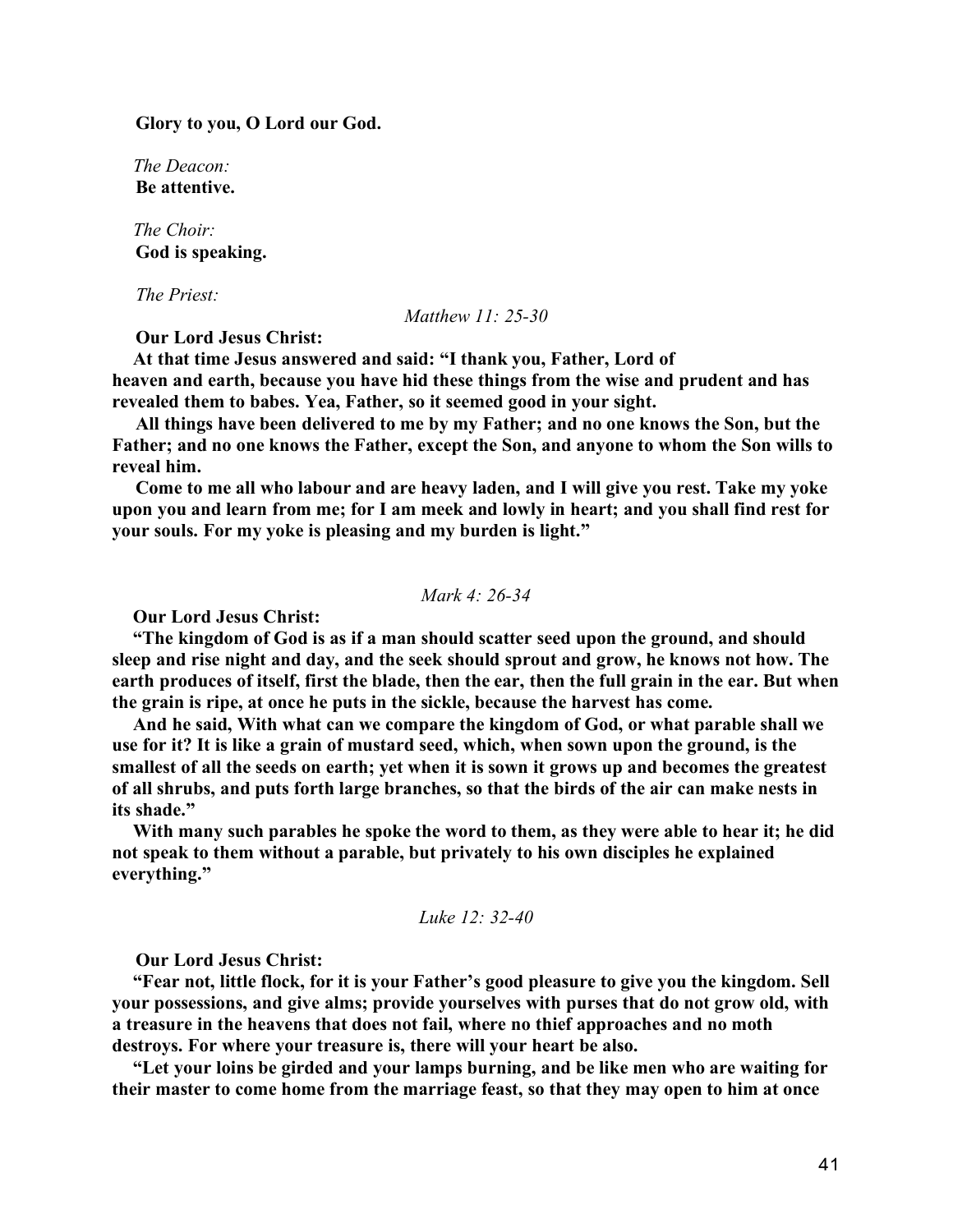**when he comes and knocks. Blessed are those servants whom the master finds awake when he comes; truly, I say to you, he will gifrd himself and have to sit at table, and he will come and serve them. If he comes in the second watch, or in the third and finds them so, blessed are those servants! But know this, that if the householder had known at what hour the thief was coming, he would not have left his house to be broken into. You also must be ready; for the Son of man is coming at an unexpected hour."**

*John 12: 24-26*

**Our Lord Jesus Christ:**

**"Truly truly I say to you, unless a grain of wheat falls into the earth and dies, it remains alone; but if it dies, it bears much fruit. He who loves his life loses it, and he who hates his life in this world will kepp it for eternal life. If any one serves me, he must follow me; and where I am, there shall my servant be also; if any one serves me, the Father will honor him."**

#### *The Choir:*

 **We priests and people, entreat you, O merciful and good Lord, With those who have fallen asleep in faith, receive us who have the same hope, Into the heavenly city, Jerusalem, in which the just are assembled, To sing and glorify always the three persons of the Trinity.**

**In the supernal Jerusalem, in the dwellings of the angels, Where Enoch and Elijah live old in age like doves, Worthily glorified in the garden of Eden, Merciful Lord, have mercy on the souls of those of us who have fallen asleep.**

## *The Priest:*

 **O Christ God, grant rest and mercy to the souls of those who are at rest, and to us, sinners, grant forgiveness of our transgressions.**

### *The Deacon:*

**Again in peace let us beseech the Lord.**

 **For the souls of those who are at rest, let us beseech Christ our Savior, that he may reckon them with the just and may save us by the grace of his mercy.**

 **Almighty Lord our God, save us and have mercy on us.**

### *The Priest:*

**Lord, have mercy. Lord, have mercy. Lord, have mercy.**

 **O Christ, Son of God, forebearing and compassionate, have compassion, in your love as our creator, upon the souls of your servants who are at rest, especially upon the soul(s) of your servant(s) (N. NN.) for whom we are offering these prayers. Be mindful of them in the great day of the coming of your kingdom. Make them worthy of mercy, of expiation and forgiveness of sins. Glorify them and reckon them with the company of your saints at your right hand.**